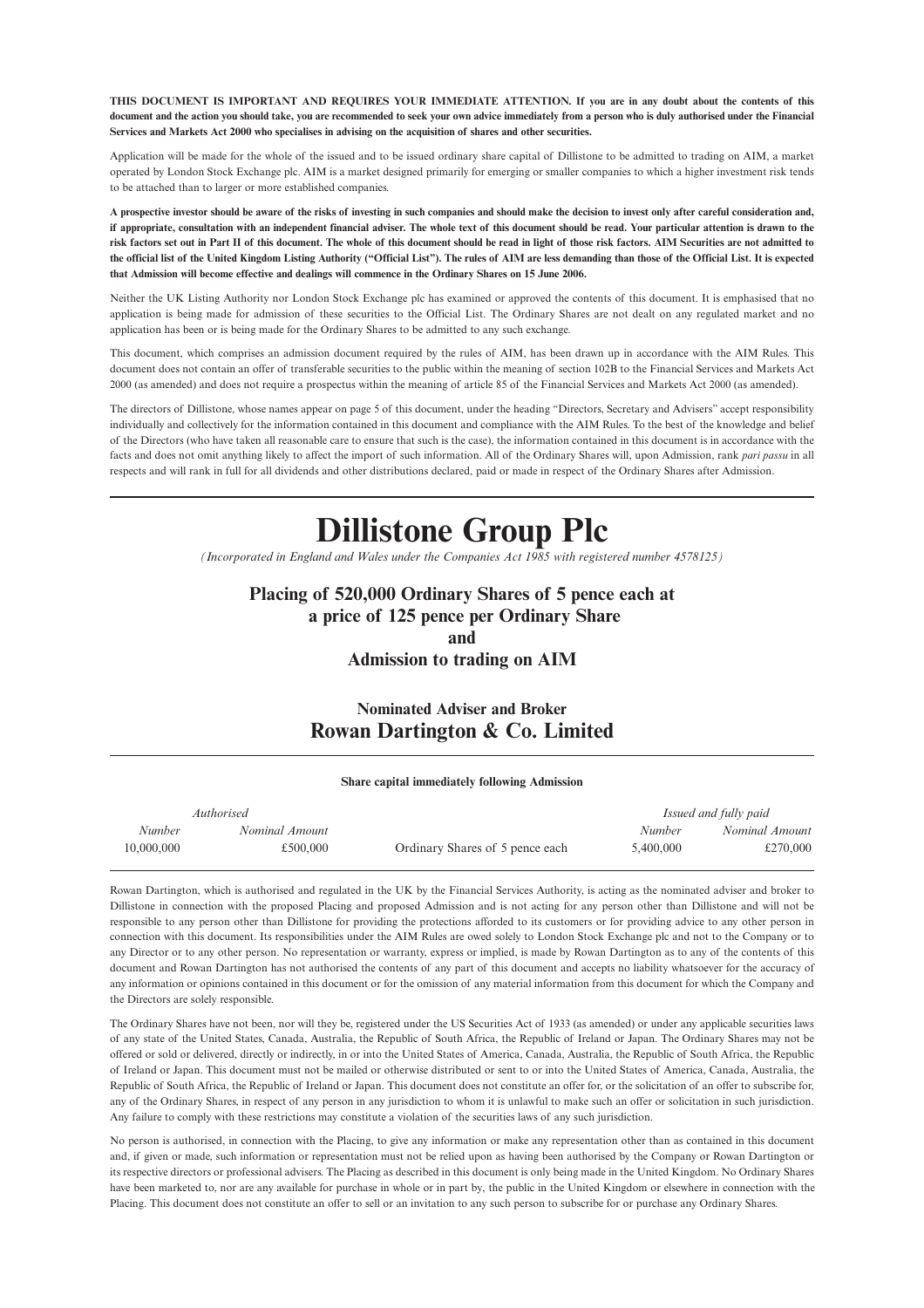### **CONTENTS**

|                        |                                                                   | Page     |
|------------------------|-------------------------------------------------------------------|----------|
| <b>Definitions</b>     |                                                                   | 3        |
|                        | Directors, secretary and advisers                                 | 5        |
| <b>Key information</b> |                                                                   | 6        |
|                        | Placing and market statistics                                     | 8        |
|                        | <b>Expected timetable of principal events</b>                     | 8        |
| Part I                 | <b>Information on the Company</b>                                 | 9        |
|                        | Introduction<br>1.                                                | 9        |
|                        | 2.<br>History and background                                      | 9        |
|                        | 3.<br>The market                                                  | 10       |
|                        | The business<br>4.                                                | 11       |
|                        | Structure and operations                                          | 11       |
|                        | Products and services                                             | 12       |
|                        | Revenue streams                                                   | 12       |
|                        | Client base                                                       | 13       |
|                        | Sales and marketing<br>$\overline{\phantom{0}}$<br>Competition    | 13<br>14 |
|                        | Financial information<br>$\overline{\phantom{0}}$                 | 14       |
|                        | Current trading and prospects<br>$\qquad \qquad -$                | 15       |
|                        | Strategy<br>$\overline{\phantom{0}}$                              | 15       |
|                        | 5.<br>Directors                                                   | 15       |
|                        | 6.<br>Corporate governance                                        | 16       |
|                        | 7.<br>Share incentive schemes                                     | 17       |
|                        | 8.<br>Dividend policy                                             | 17       |
|                        | 9.<br>Reasons for Admission                                       | 17       |
|                        | 10. Details of the Placing                                        | 18       |
|                        | 11.<br>Dealing arrangements                                       | 18       |
|                        | 12. Lock-in undertakings                                          | 18       |
|                        | EIS, VCT qualifying investment status and general taxation<br>13. | 18       |
|                        | <b>CREST</b><br>14.                                               | 19       |
|                        | Additional information<br>15.                                     | 19       |
| Part II                | <b>Risk factors</b>                                               | 20       |
| Part III               | <b>Accountants' report on Dillistone Group Plc</b>                | 22       |
| Part IV                | <b>Additional information</b>                                     | 40       |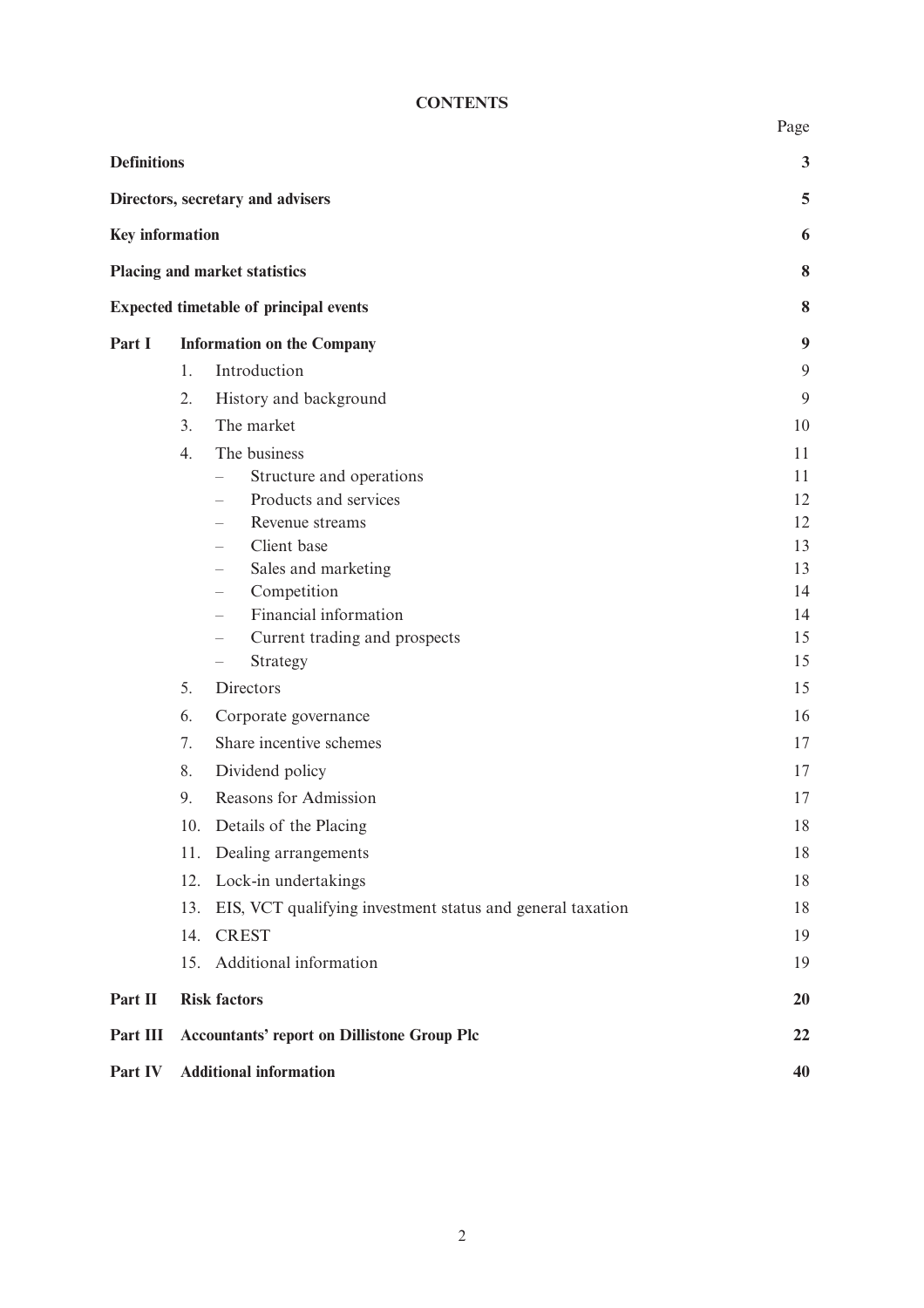### **DEFINITIONS**

The following words and expressions shall have the following meanings in this document unless the context otherwise requires:

| "Act"                  | the Companies Act 1985, as amended                                                                                                                                                                                                                           |  |  |  |  |  |
|------------------------|--------------------------------------------------------------------------------------------------------------------------------------------------------------------------------------------------------------------------------------------------------------|--|--|--|--|--|
| "Admission"            | admission of the entire issued share capital of the Company<br>(including the Placing Shares) to trading on AIM becoming<br>effective in accordance with the AIM Rules                                                                                       |  |  |  |  |  |
| "AIM"                  | AIM, a market operated by the London Stock Exchange                                                                                                                                                                                                          |  |  |  |  |  |
| "AIM Rules"            | the rules for AIM companies and their nominated advisers<br>issued by the London Stock Exchange from time to time                                                                                                                                            |  |  |  |  |  |
| "Board" or "Directors" | the directors of the Company whose names are set out on page<br>5 of this document                                                                                                                                                                           |  |  |  |  |  |
| "CBS"                  | Custom Business Systems Limited, a subsidiary of<br>the Company                                                                                                                                                                                              |  |  |  |  |  |
| "Combined Code"        | the revised principles of good governance and the code of best<br>practice as appended to, but not forming part of, the Listing<br>Rules of the UKLA published in July 2003 by the Financial<br>Reporting Council                                            |  |  |  |  |  |
| "Company" or "DGL"     | Dillistone Group Plc, incorporated in England and Wales with<br>registration number 04578125, formerly Dillistone Group<br>Limited                                                                                                                           |  |  |  |  |  |
| "CREST"                | the computerised settlement system to facilitate the transfer of<br>uncertificated form, operated<br>title to<br>shares in<br>by<br><b>CRESTCo Limited</b>                                                                                                   |  |  |  |  |  |
| "DSL"                  | Dillistone Systems Limited, a wholly owned subsidiary of DGL                                                                                                                                                                                                 |  |  |  |  |  |
| "DS (Australia)"       | Dillistone Systems (Australia) Pty Limited, a wholly owned<br>subsidiary of DSL                                                                                                                                                                              |  |  |  |  |  |
| "DS $(US)$ "           | Dillistone Systems (US) Inc., a wholly owned subsidiary of<br><b>DGL</b>                                                                                                                                                                                     |  |  |  |  |  |
| "EIS Relief"           | income tax relief and/or capital gains tax deferral and/or capital<br>gains tax exemption and/or loss relief, as applicable, available<br>under the EIS                                                                                                      |  |  |  |  |  |
| "EIS"                  | the Enterprise Investment Scheme and related reliefs as detailed<br>in Chapter III of Part IV of the Income and Corporation Taxes<br>Act 1988 and sections 150A to 150C and schedule 5B and 5BA<br>of the Taxation of Chargeable Gains Act 1992 (as amended) |  |  |  |  |  |
| "ERN"                  | Executive Recruiter News, a publication of Kennedy Information                                                                                                                                                                                               |  |  |  |  |  |
| "FILEFINDER"           | a recruitment management software system, primarily designed<br>to facilitate the process of executive search, the intellectual<br>property in which is owned by Dillistone                                                                                  |  |  |  |  |  |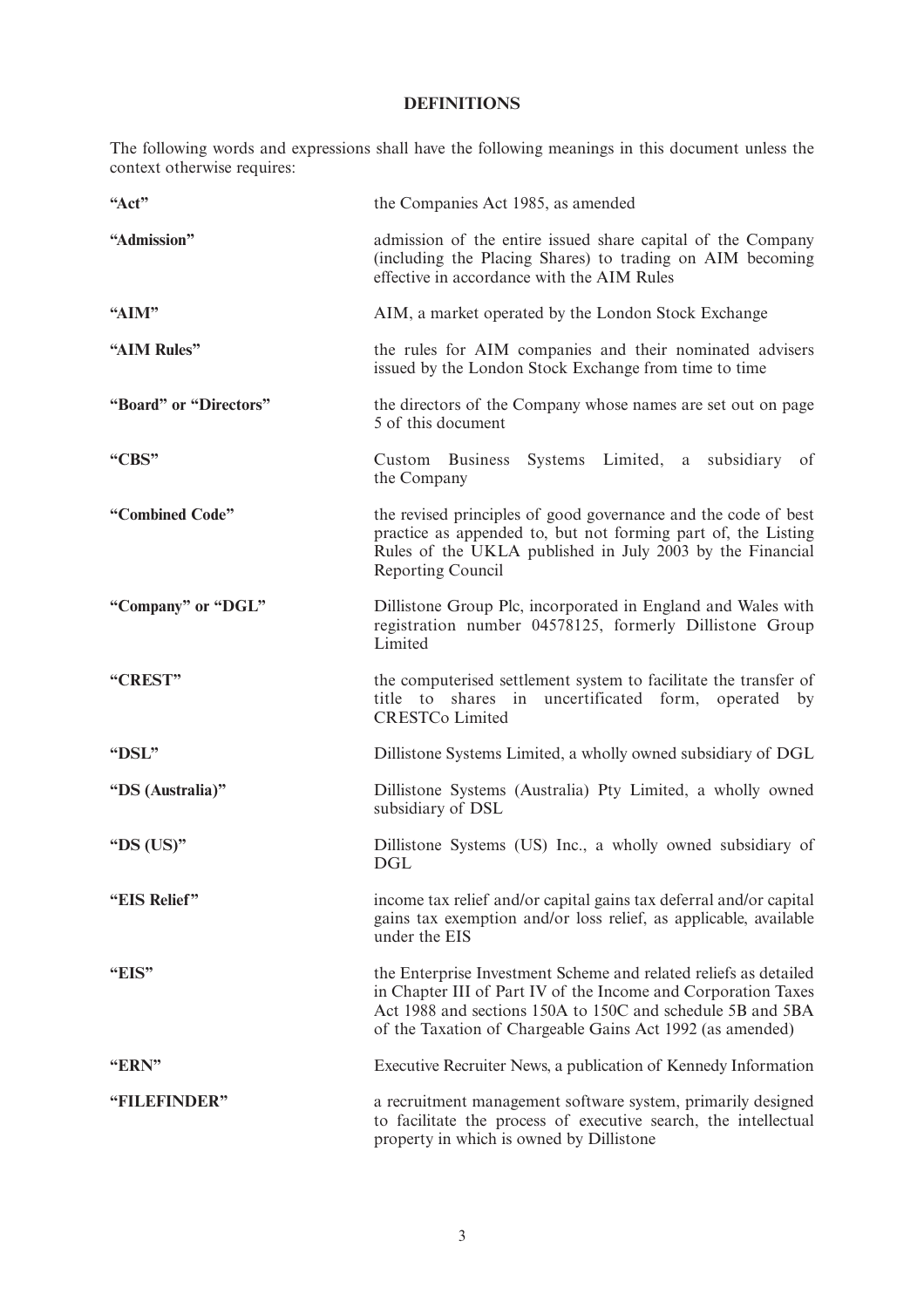| "Founder Investors"     | Messrs Michael Bryan, Giles Fearnley, Martin Hill and Robert<br>Howells, each of whom owned approximately 7.14 per cent., and<br>Jim McLaughlin, who owned approximately 21.4 per cent., of<br>the issued ordinary share capital of Dillistone prior to<br>Admission and the Placing |
|-------------------------|--------------------------------------------------------------------------------------------------------------------------------------------------------------------------------------------------------------------------------------------------------------------------------------|
| "Group" or "Dillistone" | the Company together with its four wholly owned subsidiaries<br>details of which are set out in paragraph 3 of Part IV of<br>this document                                                                                                                                           |
| "HMRC"                  | Her Majesty's Revenue & Customs                                                                                                                                                                                                                                                      |
| "London Stock Exchange" | London Stock Exchange plc                                                                                                                                                                                                                                                            |
| "New Ordinary Shares"   | 200,000 new Ordinary Shares to be allotted and issued to<br>Placees pursuant to the Placing                                                                                                                                                                                          |
| "Official List"         | the Official List of the UK Listing Authority                                                                                                                                                                                                                                        |
| "Ordinary Shares"       | ordinary shares of 5 pence each in the capital of the Company                                                                                                                                                                                                                        |
| "Placees"               | together the purchasers of the Sale Shares and of the New<br><b>Ordinary Shares</b>                                                                                                                                                                                                  |
| "Placing Agreement"     | the conditional agreement dated 14 June 2006 between (1)<br>Rowan Dartington, (2) the Company, (3) the Directors and (4)<br>the Vendor Shareholders, further details of which are contained<br>in paragraph 11 of Part IV of this document                                           |
| "Placing Price"         | 125 pence per Ordinary Share                                                                                                                                                                                                                                                         |
| "Placing Shares"        | together, the New Ordinary Shares and the Sale Shares                                                                                                                                                                                                                                |
| "Placing"               | the conditional placing by Rowan Dartington of (i) the New<br>Ordinary Shares on behalf of the Company and (ii) the Sale<br>Shares on behalf of the Vendor Shareholders in each case at the<br>Placing Price pursuant to the Placing Agreement                                       |
| "Rowan Dartington"      | Rowan Dartington & Co. Limited                                                                                                                                                                                                                                                       |
| "Sale Shares"           | 320,000 Ordinary Shares being sold by the Vendor Shareholders<br>pursuant to the Placing Agreement                                                                                                                                                                                   |
| "Share Option Scheme"   | the share option scheme described in paragraph 8 of Part IV of<br>this document                                                                                                                                                                                                      |
| "Shareholders"          | holders of issued Ordinary Shares                                                                                                                                                                                                                                                    |
| "UK"                    | the United Kingdom of Great Britain and Northern Ireland                                                                                                                                                                                                                             |
| "UK Listing Authority"  | the Financial Services Authority acting in its capacity as the<br>competent authority for the purposes of part VI of the<br>Financial Services and Markets Act 2000                                                                                                                  |
| " $US"$                 | United States of America                                                                                                                                                                                                                                                             |
| "VCT"                   | venture capital trust for the purposes of section 842AA and<br>Schedule 28B of the Income and Corporation Taxes Act 1988                                                                                                                                                             |
| "Vendor Shareholders"   | Jason Starr, Rory Howard and the Founder Investors                                                                                                                                                                                                                                   |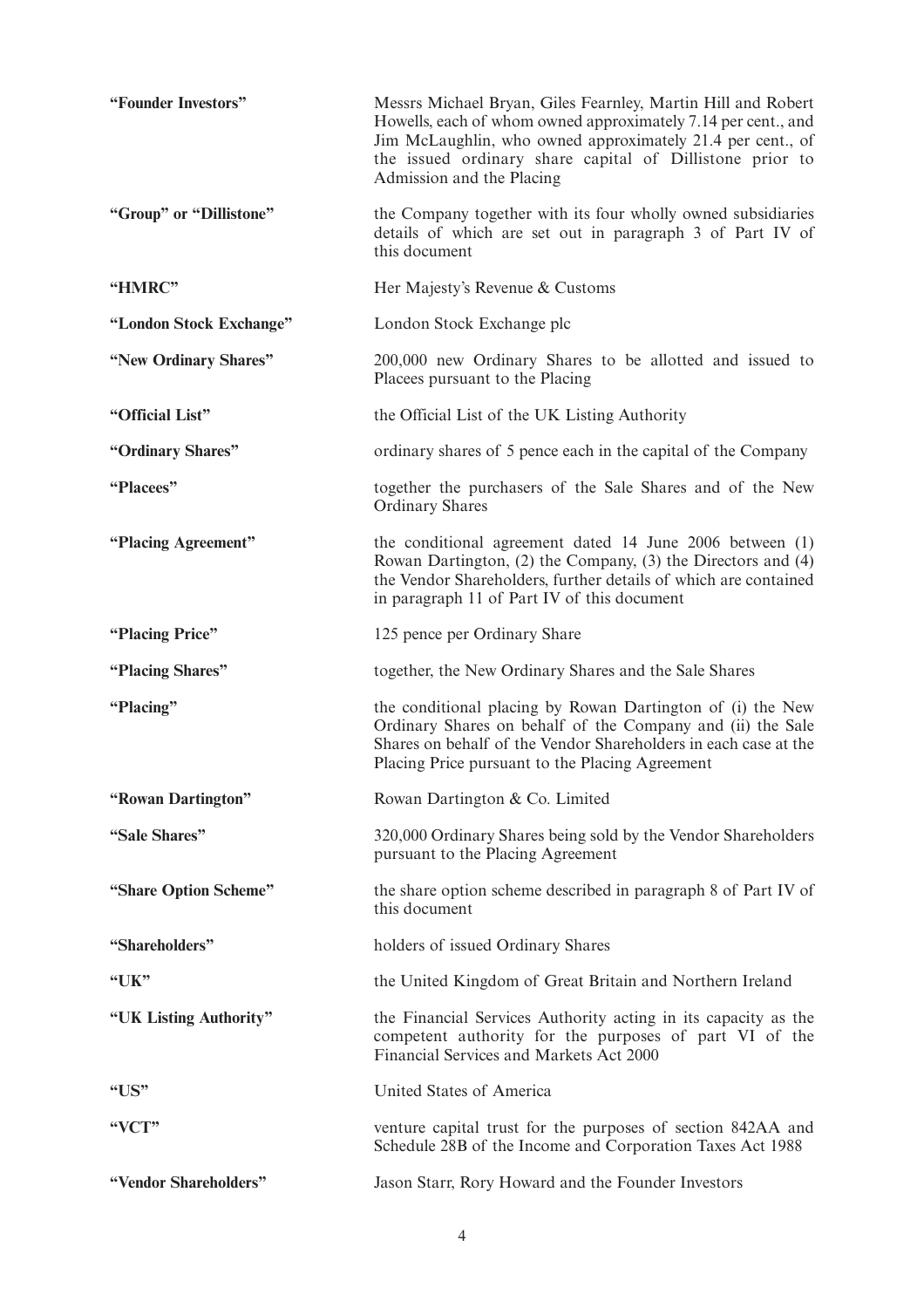## **DIRECTORS, SECRETARY AND ADVISERS**

| <b>Directors</b>                                      | James McLaughlin, <i>Executive Chairman and Finance Director</i><br>Jason Stuart Starr, Managing Director<br>Rory Howard, Operations Director<br>Alexander David James, Projects Director<br>Michael David Love, Non-Executive Director |
|-------------------------------------------------------|-----------------------------------------------------------------------------------------------------------------------------------------------------------------------------------------------------------------------------------------|
| <b>Company Secretary</b>                              | Rory Howard                                                                                                                                                                                                                             |
|                                                       | all of:                                                                                                                                                                                                                                 |
| <b>Registered Office</b>                              | <b>Calvert House</b><br>5 Calvert Avenue<br>London E2 7JP<br>Telephone number: 0207 749 6100                                                                                                                                            |
| <b>Nominated Adviser and Broker to</b><br>the Company | Rowan Dartington & Co. Limited<br><b>Colston Tower</b><br><b>Colston Street</b><br><b>Bristol BS1 4RD</b>                                                                                                                               |
| <b>Auditors</b>                                       | <b>Saffery Champness</b><br><b>Beaufort House</b><br>2 Beaufort Road<br>Clifton<br><b>Bristol BS8 2AE</b>                                                                                                                               |
| <b>Reporting Accountants</b>                          | <b>Saffery Champness</b><br>Lion House<br>Red Lion Street<br>London WC1R 4GB                                                                                                                                                            |
| <b>Solicitors to the Company</b>                      | Osborne Clarke<br>2 Temple Back East<br>Temple Quay<br>Bristol BS1 6EG                                                                                                                                                                  |
| <b>Solicitors to Rowan Dartington</b>                 | Roxburgh and Milkins LLP<br>Citypoint<br>Temple Gate<br>Bristol BS1 6PL                                                                                                                                                                 |
| <b>Principal Bankers</b>                              | Barclays Bank plc<br>240 Whitechapel Road<br>PO Box 14623<br>London E1 1SH                                                                                                                                                              |
| <b>Financial PR Consultants</b>                       | Winningtons Financial PR Ltd.<br>St. Brandons House<br>29 Great George Street<br>Bristol BS1 5QT                                                                                                                                        |
| <b>Registrars</b>                                     | Capita Registrars<br>The Registry<br>34 Beckenham Road<br>Beckenham<br>Kent BR3 4TU                                                                                                                                                     |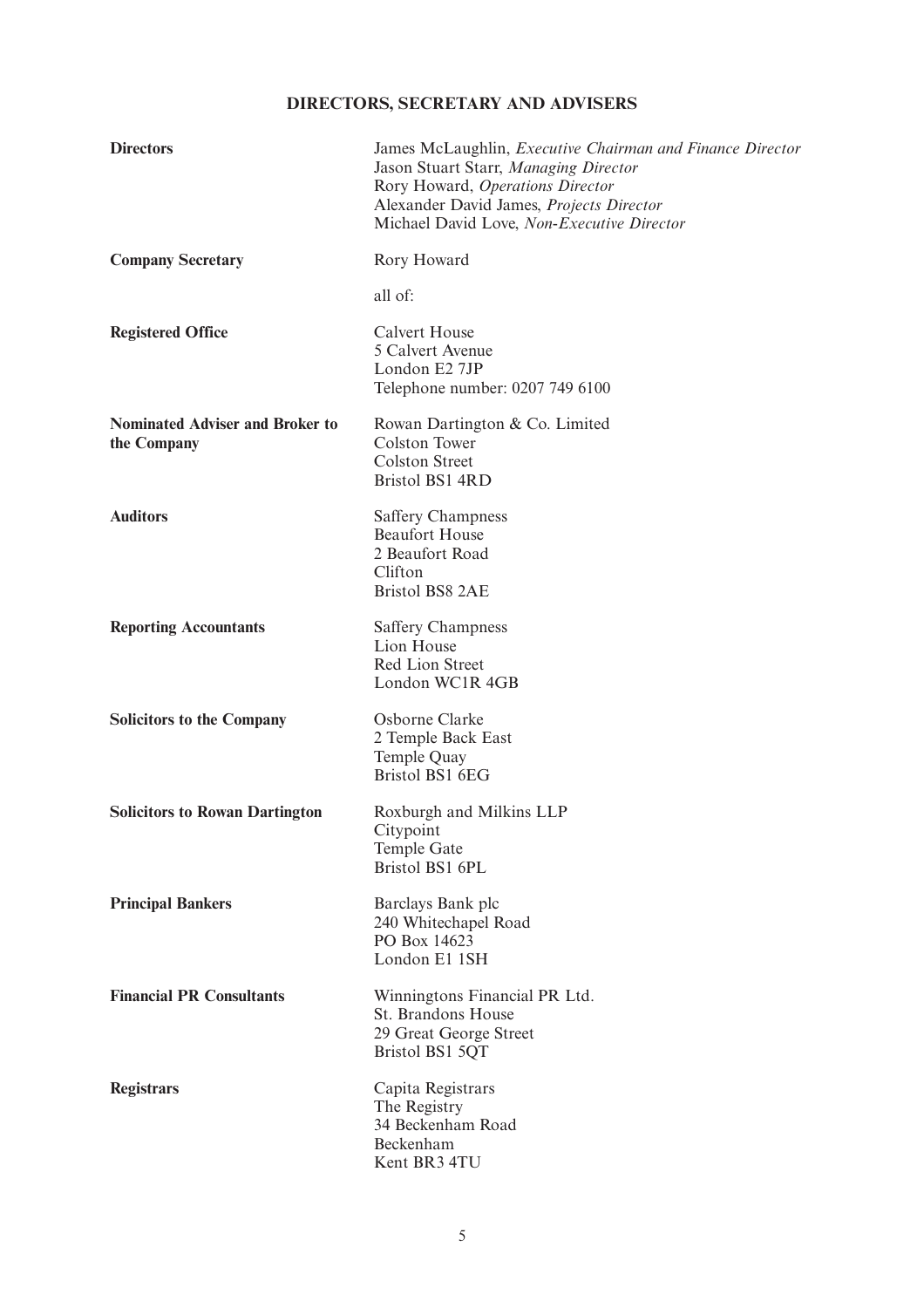### **KEY INFORMATION**

*The following summary of key information should be read in conjunction with the full text of this document from which it is derived. You are advised to read this document in its entirety and not just rely on the key information below before making a decision as to whether or not to invest in the Ordinary Shares. Attention is drawn, in particular, to the section headed "Risk Factors" set out in Part II of this document.*

#### **The business**

Dillistone develops, markets and sells its proprietary FILEFINDER software and ancillary services to companies and in house teams involved in executive search throughout many parts of the world. In addition to its head office in London, it has offices in Germany, Australia and North America, and through these offices it offers both direct systems sales and technical support services, as well as a range of other ancillary services.

Each Group office operates within standard local office hours but the offices can collectively provide 24 hour technical support for the majority of Dillistone's customer base by virtue of the fact that each operates in a different time zone, creating a competitive advantage when attracting and retaining global clients.

Dillistone has in excess of 700 client firms, in over 40 countries around the world, none of which commands more than four per cent. of Group annual turnover.

#### **Products and services**

The principal activity of Dillistone is the development, sale and support of FILEFINDER. FILEFINDER is a software product used primarily by executive recruiters, as a tool for recruiting passive candidates. The software has been developed to meet the requirements of search firms, who are interested in identifying the best candidates for a specified vacancy. This differentiates it from applicant tracking systems which are primarily used to handle applications from active candidates.

FILEFINDER provides a range of functionality to the recruiter. It combines a database with contact management / customer relationship management tools along with workflow functionality designed to mirror the search process used to identify and recruit passive candidates.

#### **Revenue streams**

Dillistone's revenue can be split into two main streams, recurring and non-recurring. Recurring revenue is generated through optional annual support services provided for FILEFINDER. This service includes access to Dillistone's support desk as well as software updates. Non-recurring revenue is typically generated, when licence fees on a per user basis are charged, either on the purchase of additional licences by existing clients or when new clients are won. In addition to the licence fee, clients may also require other non-recurring services, principally data translation, web integration, report writing, training and installation.

#### **Dividend policy**

The Company has already made dividend payments and, provided the Company continues to achieve profits, and in the absence of unforeseen circumstances, these are expected to continue consistent with the maintenance of a dividend cover of some 2.0 times earnings and with the working capital requirements of the Company. It is expected that dividends will be paid twice yearly, following the announcement each year of its interim results and after approval of the payment of a final dividend at its annual general meeting in the approximate ratio 33:67 respectively.

The Company's year end is 31 December and it expects, in the absence of unusual circumstances, to report its preliminary announcement of full year results in April and its interim results in September of each year.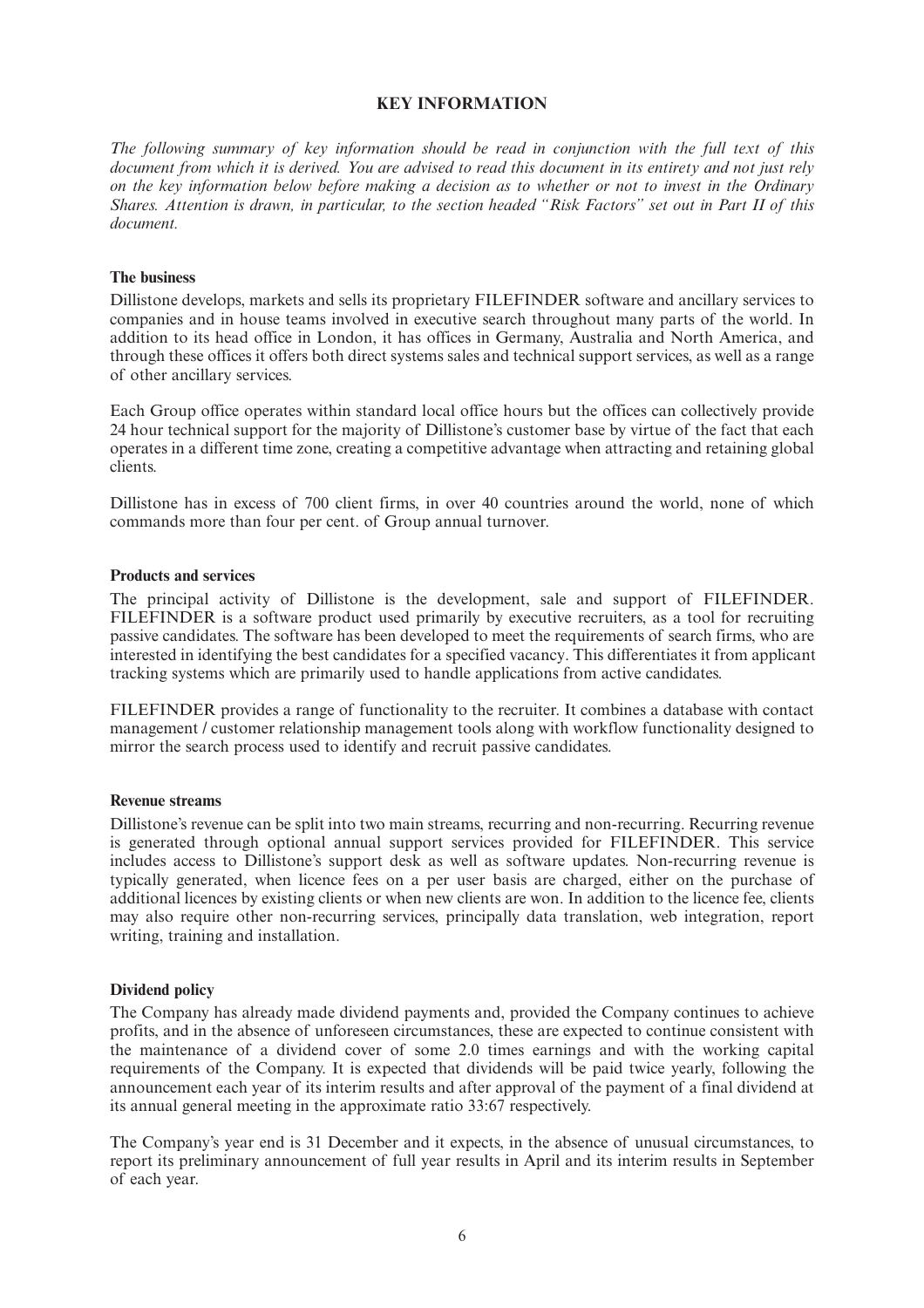If the Placing had been completed at the beginning of the financial year ended 31 December 2005, the Directors have confirmed they would have expected to have recommended a notional dividend per share of four pence.

### **Trading record**

A summary of the Company's financial record for the period from 1 October 2002 to 31 December 2005, as extracted from the accountants' report in Part III of this document, is set out below.

|                              | Year ended<br>31 December<br>2005<br>$\pounds'000$ | Year ended<br>31 December<br>2004<br>$\pounds'000$ | 14 month period<br>ended<br>31 December 2003<br>$\pounds'000$ |
|------------------------------|----------------------------------------------------|----------------------------------------------------|---------------------------------------------------------------|
| Turnover                     | 2,530                                              | 1,825                                              | 1,762                                                         |
| Profit from operations       | 629                                                | 180                                                | 166                                                           |
| Profit before tax            | 632                                                | 178                                                | 155                                                           |
| Total liabilities and equity | 1,776                                              | 1,317                                              | 1,160                                                         |

### **Strategy**

In addition to targeting their core market of retained executive search firms, the Directors intend to expand the prevalence of FILEFINDER within the interim and in house recruitment sectors. The Group will also continue to add functionality to FILEFINDER which will make it more competitive in markets that use both retained search techniques as well as alternative approaches.

### **Current trading and prospects**

Current trading is ahead of budget as a result of higher than predicted sales and gross profits. Cash reserves at the end of April 2006, adjusted to remove the effect of dividends paid, were approximately £760,000 ahead of the same time in 2005. Based on unaudited management accounts for the four month period to 30 April 2006, Dillistone achieved sales of £1,063,000 and pre-tax profits of £335,000 at an average gross margin of 90 per cent.

#### **Reasons for the Admission and the Placing**

The Directors believe that the Company has reached a size and stage of development where it will benefit from the Admission and the Placing. In particular, the future growth potential of the business should be enhanced by an AIM flotation which the Directors consider will help to generate increased visibility and credibility for Dillistone in its marketplace. Furthermore, it is expected that an AIM flotation will provide the Company with access to further capital in the future, a market in the Company's shares and the ability to provide share based incentives to its Directors and employees.

The Placing of 200,000 New Ordinary Shares at 125 pence per share will raise gross proceeds of £250,000 for the Company which will be used by DSL for working capital purposes. At the Placing Price, the market capitalisation of the Company on Admission will be £6,750,000.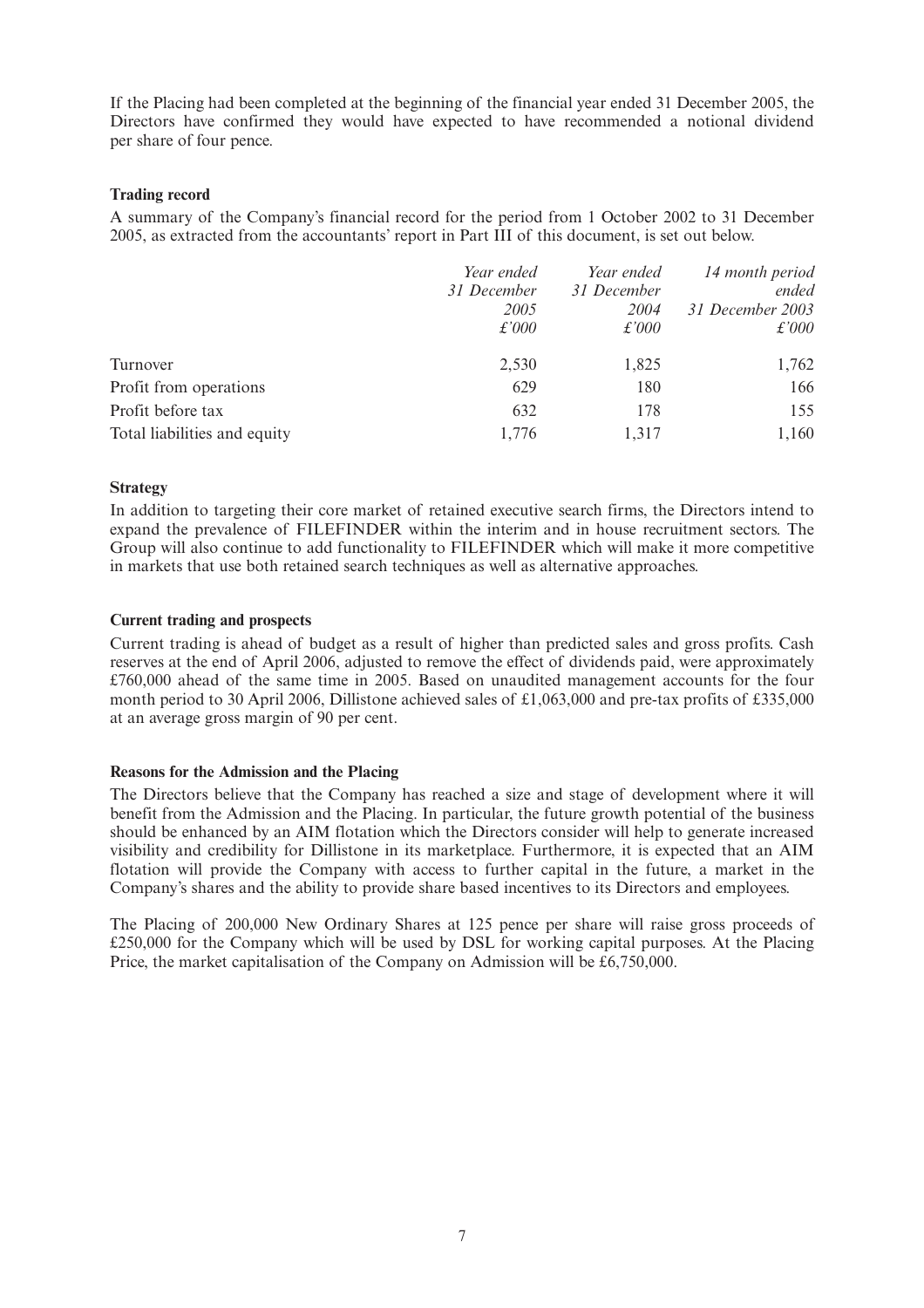### **PLACING AND MARKET STATISTICS**

| <b>Placing Price</b>                                               | 125 pence per share |
|--------------------------------------------------------------------|---------------------|
| Number of New Ordinary Shares to be issued pursuant to the Placing | 200,000             |
| Value of the New Ordinary Shares being issued at the Placing Price | £250,000            |
| Number of Sale Shares to be sold pursuant to the Placing           | 320,000             |
| Value of the Sale Shares being sold at the Placing Price           | £400,000            |
| Gross proceeds of the Placing receivable by the Company            | £250,000            |
| Number of Ordinary Shares in issue immediately following Admission | 5,400,000           |
| Market capitalisation of the Company at the Placing Price          | £6,750,000          |
| Price/earnings multiple (1)                                        | 15.6                |
| Notional dividend (2)                                              | 4 pence per share   |
| Dividend yield at the Placing Price                                | 3.2 per cent.       |

## **EXPECTED TIMETABLE OF PRINCIPAL EVENTS**

| Publication of this document                      | 14 June 2006 |
|---------------------------------------------------|--------------|
| CREST accounts credited in respect of the Placing | 15 June 2006 |
| Admission effective and dealings commence         | 15 June 2006 |
| Share certificates dispatched by                  | 22 June 2006 |

Notes

1. Based on the post-tax profit of £432,071 for the financial year ended 31 December 2005, adjusted for the proceeds of the Placing as if the Placing had been completed at the beginning of the period and as if the New Ordinary Shares had been in issue throughout the year.

2. Based on a notional dividend of 4 pence per Ordinary Share which the Directors have confirmed they would have expected to have paid on the basis that the Placing had been completed at the beginning of the year ended 31 December 2005.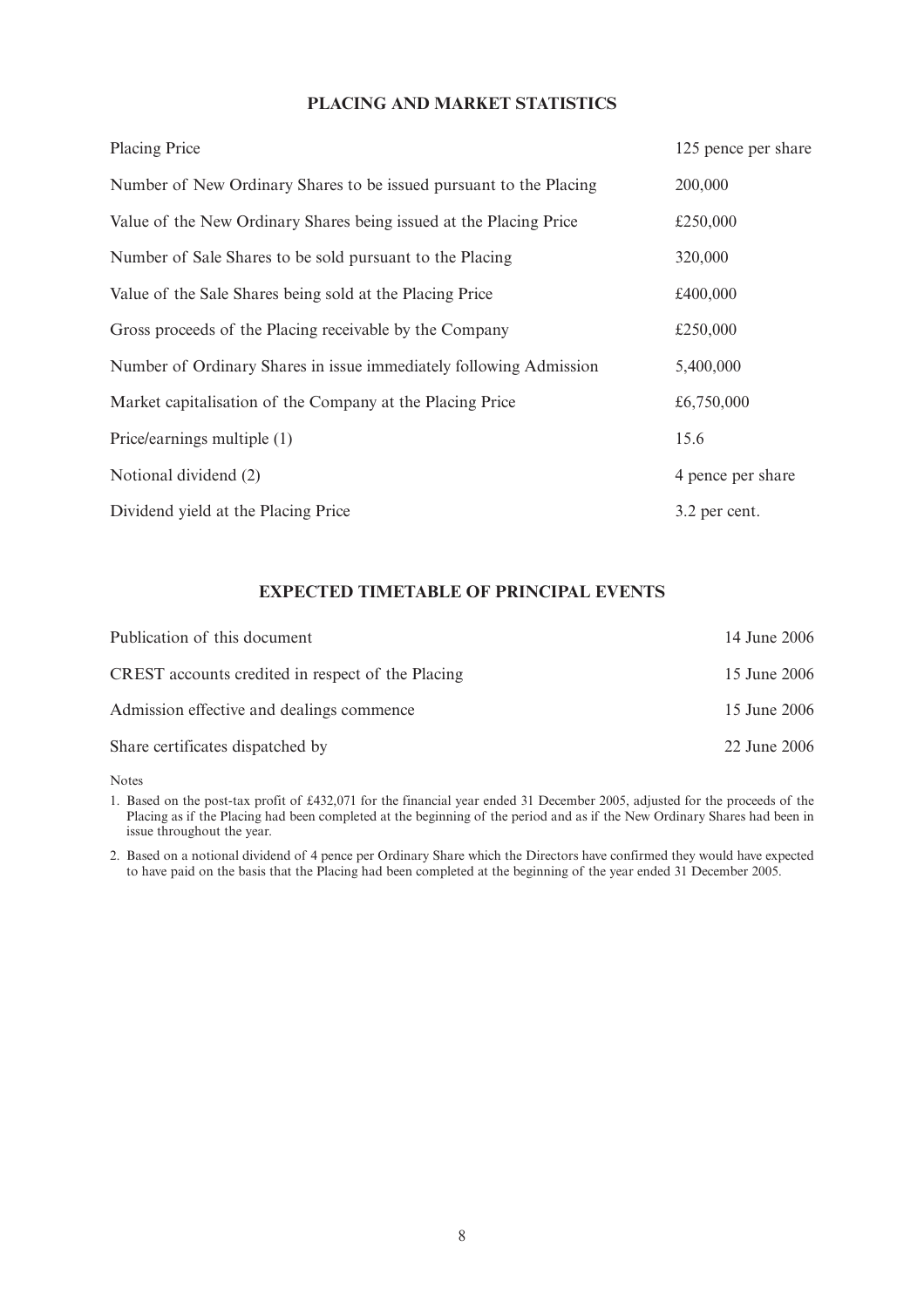### **PART I**

#### **INFORMATION ON THE COMPANY**

#### **1. INTRODUCTION**

Dillistone Group Plc is the holding company for a group of companies, which develops, markets and sells its proprietary FILEFINDER software and ancillary services to companies and in house teams involved in executive search throughout many parts of the world. In addition to its head office in London, it has offices in Germany, Australia and North America, and through these offices it offers both direct systems sales and technical support services, as well as a range of other ancillary services. The Group does not market its systems through intermediaries; it manages all sales directly with clients.

Its clients are predominantly executive search firms who act for their clients to identify and recruit candidates according to their client's requirements. In addition, the Group has recently developed additional functionality to FILEFINDER which will make its products more suitable for sale to interim recruiters and recruitment firms engaged in the provision of staff on an interim or contract basis. This new functionality was released in a new version of FILEFINDER in early 2006.

In addition to the executive recruitment market, the Company also supplies its system to a number of non-specialist recruitment companies, such as financial institutions, for use in their internal staff recruitment functions. There is a growing trend amongst these companies to use such systems which offers Dillistone an additional potential source of income generation.

Research and development for FILEFINDER is carried out in house by the Company's own staff and consultants.

Dillistone has in excess of 700 client firms, in over 40 countries around the world, none of which commands more than four per cent. of Group annual turnover. Sales have increased by approximately 44 per cent. from approximately £1.8m for the 12 months of trading ended 31 December 2003 to approximately £2.5m for the year ended 31 December 2005. For the year ended 31 December 2005 the proportion of turnover arising from recurring fees amounted to approximately 39 per cent. of Group sales.

With an average gross margin of approximately 89 per cent., for the financial periods reported on in Part III of this document, incremental sales produce additional significant contributions to Group profitability. Profits before tax have increased from £154,982 for the 12 months of trading ended 31 December 2003 to £631,847 for the year ended 31 December 2005, as a result of its success in increasing sales, and by careful management of its cost base. This represents an increase of approximately 308 per cent.

### **2. HISTORY AND BACKGROUND**

The business was established in 1983 by David Dillistone and was incorporated as Dillistone Systems Limited in 1986. In 1992 45 per cent. of DSL was acquired by Custom Business Systems Limited, a company controlled by Stuart Hobbs, and two additional shareholders. The remaining 55 per cent. of DSL was acquired by CBS in 1996.

In 1997, CBS established Dillistone Systems (US) Inc., originally registered in New York, and re-registered in New Jersey in 1998. In addition to the New Jersey office, DS (US) also operates out of Dallas, Texas. In January 1998, DSL established Dillistone Systems (Australia) Pty Limited, its subsidiary which is based in Sydney, Australia, and which services clients based in Australia, New Zealand and Asia.

In 2003, Jason Starr and Rory Howard completed a management buy-out of CBS from Stuart Hobbs, assisted by Jim McLaughlin and the other Founder Investors. Dillistone Group Limited was established as the vehicle for the management buy-out.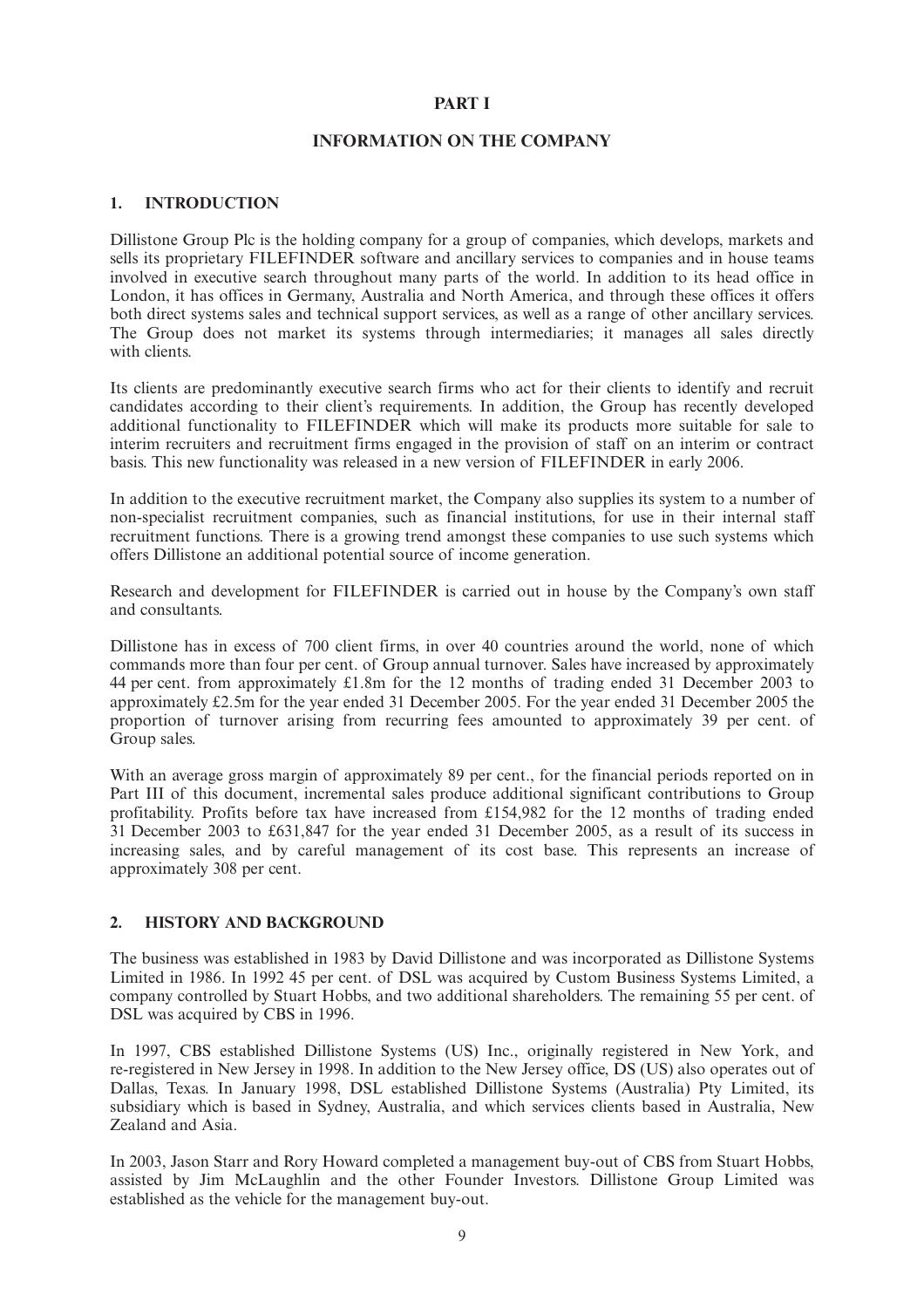The Group was recently reorganised so that DSL and DS (US) became direct subsidiaries of the Company, with DS (Australia) remaining as a subsidiary of DSL. It is envisaged that CBS, which has not traded since 2002, will be dissolved.

### **3. THE MARKET**

The market for recruitment services may be broken down into a number of levels, both as regards skill sets being recruited and type of recruitment services used. At one extreme, potential employees register with an employment agency, which then seeks to place them with potential employers, whilst, at the other, clients seeking high level management instruct, and may retain, executive search consultants to identify and canvas potential executives. Dillistone's market lies almost exclusively in this latter category of executive search consultants, although the new developments to FILEFINDER, which support the process associated with making short term placements, may make it more useful within the contract and interim recruitment market.

There are a large number of executive search firms, which range from the small single proprietor business to large international organisations, which may recruit senior executives from across the world. In house research carried out for the purposes of publication in the Group's Search-Consult magazine, published in September 2005, indicated that the top 28 global executive search firms had 1,270 offices across the world, including 247 located in North America, 664 in Europe and 230 in South East Asia. The top 20 of these firms, according to the Executive Recruiter News market review conducted in March 2006, generated turnover in 2005 of over US\$2.7 billion, representing a 16 per cent. increase over the previous year.

While there appears to be no publicly available independent market research on the size of the executive search market, the Group's own marketing database contains approximately 15,000 executive search and interim management professionals. Approximately 46 per cent. of Dillistone's client companies are based in the UK, 22 per cent. in the rest of Europe, 19 per cent. in North America and the remaining 13 per cent. in Australia, New Zealand and Asia. These figures reflect the historic growth in the UK and subsequent, more recent, expansion overseas. As is outlined in the "Strategy" section, the Directors expect Dillistone's penetration of international markets to increase and this has already been seen with approximately 20 per cent. of the Group's new clients for the first quarter of 2006 coming from emerging markets.

The Directors believe that the interim management recruitment market is a relatively new and developing market, particularly in the US and Asia, and that it is likely to grow considerably in the future.

There has been an increasing trend for in house recruiters to purchase FILEFINDER in order to manage their executive recruitment needs. The Directors believe that this is indicative of in house recruitment functions increasingly using the 'direct approach' methods of executive search. Larger companies are increasingly setting up in house search teams who may purchase executive search software such as FILEFINDER. It is the Company's experience that this trend is more advanced in the US than other regions. Approximately seven per cent. of Dillistone's first quarter 2006 sales (by number of new clients) came from in house recruiting teams and the Directors anticipate that this figure will continue to grow over the remainder of the year.

The Group's traditional market, of executive search in the developed economies of the world, is affected by cyclical economic factors. Not withstanding the impact of economic slowdowns, the Group has historically remained profitable throughout such periods. The Group's marketing strategy, targeting both corporate recruiters and emerging economies, in addition to its traditional market, is expected to mitigate the impact of any future economic recessions in the developed economies.

The executive search market continues to grow. Hunt-Scanlon reported that the top 25 US executive search firms grew by an average of 21 per cent. in 2005. March 2006 data from US based Execunet suggest that 80 per cent. of executive recruiter respondents are confident or very confident that the US executive employment market will improve during the next six months. However, the highest current rate of growth is being experienced in developing markets. In the first quarter of 2006, approximately 20 per cent. of Dillistone's new business sales (by number of new orders) came from developing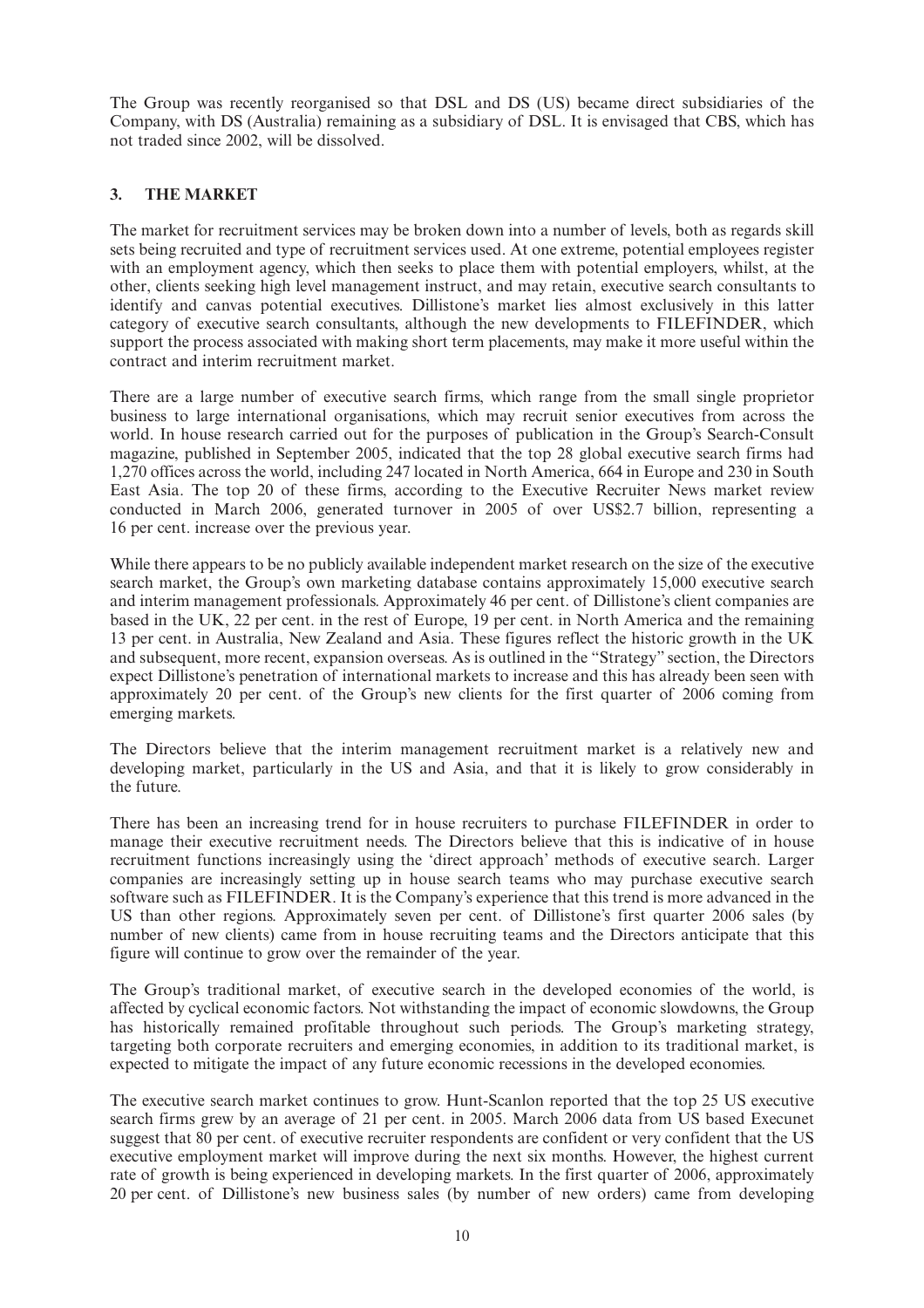markets, which includes countries such as Bulgaria and Romania, compared to approximately ten per cent. over the previous 12 months.

In the first quarter of 2006 at least 50 per cent. of the sales won by Dillistone in the developing markets followed a recommendation from an affiliated FILEFINDER user. Search-Consult is mailed to many of the search firms in these countries exposing these firms to advertising featuring FILEFINDER but not the products supplied by Dillistone's competitors.

A small number of FILEFINDER sales in developing markets could make Dillistone the market leader within these markets as a consequence of the fact that a relatively small number of executive search firms operate in these countries. As these markets grow, recruiters may leave these more established firms and may purchase FILEFINDER for a new business start-up. The Directors believe that these markets provide a significant growth opportunity for Dillistone.

### **4. THE BUSINESS**

FILEFINDER can be used to manage the recruitment of active candidates, those who are actively seeking employment, and to manage the recruitment of passive candidates, those who are not actively seeking employment. It is however, particularly suited to managing the recruitment of passive candidates.

Historically, recruitment companies dealing with lower level positions and in house recruiting teams would deal with active candidates. Passive candidates were the preserve of executive search firms. Therefore, the market for FILEFINDER has, in the past, been relatively limited.

Today, however, recruiters increasingly acknowledge that the best candidate for a position is often passive and will need to be approached. Therefore, both lower level recruitment firms and corporate recruiters are increasingly turning to the direct approach techniques of executive search firms which are inherent to FILEFINDER and provide further opportunities to sales and profit growth.

### *Structure and operations*

Dillistone is structured to facilitate the cost effective support of a global client base.

The Dillistone head office in London provides support and services to clients in Europe, in addition to development and various administrative functions. The satellite offices in North America, Germany and Australia provide services to clients in the Americas, Europe and Australia, New Zealand and Asia respectively. Satellite offices are backed up by the head office when required, and each office can also provide out of hours services to other regions.

Each Group office operates within standard local office hours but the offices can collectively provide 24 hour technical support for the majority of Dillistone's customer base by virtue of the fact that each operates in a different time zone, creating a competitive advantage when attracting and retaining global clients. Client feedback illustrates that this regional office structure and the support services provided by Dillistone are a key driver in client retention and a major competitive advantage in the Dillistone business model.

The Directors consider that this international structure is both cost effective and scalable. It has enabled the Company to implement FILEFINDER in over 40 countries and, given that sales demonstrations and implementations are increasingly provided remotely, sales into additional geographic markets are not expected to require the opening of additional offices.

Jason Starr leads the sales force and determines the regional targets for each of the sales managers as well as overall marketing strategy. Conversion rates from lead to sale are closely monitored and, once a lead is converted to a sale, the project is managed by a team which is headed by Alex James.

The projects team is responsible for the implementation of the system within the clients' environment, and this may involve not only the installation of FILEFINDER on the clients' computers, but also the implementation of web based products, the translation of a client's existing database into a format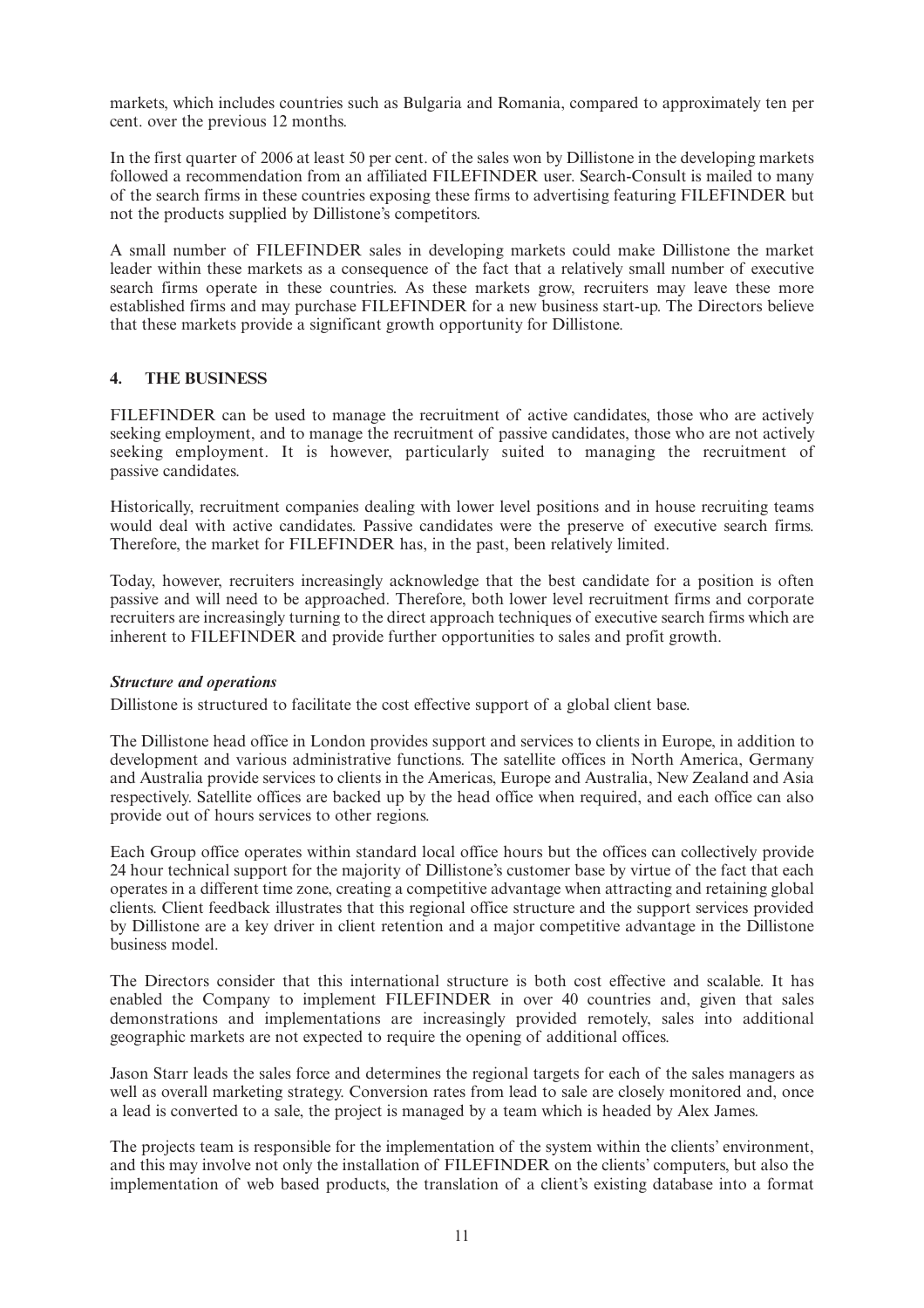suitable for use in FILEFINDER and the establishment of hosting services on the Group's servers. The servers are located in rented premises away from the head office and are operated by a specialist company.

It generally takes approximately two months from the point of sale to complete a project, however, this timeframe will vary depending on the complexity of the project. Project teams are located in London, Sydney, New Jersey and Frankfurt. Client training takes place either remotely over the Internet, on the client's premises or in a dedicated training facility at the London office. The Group has 22 members of staff who are qualified to train users of the system.

Rory Howard oversees the global support function, which comprises 13 staff, spread across each of the Group's offices. He is also responsible for overseeing the IT infrastructure management of the Group, product development and all Group human resources matters.

### *Products and services*

The principal activity of Dillistone is the development, sale and support of FILEFINDER. FILEFINDER is a software product used primarily by executive recruiters, as a tool for recruiting passive candidates. The software has been developed to meet the requirements of search firms, who are interested in identifying the best candidates for a specified vacancy. This differentiates it from applicant tracking systems which are primarily used to handle applications from active candidates.

FILEFINDER provides a range of functionality to the recruiter. It combines a database with contact management / customer relationship management tools along with workflow functionality designed to mirror the search process used to identify and recruit passive candidates.

FILEFINDER is a Windows® application and is designed to work seamlessly with the Microsoft Office<sup>®</sup> suite and, as such, emails entered in FILEFINDER may be mailed through MS Outlook<sup>®</sup> and letters through MS Word®.

Whilst the majority of clients will use the same core application, Dillistone offers a range of additional features which may be used by specific businesses. These include web integration, both candidate side (for example application forms and online job listings) and client side (extranet functionality to facilitate reporting to clients). In certain countries, an optional resumé data extraction tool which automatically populates database fields with information from the candidate's curriculum vitae is also offered.

The FILEFINDER system is normally sold on a per user licence basis, with additional charges for add-on functionality. The Company also sells a range of implementation services including installation, training and data translation which are typically sold on a daily rate basis.

Dillistone also provides annually renewable support contracts. These are typically charged at 20 per cent. of the full licence fee and ensure that every time an additional licence is sold, recurring income increases in the following financial years.

The latest version of FILEFINDER is Version 7.5 which was released in early 2006. Dillistone invests resources in keeping abreast of market trends in order to upgrade FILEFINDER and its related services appropriately. Version 8 of FILEFINDER is due to be released in early 2007.

Every FILEFINDER licence sold requires a licence for "SQL Anywhere" from Sybase (UK) Limited. In addition, if clients require the curriculum vitae recognition functionality within FILEFINDER, they must also purchase a REX licence. This licence is supplied to Dillistone by Resumé Mirror Inc. through an annually renewable contractual arrangement. Clients purchase all of these licences through Dillistone.

#### *Revenue streams*

Dillistone's revenue can be split into two main streams, recurring and non-recurring.

Recurring revenue is generated through optional annual support services provided for FILEFINDER. This service includes access to Dillistone's support desk as well as software updates. Clients are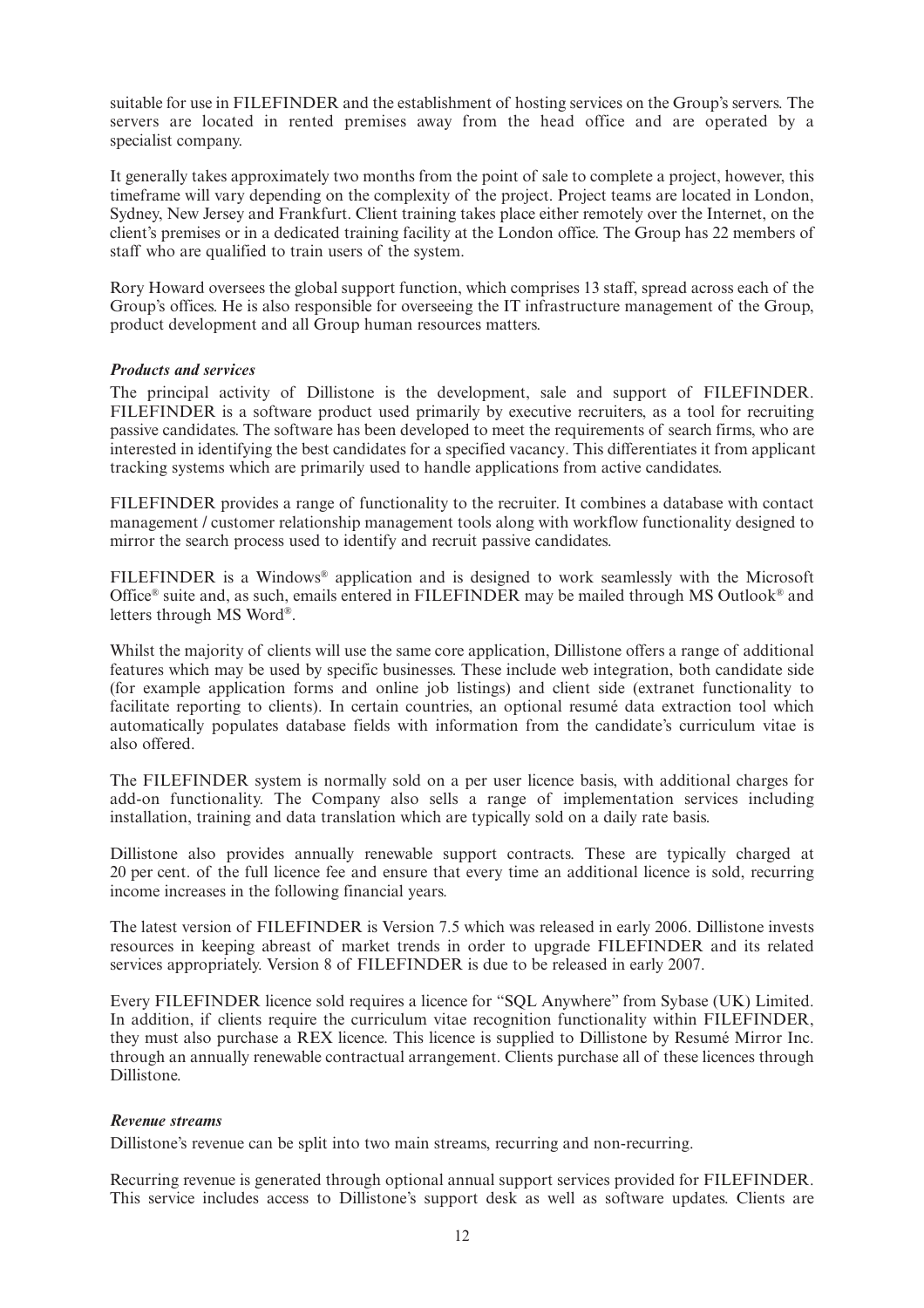typically invoiced annually in advance either every December or every June. The income is deferred and recognised evenly over the course of the contract. Recurring fees are also generated through hosting and other services, where Dillistone host the client's data on their servers. Recurring turnover for the Group, for the year ended 31 December 2005, was £977,713, representing approximately 39 per cent. of total Group turnover for the year, having increased from £838,065 representing approximately 46 per cent. of Group turnover in 2004. For the year ended 31 December 2005 recurring sales increased in absolute terms but fell as a percentage of total sales as a result of the significant value of new client business. Those additional sales should lead to increased recurring turnover in future years.

Non-recurring revenue is typically generated, when licence fees on a per user basis are charged, either on the purchase of additional licences by existing clients or when new clients are won. In addition to the licence fee, clients may also require other non-recurring services, principally data translation, web integration, report writing, training and installation. Licence fees are recognised immediately following live implementation. Non-recurring turnover for the Group, for the year ended 31 December 2005, was  $£1,552,600$ , representing approximately 61 per cent. of the Group's turnover for the year, having increased from £986,832 representing approximately 54 per cent. of Group turnover in 2004.

### *Client base*

The Group has an extensive client base with in excess of 700 client firms in over 40 countries. Clients vary in size from those operating with one user licence to larger organisations with an international presence and with several hundred user licences.

Over 90 per cent. of Dillistone's clients operate primarily in the executive search sector. An independent survey conducted in March 2005 by Executive Grapevine International Limited listed the top ten UK executive search firms, in terms of net income, who handled assignments in excess of £100,000 per assignment. Of these top ten search firms, four are Dillistone clients. Executive Grapevine International Limited also listed the top 12 UK executive search firms, in terms of net income, which employed less than 20 consultants, nine of which are Dillistone clients.

Within many of the larger executive groups or networks of search firms, which are clients of Dillistone, it is still possible for Dillistone to win additional business, not only in terms of annual support contracts but also in terms of additional licences. Many of the larger global retained executive search networks do not have a central IT policy, and it is therefore possible for offices in different locations to use different software. One of the benefits to these clients of implementing FILEFINDER throughout their business is that a common database for the entire organisation, once established, can be accessed from anywhere in the world. Firms primarily involved in executive search made up approximately 86 per cent. of Dillistone's new business orders for the year ended 31 December 2005.

In addition to its traditional client base, the Group has, over the past three years, seen growth in the market for its product amongst the human resources departments of large corporate clients such as financial institutions, who use it to manage internal search and recruitment. These clients, which made up approximately six per cent. of Dillistone's new business orders for the year ended 31 December 2005, include Merrill Lynch.

In 2005 new functionality was developed for the FILEFINDER software which was especially designed for the firms participating in the contract and interim recruitment market. These developments have already been instrumental in sales to two new major clients. Recruiters operating in the contract and interim market provide their clients with personnel to fill positions at short notice for an interim period. Firms primarily involved in interim management or contracting made up approximately eight per cent. of Dillistone's new business orders for the year ended 31 December 2005.

The diversity of the Group's client base is such that no one client dominates its business, with the largest client in 2005 accounting for less than four per cent. of Group annual turnover, and the top ten clients, by revenue, together accounting for approximately 15 per cent. of Group turnover in 2005.

### *Sales and marketing*

All marketing activities are managed and directed from the UK. The marketing team comprises four staff, one of whom is a dedicated database researcher.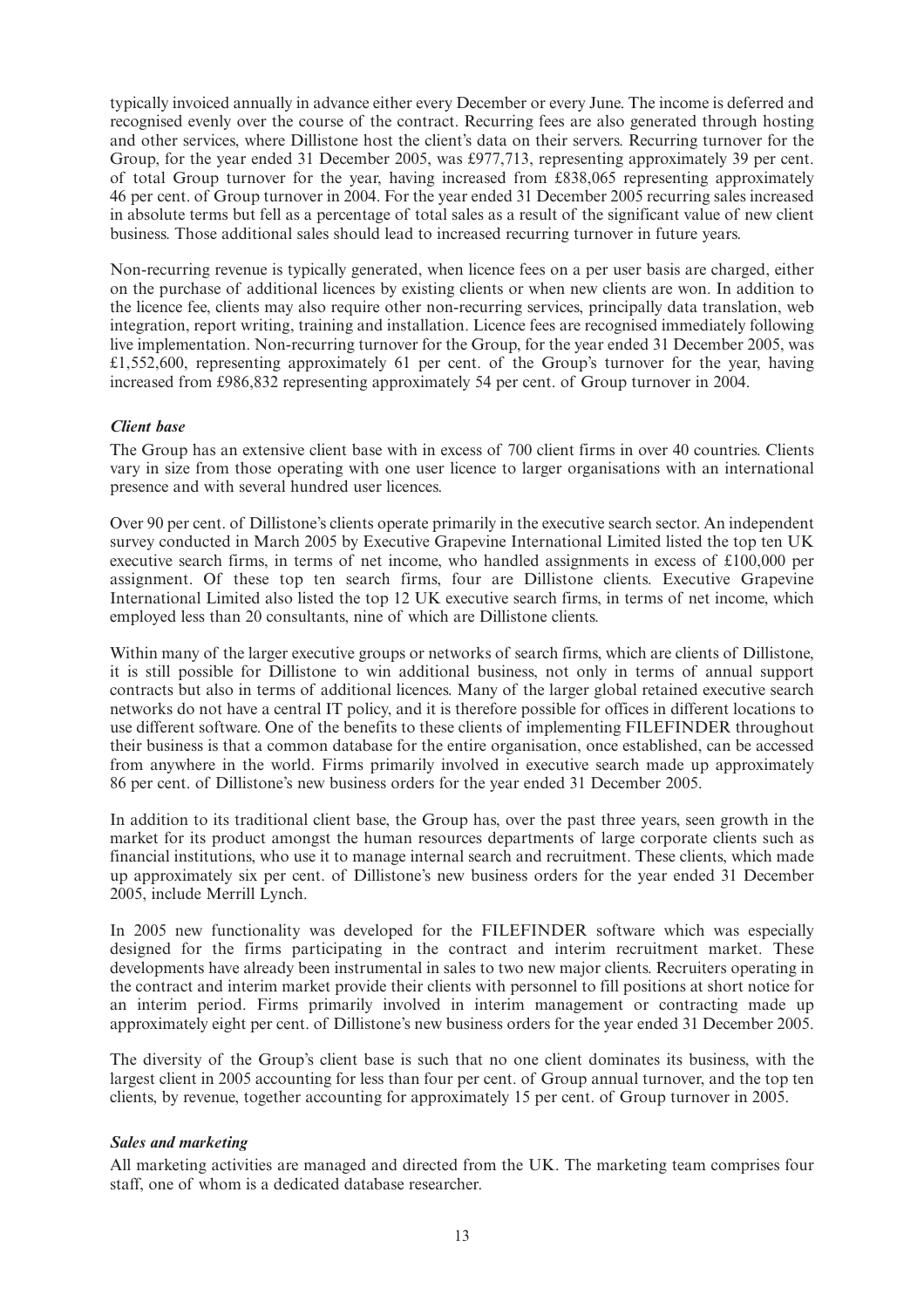Dillistone markets its products in a number of ways. It publishes Search-Consult, a magazine which is circulated to approximately 5,000 executive search and interim management firms globally, on a quarterly basis, and features both advertising and editorial about its products. Associated with the magazine is a monthly electronic newswire. This is circulated globally to in excess of 16,000 people with an interest in executive search, and illustrates recent trends in the search industry and carries advertising for the Group's products. The Directors believe that Search-Consult is a cost effective marketing tool. Dillistone also places some advertising in third party publications.

Extensive online marketing is carried out, both in terms of search engine optimisation and online advertising. In addition the Company makes regular paper mailings, and staff attend numerous exhibitions and conferences across the world. The Company also receives a large number of referrals from existing clients, and often sells to recruiters leaving larger firms to establish their own businesses. The Directors believe that approximately 40 per cent. of sales, by number, are generated by recommendation.

### *Competition*

There is a wide variety of software available to executive search firms and employment agencies, which range from commonly available generic applications, adapted to suit the clients' operational requirements, to specialised software such as FILEFINDER which provides a comprehensive, assignment driven, workflow process. Many small executive search firms use non specialised recruitment products such as Microsoft Access, Act, Filemaker Pro and other generic contact management tools. The Directors believe that the majority of the largest executive search firms use their own in house search software.

Dillistone competes with different competitors in different geographic markets, most of which operate from a single office and primarily cover one such market. In the executive search market competitors include BullHorn Inc., Hiredesk Solutions Corp., The Cluen Corporation and Workflow International Inc. in the Americas, Microdec PLC in the UK and Fecher e.Kfm in Germany.

In the interim recruitment market, Dillistone competes with firms such as Bond International Software plc and Voyager Software Limited. Both Bond and Voyager will, from time to time, compete in the executive search sector but currently appear to be stronger in contract and interim recruitment markets.

In the in house recruitment market, competition may come from any of the above firms, but also from more generic applicant tracking systems and even from human resource software suites.

### *Financial information*

A summary of the Company's financial record for the period from 1 October 2002 to 31 December 2005, as extracted from the accountants' report in Part III of this document, is set out below.

|                              | Year ended    | Year ended    | 14 month period  |
|------------------------------|---------------|---------------|------------------|
|                              | 31 December   | 31 December   | ended            |
|                              | 2005          | 2004          | 31 December 2003 |
|                              | $\pounds'000$ | $\pounds'000$ | $\pounds'000$    |
| Turnover                     | 2,530         | 1,825         | 1,762            |
| Profit from operations       | 629           | 180           | 166              |
| Profit before tax            | 632           | 178           | 155              |
| Total liabilities and equity | 1.776         | 1.317         | 1,160            |

The results of the Company show the progress which the Company has made. As illustrated in the table above, turnover and operating profit have increased by approximately 39 per cent. and approximately 250 per cent. respectively between 2004 and 2005. DS (Australia) and DS (US) saw the highest turnover increases between 2004 and 2005 of approximately 52 per cent. and 66 per cent. respectively. The UK and Europe also experienced sales increases for the same period of approximately 23 per cent. and 49 per cent. respectively.

Low variable costs have historically produced average gross margins of approximately 89 per cent. for the financial periods reported on in Part III of this document. Additional sales coupled with a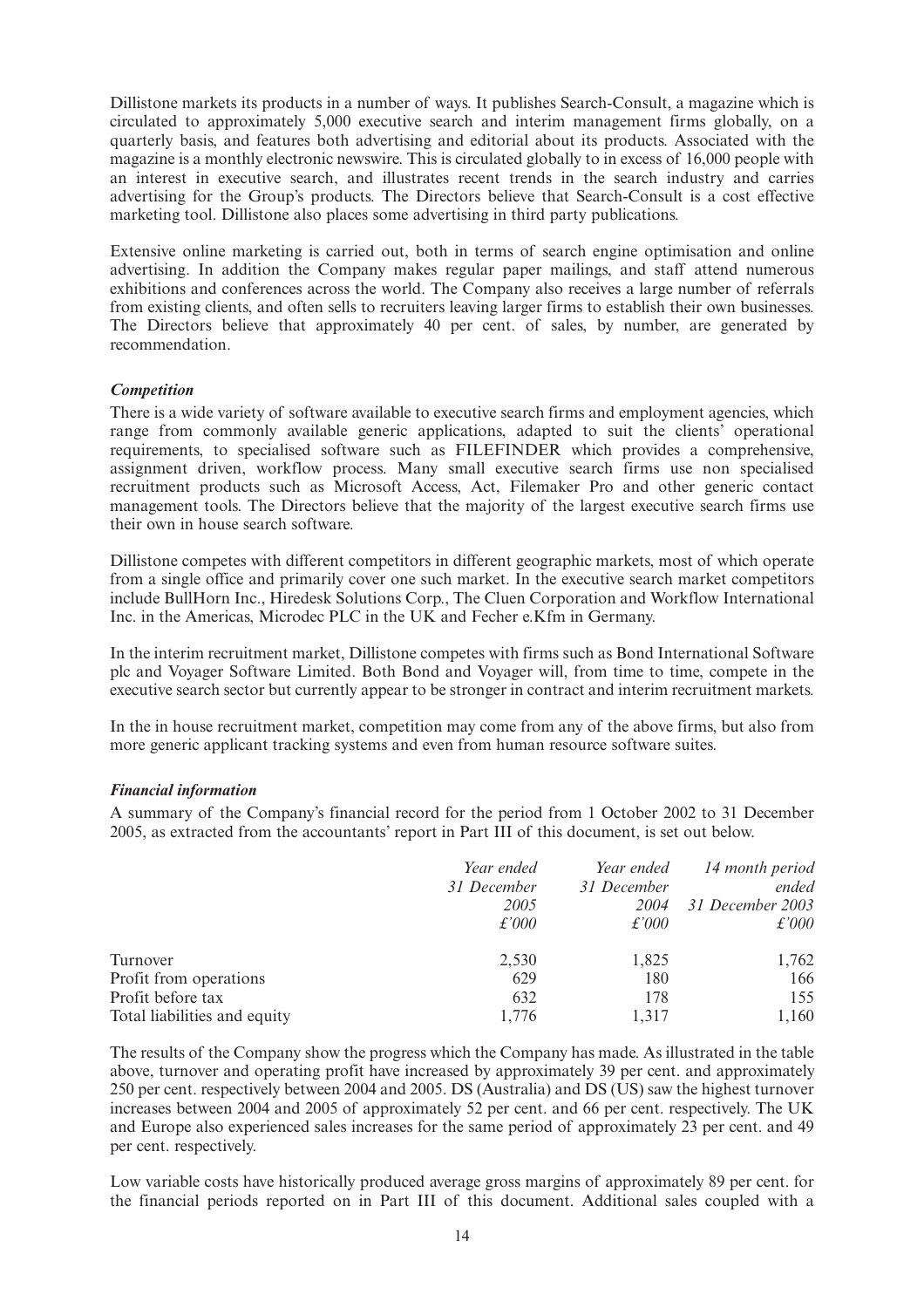relatively stable fixed cost base have led to a marked increase in Group profitability over these periods. A low working capital requirement and low capital expenditure mean that cash flow and profitability have historically shown a close correlation.

### *Current trading and prospects*

Current trading is ahead of budget as a result of higher than predicted sales and gross profits. Cash reserves at the end of April 2006, adjusted to remove the effect of dividends paid, were approximately £760,000 ahead of the same time in 2005. Based on unaudited management accounts for the four month period to 30 April 2006, Dillistone achieved sales of £1,063,000 and pre-tax profits of £335,000 at an average gross margin of 90 per cent.

The Directors consider that the Company is well placed to exploit the potential offered in the executive recruitment market and related sectors.

### *Strategy*

Dillistone is following a number of strategies with the objective of delivering sales and profit growth.

Dillistone will continue to increase the penetration of its core executive search market by actively developing relationships with the major international networks and by positioning itself as a global partner to these network members. Dillistone has already experienced some success with this policy. In addition, Dillistone is increasingly targeting regions such as the Americas and the developing markets which the Directors believe have the highest potential for growth.

The Group will continue to add functionality to FILEFINDER which will make it more competitive in markets that use both retained search techniques as well as alternative approaches. Typically, these firms are larger than the pure executive search firms and so a relatively small number of orders may have a significant impact on Group turnover and profitability. The two largest orders placed for FILEFINDER in 2005 were a direct result of Dillistone's increased ability to support the interim recruitment market.

In addition to targeting their core market of retained executive search firms, the Directors intend to expand the prevalence of FILEFINDER within the interim and in house recruitment sectors. Throughout 2006 the sales and marketing team will be attending a range of conferences, primarily in the US where the trend towards in house recruiting is most significant in order to target this market. Dillistone's largest new client order, by revenue, in the first four months of 2006 was to the global recruiting team of a well known software firm.

### **5. DIRECTORS**

#### **Jim McLaughlin**, aged 50, *Executive Chairman and Finance Director*

Jim McLaughlin is a Chartered Accountant. He was finance director of Badgerline Plc, the public transport operator, from 1988 until 1995, where he was instrumental in the growth and flotation of that company, which in 1995 merged to form First Group plc. He joined Heritage Bathrooms in 1995 to lead their flotation later that year, and remained on the board there until 1998, when he joined Connaught Plc to perform a similar role on a part time basis. In 1999 he became the strategic development director, with particular responsibility for acquisitions, mergers and corporate governance matters. He left Connaught in 2002, and in 2003 joined the Company as Executive Chairman and Finance Director.

In addition, Jim has held a number of non-executive appointments as a nominee of institutional investors.

#### **Jason Starr**, aged 34, *Managing Director*

Jason Starr joined the Group in 1994 in a junior marketing role, on a temporary basis. This position became permanent after six months. He became marketing manager in 1996 before becoming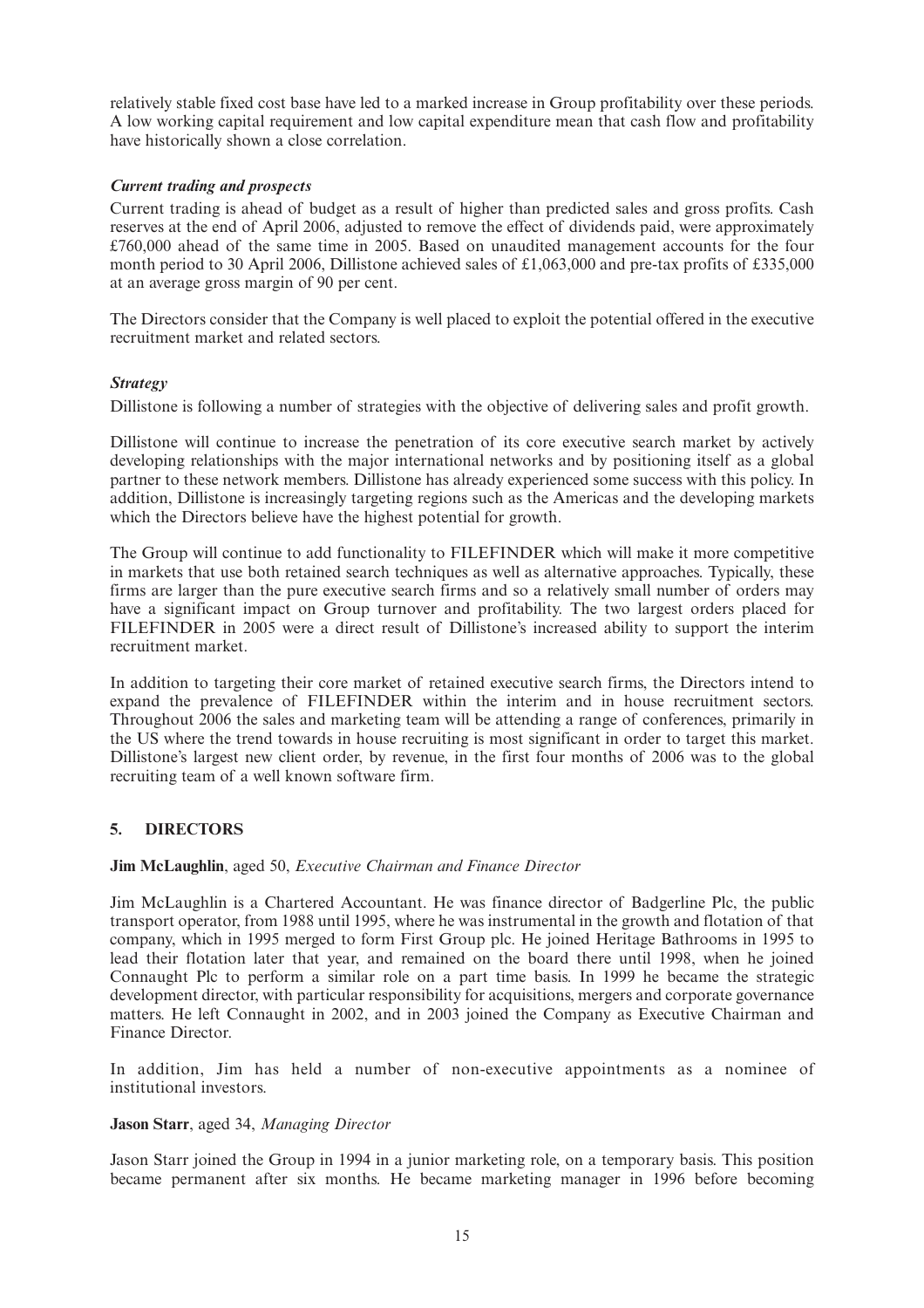managing director of the UK business in 1998. Following the MBO, Jason became Managing Director of the Group.

Jason is well known in the industry and has spoken at events in Asia, the US and Europe. He has written on the topic of technology and search for both Search-Consult and third party publications.

Jason has a BA (Honours) business studies degree from the London Guildhall University.

### **Rory Howard**, aged 38, *Operations Director*

Rory Howard has a BA (Honours) in business administration and is a PRINCE2 practitioner. Rory started his career with the Dixons Stores Group and from 1991 to 1994 he worked in the systems and control department as a technical support analyst working on their EPOS systems, data reporting and security. He then joined JATO Dynamics Ltd, a software company specialising in the automotive research market, as a database analyst, developing databases for pricing models for the large automotive manufacturers. In 1998 he joined Dillistone Systems Limited as a project manager, and the following year became the global projects manager, tasked with restructuring all implementations and data migrations procedures and operations. In 2003 Rory became Operations Director of Dillistone Systems Limited and a member of the Board.

### **Alex James**, aged 33, *Projects Director*

Alex graduated from Swansea University in 1995 with a degree in psychology and is a PRINCE 2 qualified practitioner. In 1995 Alex joined Mallinckrodt Veterinary working in quality control. In 1997 he moved to Responseability, a company that manages aspects of the recruitment process for clients, starting in administration before progressing into an account management role. Alex started at Dillistone in 1999 in a training/consultancy position prior to becoming the UK and then global projects manager, being ultimately responsible for the implementation of all products and services to both new and existing clients. Alex joined the board of Dillistone Systems Limited in January 2005 and the Group Board in February 2006.

### **Mike Love**, aged 58, *Non-Executive Director*

Mike Love has a PhD in theoretical physics and 29 years' experience in the software industry. He is currently chairman of CODASciSys plc, chairman of ClearStream Technologies Group plc and senior non-executive director of Surface Technology Systems plc, all of which are AIM quoted companies. He was group managing director of CODASciSys from 1986 to 2003 during which time he led a management buy-out of the business and floated it on AIM in 1997. He is a member of the AIM Advisory Group of the London Stock Exchange.

### **6. CORPORATE GOVERNANCE**

The Directors recognise the importance of sound corporate governance and are committed to maintaining high standards of corporate governance. Whilst at this stage of the Company's development the Directors consider that full compliance with the Combined Code (the code of corporate governance required to be adopted by all companies admitted to the Official List) would be too onerous, the Directors do intend to comply with the provisions of such Code insofar as it is appropriate and practicable for a company of its size and nature. The Board includes a single Non-Executive Director at the date of this document.

Audit, remuneration and nomination committees will be established upon Admission, comprising the Executive Chairman and the Non-Executive Director.

The role of the Remuneration Committee will be to review the performance of the Executive Directors and other senior executives and to set the scale and structure of their remuneration, including bonus arrangements, with due regard to the interests of Shareholders. In the case of the Executive Chairman, his performance will be reviewed by the Non-Executive Director. The Remuneration Committee will administer and establish performance targets for share incentive schemes and determine the allocation of share incentives to employees as and when such initiatives are adopted. In exercising this role, the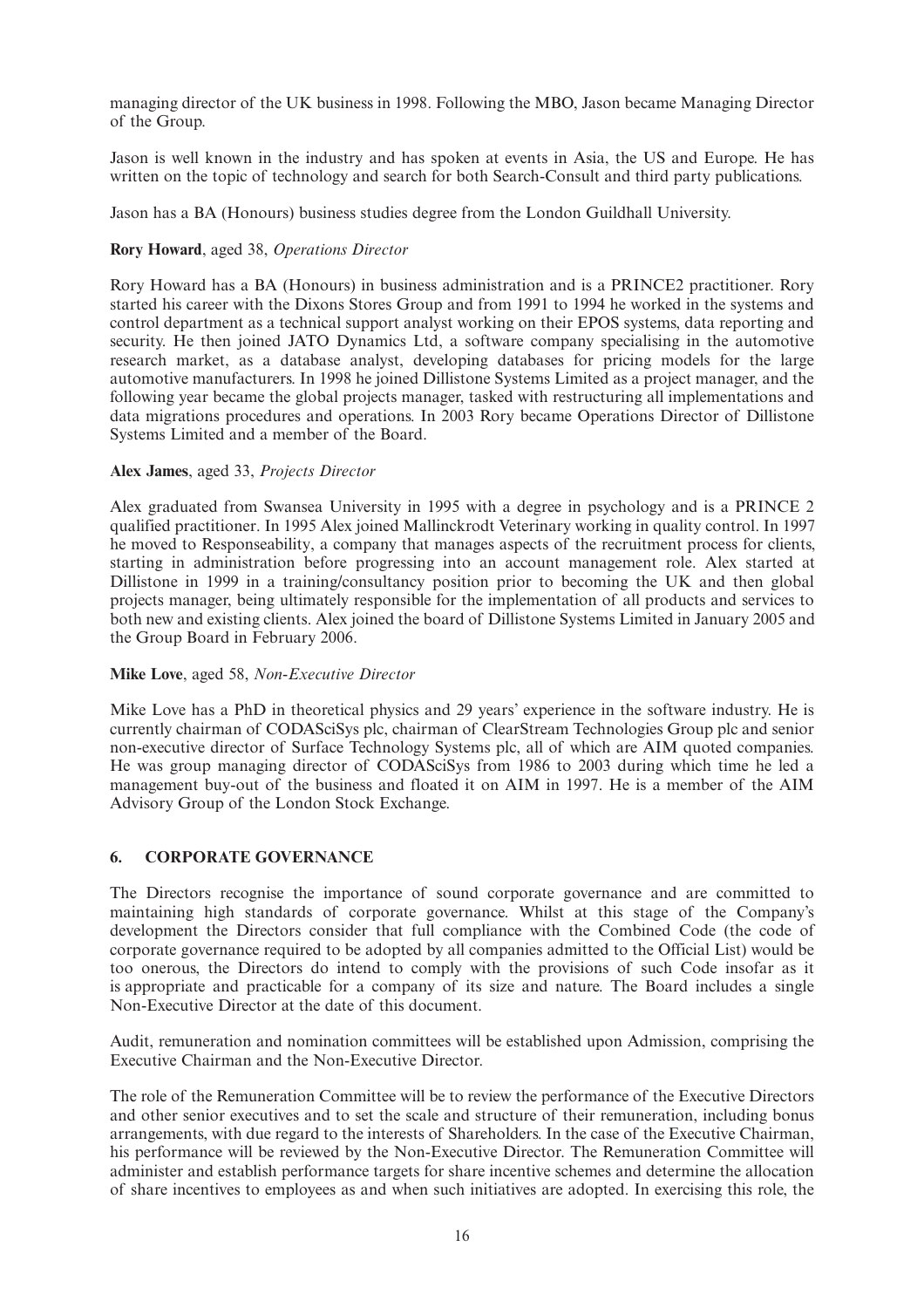terms of reference of the Remuneration Committee will require it to comply, so far as practicable given the current composition of the Board, with the Code of Best Practice published in the Combined Code.

The Audit Committee will be responsible for making recommendations to the Board on the appointment of the auditors and the audit fee and will review reports from management and the Company's auditors on the financial accounts and internal control systems used throughout the Company.

The Nomination Committee has responsibility for proposing to the Board, in the first instance, any new appointment of both Executive and Non-Executive Directors.

By a resolution dated 13 June 2006, the Board adopted a code of dealings in the Ordinary Shares, which is derived from the Model Code for Directors' Dealings contained in the Listing Rules of the UK Listing Authority. The Board will be responsible for taking all proper and reasonable steps to ensure compliance with the Model Code by the Directors and senior employees.

### **7. SHARE INCENTIVE SCHEME**

The Directors recognise the importance and value of share incentive schemes in attracting and retaining key staff.

The Company has adopted the Share Option Scheme providing for the grant of tax approved Enterprise Management Incentive Share Options ("EMI") and non-taxed approved options ("Unapproved") for those who do not satisfy the eligibility criteria for EMI. The aggregate number of shares which may be issued under share incentive schemes will not exceed ten per cent. of the Company's issued share capital over a rolling ten year period.

Further details of the Share Option Scheme are set out in paragraph 8 of Part IV of this document.

### **8. DIVIDEND POLICY**

The Company has already made dividend payments and, provided the Company continues to achieve profits, and in the absence of unforeseen circumstances, these are expected to continue consistent with the maintenance of a dividend cover of some 2.0 times earnings and with the working capital requirements of the Company. It is expected that dividends will be paid twice yearly, following the announcement each year of its interim results and after approval of the payment of a final dividend at its annual general meeting in the approximate ratio 33:67 respectively.

The Company's year end is 31 December and it expects, in the absence of unusual circumstances, to report its preliminary announcement of full year results in April and its interim results in September of each year.

If the Placing had been completed at the beginning of the financial year ended 31 December 2005, the Directors have confirmed they would have expected to have recommended a notional dividend per share of four pence.

### **9. REASONS FOR ADMISSION**

The Directors believe that the Company has reached a size and stage of development where it will benefit from the Admission and the Placing. In particular, the future growth potential of the business should be enhanced by an AIM flotation which the Directors consider will help to generate increased visibility and credibility for Dillistone in its marketplace. Furthermore, it is expected that an AIM flotation will provide the Company with access to further capital in the future, a market in the Company's shares and the ability to provide share based incentives to its Directors and employees.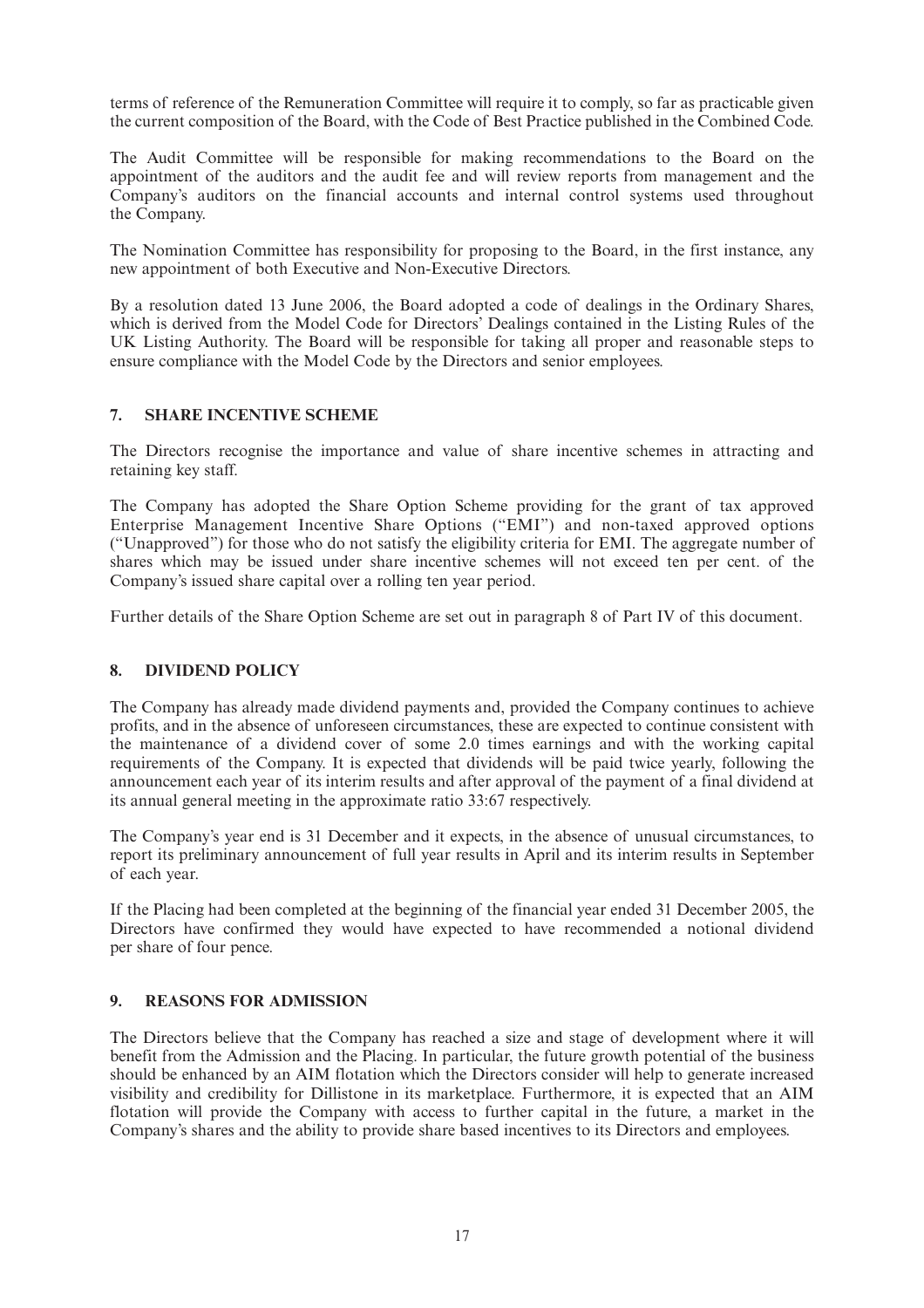### **10. DETAILS OF THE PLACING**

The Placing of 520,000 Ordinary Shares at 125 pence per share comprises 200,000 New Ordinary Shares being issued by the Company and 320,000 Sale Shares. The Placing of the New Ordinary Shares will raise £250,000, which will be used by DSL for working capital purposes. At the Placing Price of 125 pence per Ordinary Share, the market capitalisation of Dillistone will be approximately £6,750,000 on Admission.

Jim McLaughlin, Jason Starr and Rory Howard are taking the opportunity to sell 68,572, 80,000 and 80,000 Ordinary Shares respectively and each of the other Founder Investors are taking the opportunity to sell 22,857 Ordinary Shares as part of the Placing to facilitate the development of a market in the Company's shares.

Following completion of the Placing, Jim McLaughlin, Jason Starr and Rory Howard will respectively own 1,045,712, 1,220,000 and 1,220,000 Ordinary Shares, together representing approximately 64.6 per cent. of the issued share capital of the Company.

### **11. DEALING ARRANGEMENTS**

Application has been made to the London Stock Exchange by the Company for the entire issued share capital of the Company to be admitted to trading on AIM. It is expected that Admission will become effective and dealings will commence on 15 June 2006.

### **12. LOCK-IN UNDERTAKINGS**

Immediately following Admission Jim McLaughlin, Jason Starr and Rory Howard will be the largest Shareholders, holding 19.4 per cent., 22.6 per cent. and 22.6 per cent. of the issued ordinary share capital of the Company respectively.

The Executive Directors and other Founder Investors have given undertakings that they will not sell, transfer or otherwise dispose of any Ordinary Shares or interest in Ordinary Shares held on Admission for a period of 12 months from the date of Admission. For the following 12 month period, they have agreed not to dispose of any interest in Ordinary Shares held by them unless such disposals can be effected in accordance with Rowan Dartington's reasonable requirements so as to ensure an orderly market in the Ordinary Shares.

### **13. EIS, VCT QUALIFYING INVESTMENT STATUS AND GENERAL TAXATION**

On the basis of information provided to HMRC, HMRC has given provisional confirmation that the Company will comply with the requirements of Schedule 28B of ICTA 1988 and that the Ordinary Shares will be eligible shares for the purposes of venture capital trusts. The status of the Ordinary Shares as a qualifying holding for VCT purposes will be conditional, *inter alia*, upon the Company continuing to satisfy the relevant requirements.

HMRC has also granted the Company provisional approval, on the basis of information supplied, that shares to be issued under the Placing should be eligible for EIS purposes, subject to the submission of the relevant claim form in due course. Such a claim by the Company does not guarantee EIS qualification for an individual, whose claim for relief will be conditional upon his own circumstances and is subject to holding the shares throughout the relevant three year period. In addition, for EIS Relief not to be withdrawn, the Company must comply with a number of conditions throughout the qualifying period relating to those shares.

**Your attention is drawn to the section headed "Taxation" and the section headed "EIS tax relief" set out in paragraphs 9 and 10 respectively of Part IV of this document. If you are in any doubt regarding your tax position, you should contact your professional adviser without delay.**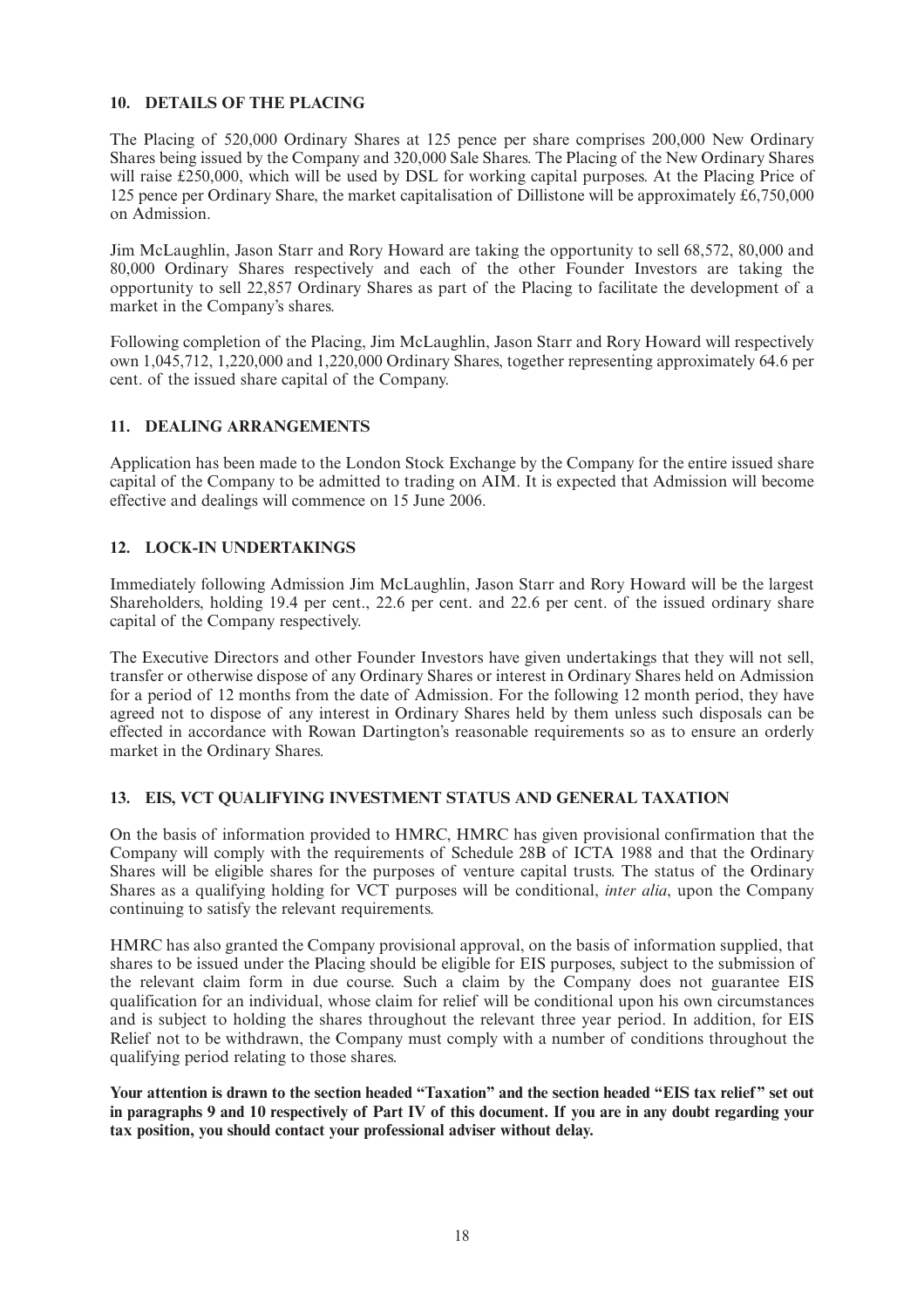### **14. CREST**

CREST is a computerised share transfer and settlement system enabling securities to be held in electronic uncertificated form and transferred otherwise than by written instrument. The Articles permit the Company to issue shares in uncertificated form in accordance with the Uncertificated Securities Regulations 2001.

The Company has applied to CRESTCo Limited for the Ordinary Shares to be admitted to and enabled through CREST with effect from Admission. Accordingly, settlement of transactions in Ordinary Shares following Admission may take place within CREST if the relevant Shareholder so wishes. CREST is a voluntary system and holders of Ordinary Shares who wish to receive and retain share certificates will be able to do so. Persons acquiring shares under the Placing may, however, elect to receive Ordinary Shares in uncertified form if, but only if, that person is a "system member" (as defined in the CREST Regulations) in relation to CREST.

### **15. ADDITIONAL INFORMATION**

Your attention is drawn to the additional information set out in Part IV of this document.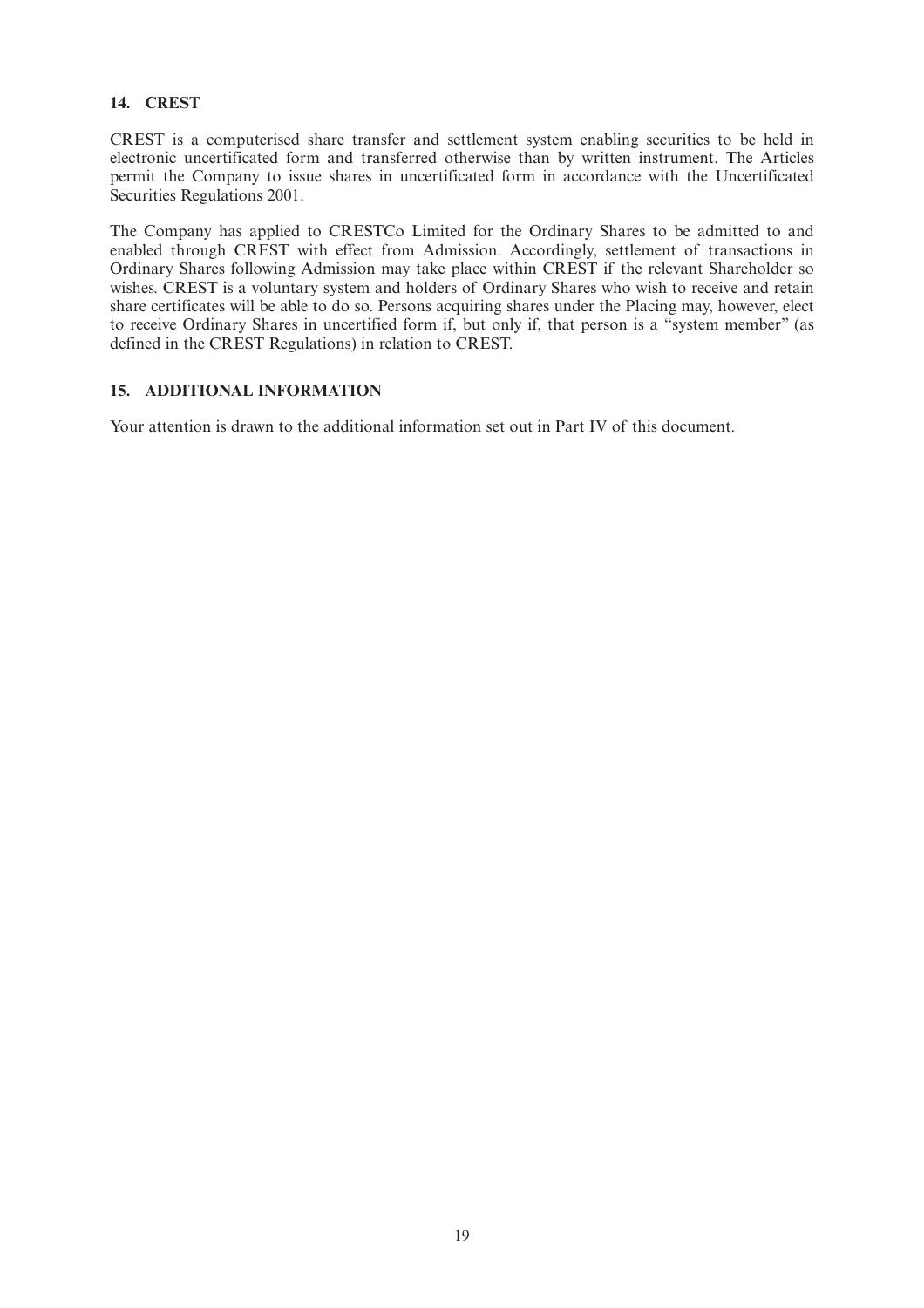### **PART II**

### **RISK FACTORS**

An investment in the Company and the Ordinary Shares described in this document is speculative, involves a high degree of risk and may result in the loss of all or part of the investment. Shareholders and prospective investors should consider in particular the following risk factors before making a decision to invest in the Company and understand that these risks, individually or in aggregate if they actually occur, could have a material adverse effect on the Company, the Group, its business, financial conditions, capital resources, results or future operations and/or holders of its securities. In such a case, the price of the Ordinary Shares could decline and investors may lose all or part of their investment.

Moreover, the information set out below does not purport to be an exhaustive summary of the risks associated with an investment in the Company. Additional risks and uncertainties of which the Directors are not currently aware, or which the Directors do not currently consider to be material, may also have an adverse effect on the Company. These risks could arise as a result of changes in the market, economic conditions and/or in legal, regulatory or tax requirements.

If you are in any doubt about the action you should take, you should consult a personal adviser authorised under the Financial Services and Markets Act 2000 who specialises in the acquisition of shares and other securities. A prospective investor should consider carefully whether an investment in the Company is suitable in the light of his, her or its personal circumstances and the financial resources available to him, her or it.

In particular, prospective investors should consider the following:

### **External licence dependency**

FILEFINDER uses a SQL Anywhere database platform and therefore every FILEFINDER licence that is sold must be accompanied by an appropriate SQL Anywhere licence provided by Sybase (UK) Limited. The Company has an annually renewable contractual arrangement with Sybase (UK) Limited. In the event of non renewal by Sybase (UK) Limited, which the Directors consider to be very unlikely, the Company would be obliged to migrate the system to an alternative package such as Microsoft SQL Server or Oracle. This could cause delays in the release of future versions of FILEFINDER as development resources were diverted.

### **Key personnel**

The Company's future success, particularly in the short term, depends in large part on the continued service of its key management and its ability to continue to attract, motivate and retain skilled employees. The loss of the services of any of the Executive Directors or other senior management could have an adverse effect on the Company's business. The Board have sought to mitigate this risk by ensuring that options over Ordinary Shares have been made available to all personnel on whom the Company has a dependency.

### **Taxation, including EIS and VCT status**

Any change in the Company's tax status or in tax legislation could affect its ability to provide returns to Shareholders or alter post tax returns to Shareholders. The taxation of an investment in the Company depends on the individual circumstances of investors.

The Company has received provisional approval from the Inland Revenue confirming that its activities and the shares to be issued should qualify under the EIS and the VCT legislation. Neither the Company nor the Company's advisers give any warranties or undertaking that EIS relief or VCT qualifying status will be available or that, if given, such relief or status will not be withdrawn.

Circumstances may arise where the Directors believe that the interest of the Company are not best served by acting in a way that preserves the EIS Relief (including Capital Gains Tax) or VCT qualifying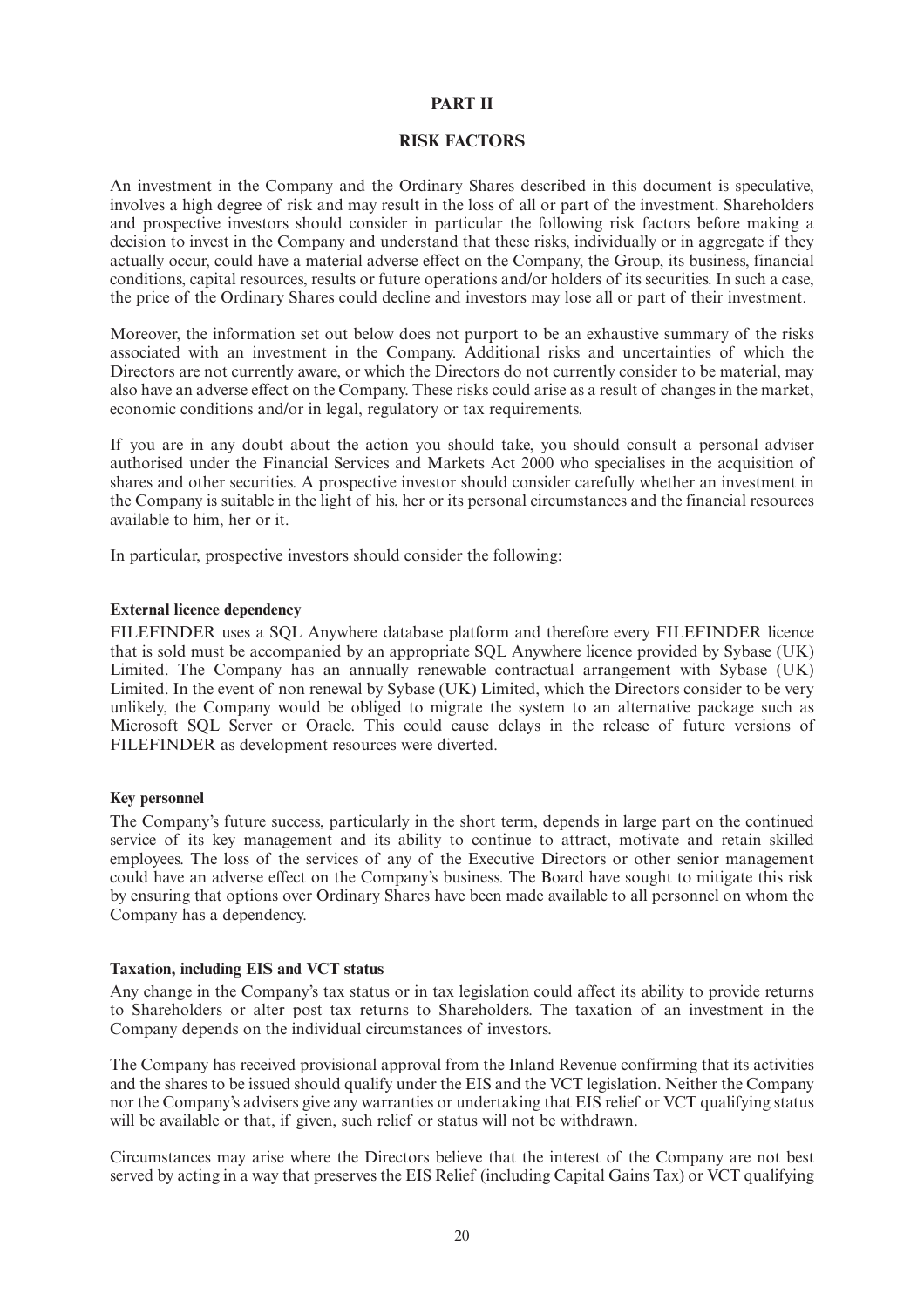status. In such circumstances, the Company cannot undertake to conduct its activities in a way designed to preserve any such relief or status claimed by any Shareholder.

Should the law regarding EIS or VCT change then any reliefs or qualifying status previously obtained may be lost.

If the Company ceases to carry on the business outlined in this document during the three year period from the last allotment of Ordinary Shares, this could prejudice the qualifying status of the Company under the EIS and VCT schemes. This situation will be closely monitored with a view to preserving the Company's qualifying status but this cannot be guaranteed.

Investors should consider carefully whether the investment in the Company is suitable for them in light of the risk factors outlined above, their personal circumstances and the financial resources available to them.

#### **Other considerations relating to an investment in Ordinary Shares**

Substantial future sales of Ordinary Shares could impact the market price of Ordinary Shares. There has been no prior market in the Ordinary Shares before and an active trading market may not develop or be sustained in the future.

Insiders will continue to have substantial control over the Company after completion of the Placing, so potential investors may not be able to influence the outcome of some of the Company's important decisions.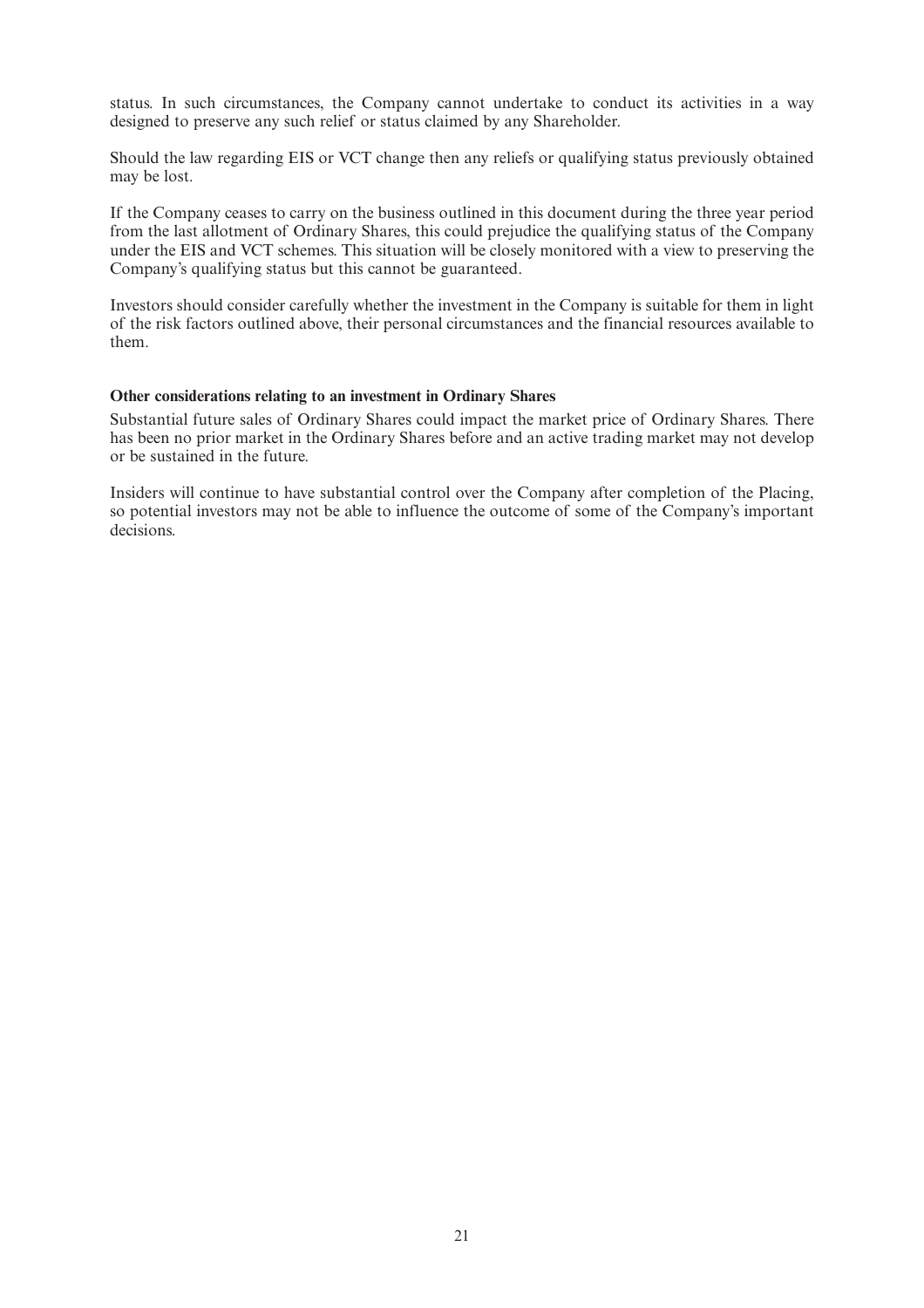### **PART III**

### **ACCOUNTANTS' REPORT ON DILLISTONE GROUP PLC**

14 June 2006

The Directors Dillistone Group Plc Calvert House 5 Calvert Avenue London E2 7JP

The Directors Rowan Dartington & Co. Limited Colston Tower Colston Street Bristol BS1 4RD

Dear Sirs

### **Accountants Report on Dillistone Group Ltd and its subsidiaries ("Dillistone")**

We report on the financial information set out below. The financial information has been prepared for inclusion in the Admission Document dated 14 June 2006, of Dillistone Group Plc on the basis of the accounting policies set out in note 3. The report is required by Schedule Two of the AIM Rules and is given for the purpose of complying with that Schedule and for no other purpose.

### *Responsibility*

The directors of Dillistone are responsible for preparing the financial information on the basis of preparation set out in notes 2 and 3 to the financial information and in accordance with International Financial Reporting Standards ("IFRS").

It is our responsibility to form an opinion on the financial information as to whether the financial information gives a true and fair view, for the purposes of the Admission Document and to report our opinion to you.

#### *Basis of opinion*

We conducted our work in accordance with the Statements of Investment Circular Reporting Standards issued by the Auditing Practices Board. Our work included an assessment of evidence relevant to the amounts and disclosures in the financial information.

It also included an assessment of significant estimates and judgements made by those responsible for the preparation of the financial statements underlying the financial information and whether the accounting policies are appropriate, consistently applied and adequately disclosed.

We planned and performed our work so as to obtain all the information and explanations which we considered necessary in order to provide us with sufficient evidence to give reasonable assurance that the financial information is free from material misstatement whether caused by fraud or other irregularity or error.

### *Opinion*

In our opinion, the financial information set out below gives, for the purposes of the Admission Document of Dillistone Group Plc dated 14 June 2006, a true and fair view of the state of the affairs of Dillistone Group Ltd, as at the dates stated and its profits, cash flows and changes in equity for the periods then ended in accordance with the basis of preparation set out in note 3 and in accordance with the IFRS as described in note 2.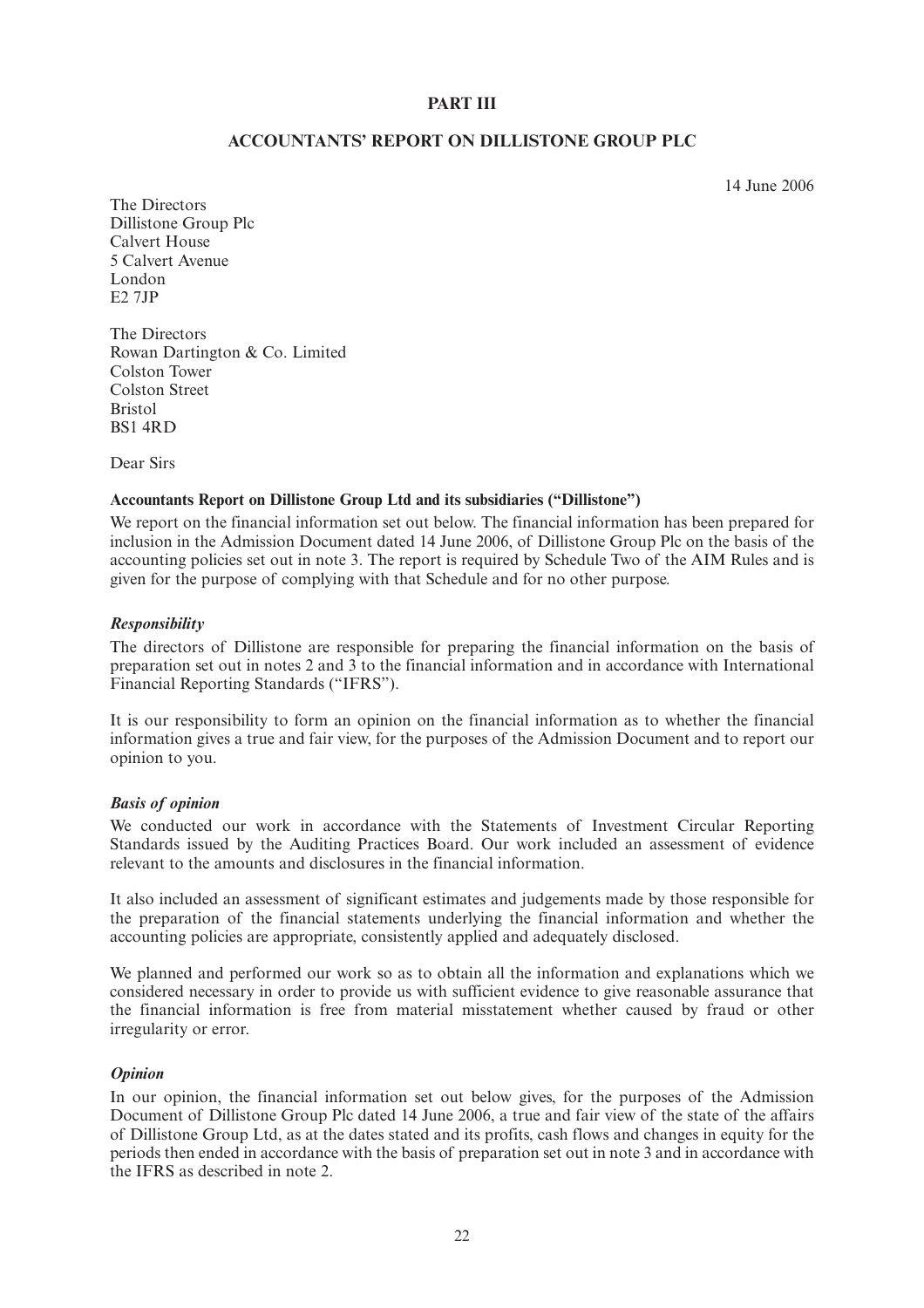### *Declaration*

We are responsible for this report as part of the Admission Document and declare that, having taken all reasonable care to ensure that the information contained in this report is, to the best of our knowledge, in accordance with the facts and contains no omission likely to affect its import. This declaration is included in the Admission Document in compliance with Schedule Two of the AIM Rules.

Yours faithfully

**Saffery Champness** 

**Chartered Accountants Lion House Red Lion Street London WC1R 4GB**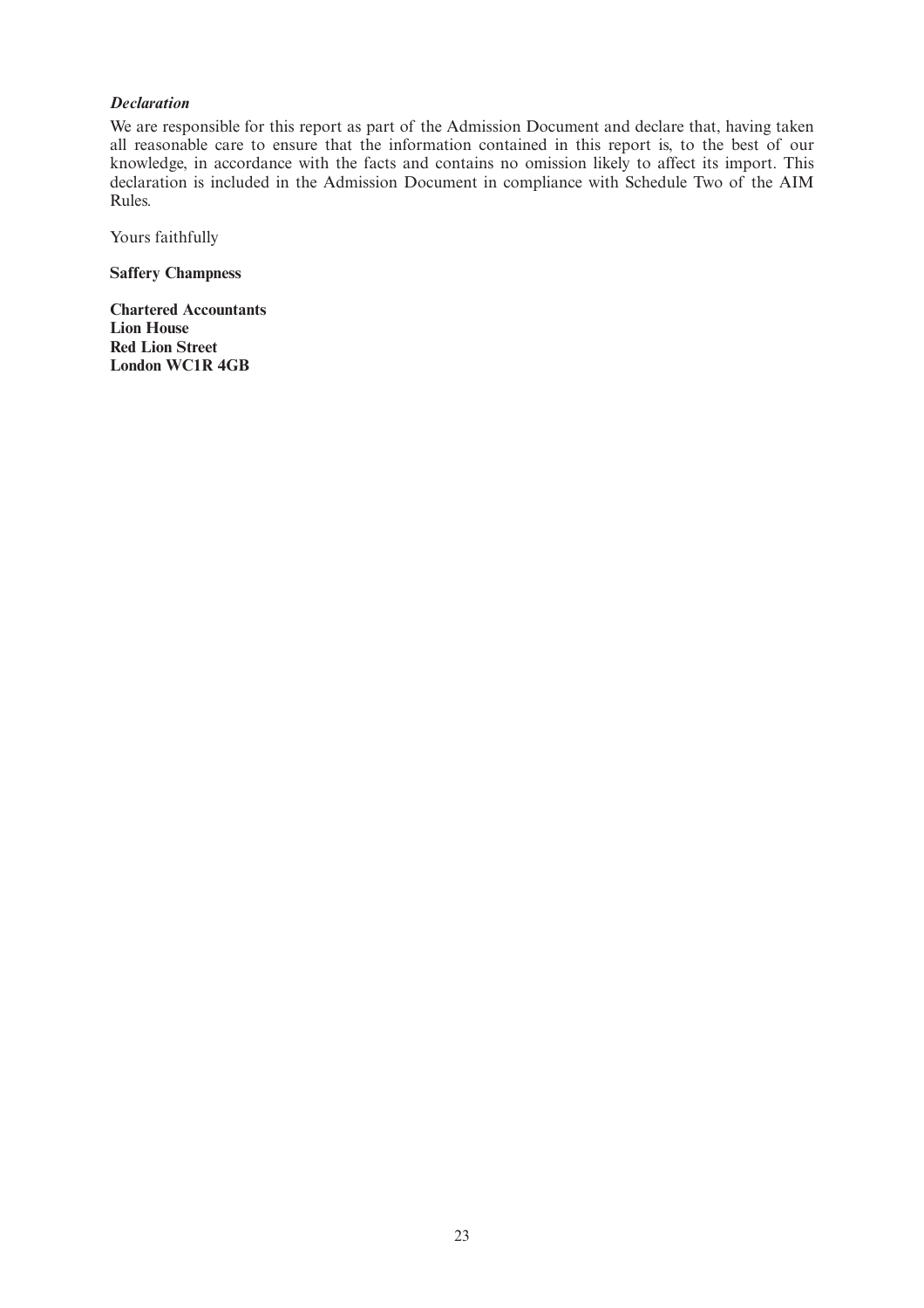## **CONSOLIDATED INCOME STATEMENTS**

|                                                                              | <b>Note</b> | 2005<br>£                | Year ended<br>31 December<br>2004<br>£ | 14 Month<br>period ended<br>31 December<br>2003<br>£ |
|------------------------------------------------------------------------------|-------------|--------------------------|----------------------------------------|------------------------------------------------------|
| <b>Continuing activities</b>                                                 |             |                          |                                        |                                                      |
| <b>Revenue</b><br>Cost of sales                                              | 4           | 2,530,313<br>(271, 171)  | 1,824,897<br>(209, 565)                | 1,761,639<br>(166,930)                               |
| Gross profit<br>Administrative expenses                                      |             | 2,259,142<br>(1,629,994) | 1,615,332<br>(1,435,691)               | 1,594,709<br>(1,428,959)                             |
| Profit from operations<br>Investment income<br>Finance costs<br>Other income | 6<br>6      | 629,148<br>2,699         | 179,641<br>113<br>(2,104)              | 165,750<br>(13, 119)<br>2,344                        |
| <b>Profit before tax</b><br>Tax expense                                      | $\tau$      | 631,847<br>(199, 776)    | 177,650<br>(49, 348)                   | 154,982<br>(42, 952)                                 |
| <b>Profit for the year / period</b>                                          |             | 432,071                  | 128,302                                | 112,030                                              |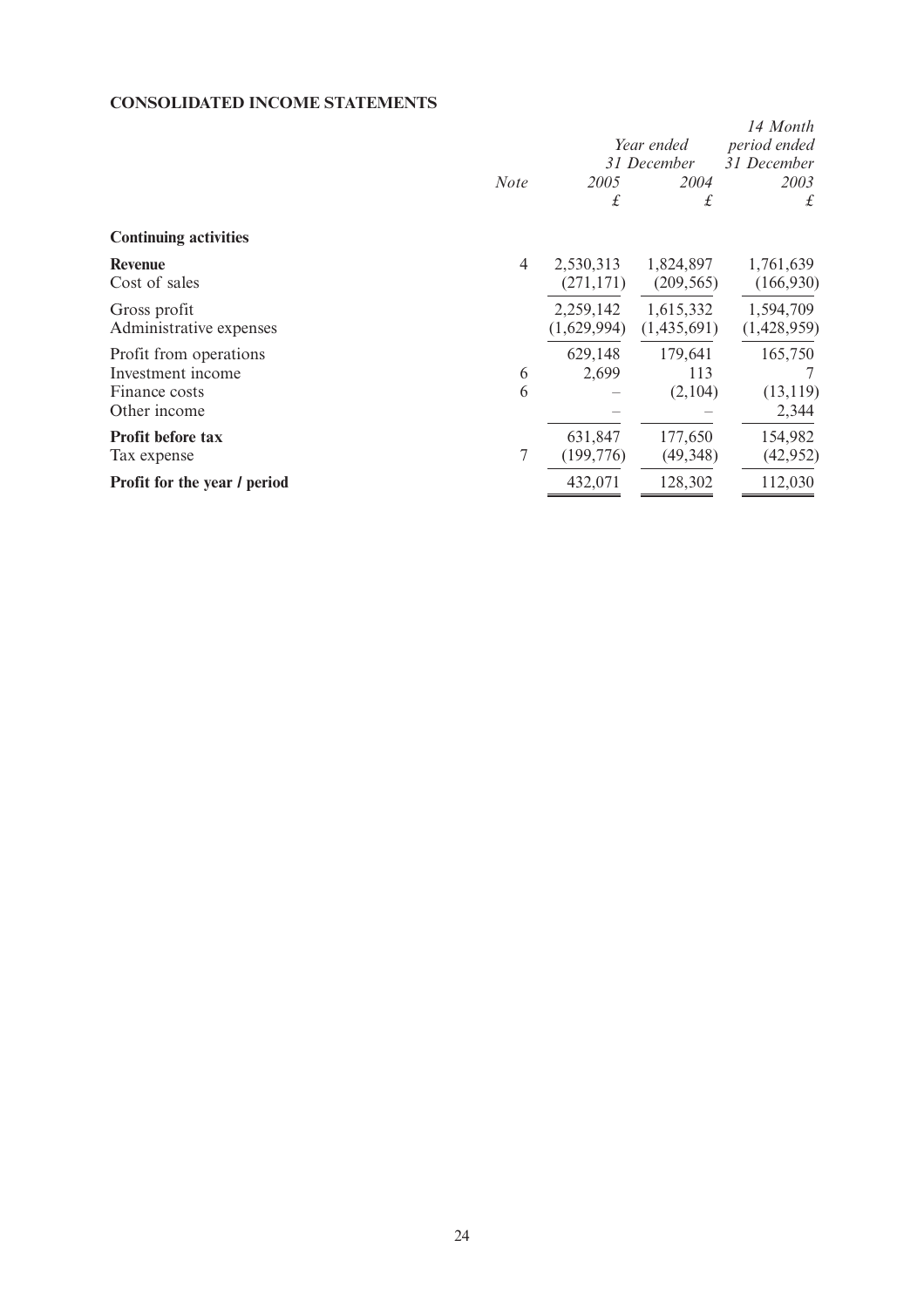## **CONSOLIDATED BALANCE SHEETS**

|                                     |             |           | As at 31 December |               |
|-------------------------------------|-------------|-----------|-------------------|---------------|
|                                     | <b>Note</b> | 2005      | 2004              | 2003          |
|                                     |             | $\pounds$ | £                 | $\mathcal{L}$ |
| <b>ASSETS</b>                       |             |           |                   |               |
| <b>Non-current assets</b>           |             |           |                   |               |
| Goodwill                            | 10          | 494,393   | 494,393           | 494,393       |
| Property plant and equipment        | 11          | 25,345    | 25,218            | 38,106        |
|                                     |             | 519,738   | 519,611           | 532,499       |
| <b>Current assets</b>               |             |           |                   |               |
| Inventories                         | 12          | 32,414    | 29,184            | 6,720         |
| Trade and other receivables         | 13          | 708,187   | 643,664           | 504,805       |
| Cash and cash equivalents           |             | 515,750   | 124,125           | 115,654       |
|                                     |             | 1,256,351 | 796,973           | 627,179       |
| <b>Total assets</b>                 |             | 1,776,089 | 1,316,584         | 1,159,678     |
| <b>EQUITY AND LIABILITIES</b>       |             |           |                   |               |
| <b>Equity</b>                       |             |           |                   |               |
| Share capital                       | 15          | 105,000   | 105,000           | 105,000       |
| Share premium                       |             | 106,237   | 106,237           | 106,237       |
| Retained earnings                   |             | 304,903   | 240,332           | 112,030       |
| Translation reserve                 |             | 14,822    | (5, 562)          | (7, 131)      |
| <b>Total equity</b>                 |             | 530,962   | 446,007           | 316,136       |
| <b>Liabilities</b>                  |             |           |                   |               |
| <b>Current</b> liabilities          |             |           |                   |               |
| Bank loans and overdrafts           |             |           |                   | 72,235        |
| Trade and other payables            |             | 1,015,142 | 791,966           | 666,738       |
| Current tax payable                 |             | 229,985   | 78,611            | 104,569       |
| <b>Total liabilities</b>            | 14          | 1,245,127 | 870,577           | 843,542       |
| <b>Total liabilities and equity</b> |             | 1,776,089 | 1,316,584         | 1,159,678     |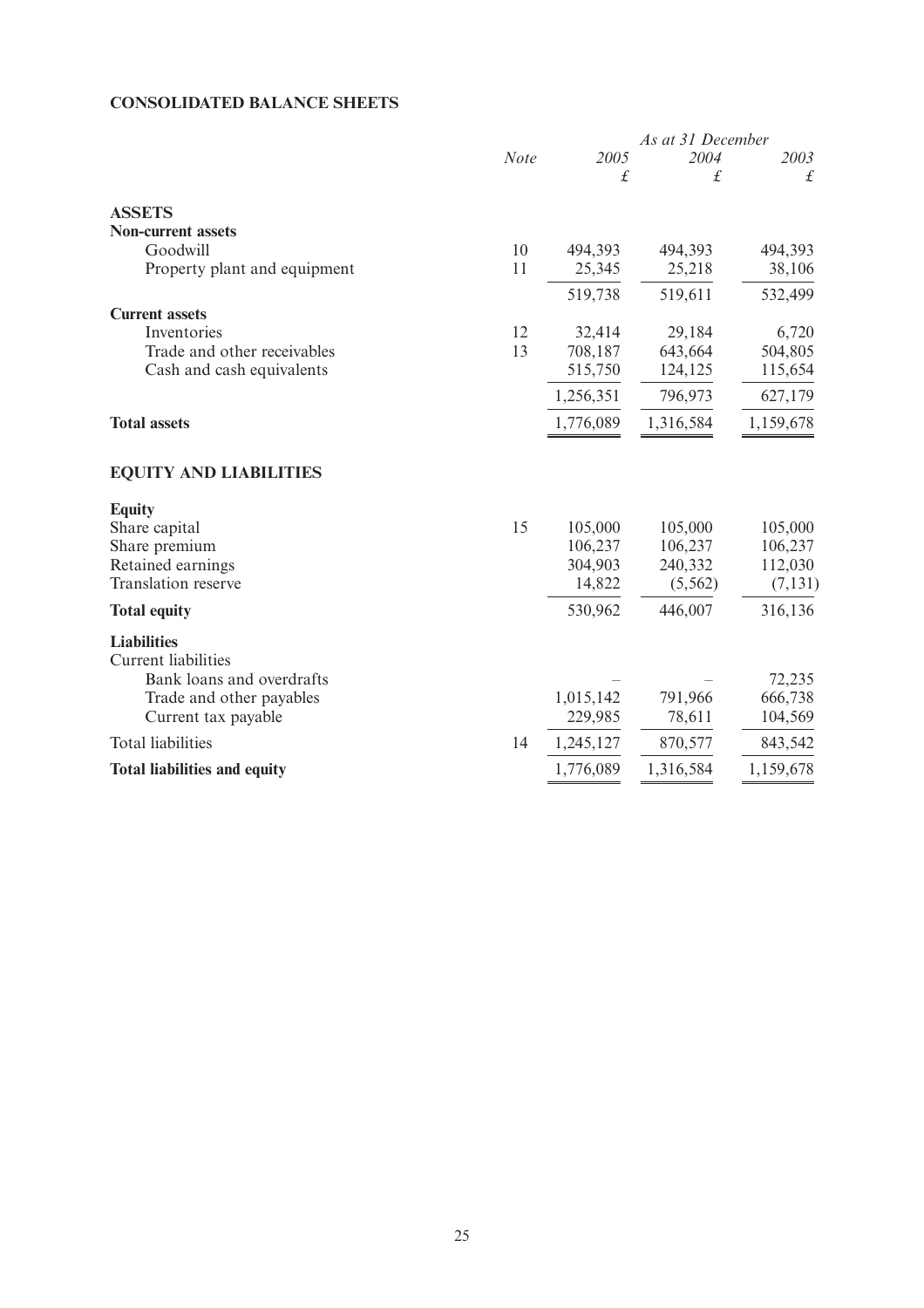## **CONSOLIDATED STATEMENTS OF CHANGES IN EQUITY**

|                                                                                                                | <b>Share</b><br>capital | <b>Share</b><br>premium<br>£ | Retained<br>earnings<br>£ | Foreign<br>exchange<br>£ | <b>Total</b><br>£ |
|----------------------------------------------------------------------------------------------------------------|-------------------------|------------------------------|---------------------------|--------------------------|-------------------|
| Balance at 31 October 2002                                                                                     |                         |                              |                           |                          |                   |
| Issue of share capital                                                                                         | 104,999                 | 106,237                      |                           |                          | 211,236           |
| Profit for the period ended<br>31 December 2003<br>Exchange differences on translation                         |                         |                              | 112,030                   |                          | 112,030           |
| of overseas operations                                                                                         |                         |                              |                           | (7, 131)                 | (7, 131)          |
| Balance at 31 December 2003                                                                                    | 105,000                 | 106,237                      | 112,030                   | (7, 131)                 | 316,136           |
| Profit for the year ended<br>31 December 2004<br>Exchange differences on translation<br>of overseas operations |                         |                              | 128,302                   | 1,569                    | 128,302<br>1,569  |
| Balance at 31 December 2004                                                                                    | 105,000                 | 106,237                      | 240,332                   | (5, 562)                 | 446,007           |
| Profit for the year ended<br>31 December 2005                                                                  |                         |                              | 432,071                   |                          | 432,071           |
| Exchange differences on translation<br>of overseas operations                                                  |                         |                              |                           | 20,384                   | 20,384            |
| Dividends paid                                                                                                 |                         |                              | (367,500)                 |                          | (367,500)         |
| Balance at 31 December 2005                                                                                    | 105,000                 | 106,237                      | 304,903                   | 14,822                   | 530,962           |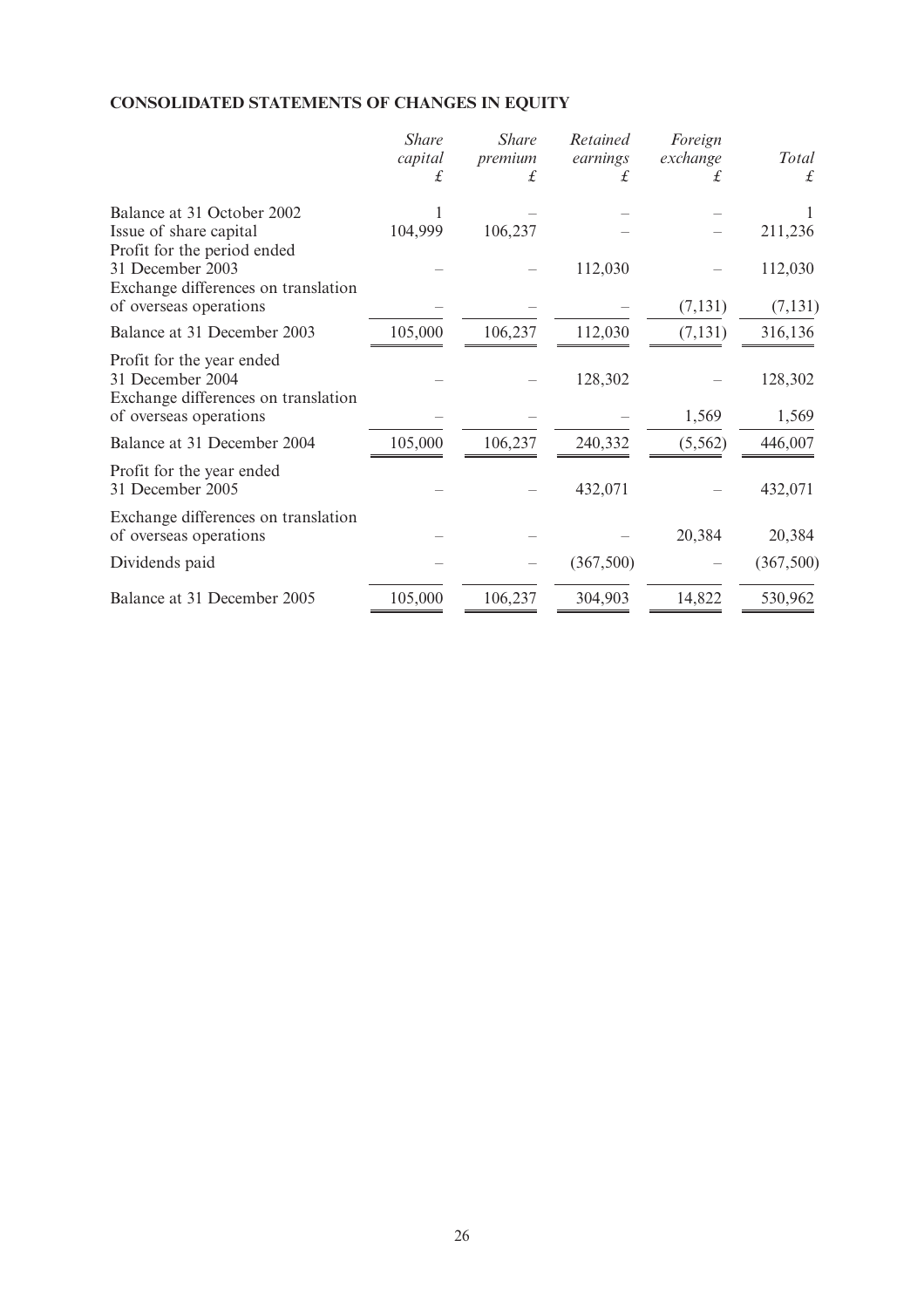### **CONSOLIDATED CASH FLOW STATEMENTS**

|                                                                                                                                                                                       | Year ended<br>31 December                  |                                              | 14 Month<br>period ended<br>31 December               |  |
|---------------------------------------------------------------------------------------------------------------------------------------------------------------------------------------|--------------------------------------------|----------------------------------------------|-------------------------------------------------------|--|
|                                                                                                                                                                                       | 2005<br>$\pounds$                          | 2004<br>£                                    | 2003<br>£                                             |  |
| <b>Operating activities</b><br>Profit for the year / period<br>Adjustment for<br>Depreciation                                                                                         | 432,071<br>20,366                          | 128,302<br>32,829                            | 112,030<br>33,749                                     |  |
| Loss / (profit) on disposal<br>Operating cash flows before<br>movements in working capital<br>Decrease/(increase) in receivables<br>(Increase) in inventories<br>Increase in payables | 452,437<br>(63, 254)<br>(3,230)<br>374,550 | 161,131<br>(137, 245)<br>(22, 464)<br>99,270 | (24, 228)<br>121,551<br>129,449<br>(6,720)<br>124,617 |  |
| Net cash used in operating<br>activities                                                                                                                                              | 760,503                                    | 100,692                                      | 368,897                                               |  |
| <b>Investing activities</b><br>Proceeds from disposal of property<br>plant and equipment<br>Purchases of property plant and<br>equipment<br>Acquisition of subsidiary                 | (21,762)                                   | (21, 555)                                    | 101,083<br>(17,501)<br>(571, 825)                     |  |
| Net cash used in investing activities                                                                                                                                                 | (21,762)                                   | (21, 555)                                    | (488, 243)                                            |  |
| <b>Financing activities</b><br>Repayment of borrowings<br>Capital contributions<br>Dividends paid                                                                                     | (367,500)                                  |                                              | (41,241)<br>211,137                                   |  |
| Net cash provided by<br>financing activities<br>Net increase                                                                                                                          | (367,500)                                  |                                              | 169,896                                               |  |
| in cash and cash equivalents<br>Cash and cash equivalents at<br>beginning of year / period                                                                                            | 371,241<br>124,125                         | 79,137<br>43,419                             | 50,550                                                |  |
| Effect of foreign exchange rate changes                                                                                                                                               | 20,384                                     | 1,569                                        | (7, 131)                                              |  |
| Cash and cash equivalents at<br>end of year / period                                                                                                                                  | 515,750                                    | 124,125                                      | 43,419                                                |  |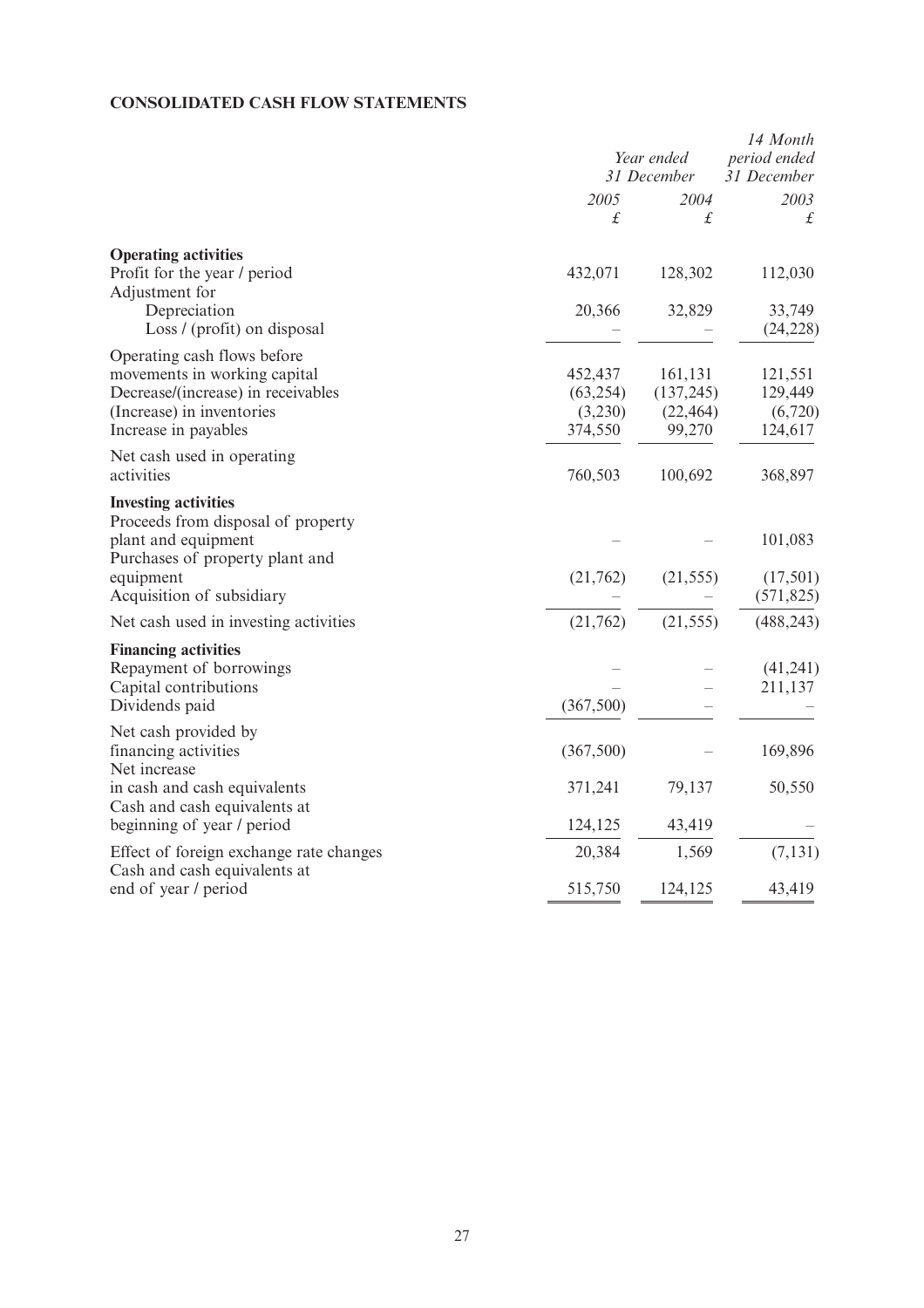### **NOTES TO THE FINANCIAL INFORMATION**

### **1. FINANCIAL INFORMATION**

Dillistone was incorporated as "Quayshelfco 967 Limited" in England and Wales on 21 October 2002, and changed its name to Dillistone Group Limited on 30 January 2003.

On 8 January 2003 the company acquired the entire share capital of Custom Business Systems Limited, which itself was a parent company to Dillistone Systems Limited and Dillistone Systems (US) Inc. Dillistone Systems Limited has a wholly owned subsidiary in Dillistone Systems (Australia) Pty Limited. The principal activity of the group is the sale of specialist computer software and the provision of related support services.

The individual companies were incorporated as follows:

- Custom Business Systems Limited incorporated in England and Wales in 1989
- Dillistone Systems Limited incorporated in England and Wales in 1986
- Dillistone Systems (US) Inc incorporated in the United States in 1997
- Dillistone Systems (Australia) Pty Limited incorporated in Australia in 1998

The financial information for the relevant periods is set out below for the period ended 31 December 2003 and the years ended 31 December 2004 and 2005 and is based on the audited financial statements for those periods.

### **2. ADOPTION OF INTERNATIONAL FINANCIAL REPORTING STANDARDS ("IFRS")**

In the presented financial information, Dillistone has adopted all of the Standards and Interpretations issued by the International Accounting Standards Board (the IASB) and the International Financial Reporting Interpretations Committee (IFRIC) of the IASB current at 31 December 2005 that are relevant to its operations. The adoption of these new and revised Standards and Interpretations has resulted in changes to Dillistone's accounting policies in the following areas that have affected the amounts reported for the current or prior years:

### ● *Borrowing Costs*

Under IAS 23 Dillistone's borrowing costs are treated as an expense in the period in which they are incurred, regardless of how the borrowings have been applied. In the previously reported financial statements these borrowing costs had been capitalised and were being amortised over the life of the loan. The revision to treatment has resulted in an impact on Dillistone's reported profits for the relevant years.

### ● *Goodwill*

Under IAS 38 goodwill is stated at cost and subjected to annual impairment reviews. In previously reported financial statements goodwill was written off over its estimated useful economic life. The revision to treatment has resulted in an impact on Dillistone's reported profits for the relevant years.

The impact of these changes in accounting policies and impact on the results for the relevant periods is disclosed in note 22.

### **3. SIGNIFICANT ACCOUNTING POLICIES**

### (a) *Basis of accounting*

The financial statements have been prepared under the historical cost convention and in accordance with applicable accounting standards. The most significant accounting policies are described below.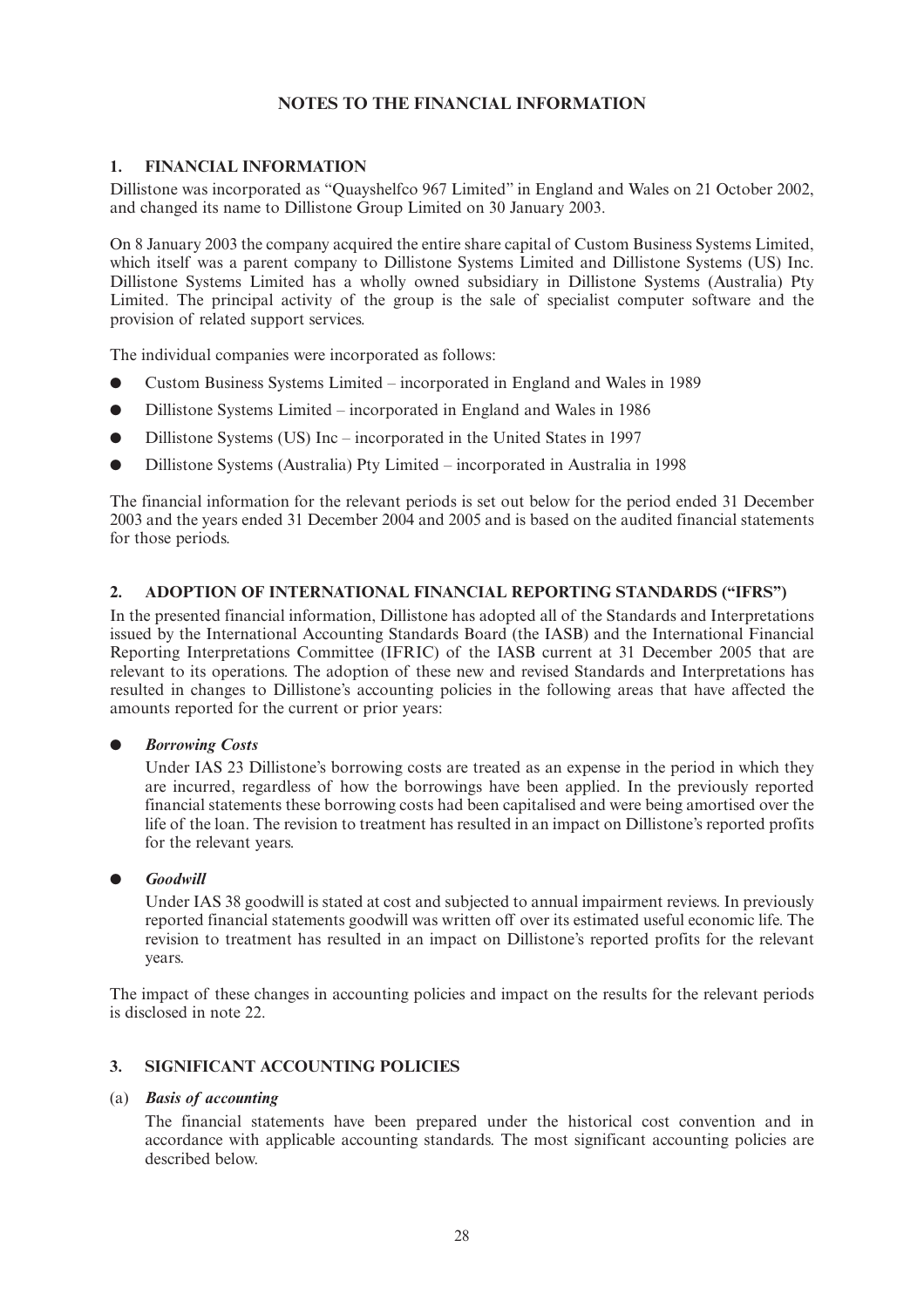### (b) *Presentation currency and foreign currencies*

The financial information is presented in UK pounds sterling.

Transactions in currencies other than pounds sterling are recorded at the average rates of exchange for the accounting period. At each balance sheet date, monetary assets and liabilities that are denominated in foreign currencies are retranslated at the rates prevailing on the balance sheet date. Non-monetary assets and liabilities carried at fair value that are denominated in foreign currencies are translated at the rates prevailing at the date when the fair value was determined. Gains and losses arising on retranslation are included in net profit or loss for the period, except for exchange difference arising on non-monetary assets and liabilities where the changes in fair value are recognised directly in equity.

On consolidation, the assets and liabilities of the Group's overseas operations are translated at exchange rates prevailing on the balance sheet date. Income and expense items are translated at the average exchange rates for the period unless exchange rates fluctuate significantly. Exchange differences arising if any, are classified as equity and transferred to the Group's translation reserve.

### (c) *Going Concern*

These financial statements have been drawn up on the going concern basis.

### (d) *Basis of consolidation*

The consolidated financial statements incorporate the results, assets and liabilities of Dillistone and its subsidiary undertakings, as if it were a single entity. The financial statements incorporate the financial statements of Dillistone and entities controlled by Dillistone (its subsidiaries).

Control is achieved where Dillistone has the power to govern the financial and operating policies of an entity so as to obtain benefits from its activities. The results of subsidiaries acquired during the periods are included in the consolidated income statement from the effective date of acquisition. All intra-group transactions, balances, income and expenses are eliminated on consolidation.

### (e) *Revenue recognition*

Revenue is measured at the fair value of the consideration received or receivable and represents amounts receivable for goods and services provided in the normal course of business, net of discounts and sales related taxes. Sales of goods are recognised when goods are delivered and title has passed.

Revenue from support contracts is recognised evenly over the life of the contract. Revenue from the sale of software licences is recognised when the software has been installed and has gone live on the customer's system. Any invoices that are raised in advance of licence installation or in advance of support contracts are not recognised as income, and are included in deferred income.

### (f) *Property, plant and equipment*

Property, plant and equipment are stated at cost less accumulated depreciation and any accumulated impairment losses.

Depreciation is charged so as to write off the cost of assets over their estimated useful lives, on a straight line basis as follows:

| Office and computer equipment | 2 years           |
|-------------------------------|-------------------|
| Fixture and fittings          | 4 years           |
| Leasehold improvements        | Over lease period |

Freehold property is not subject to depreciation on the basis that its residual value is considered to be greater than its carrying value.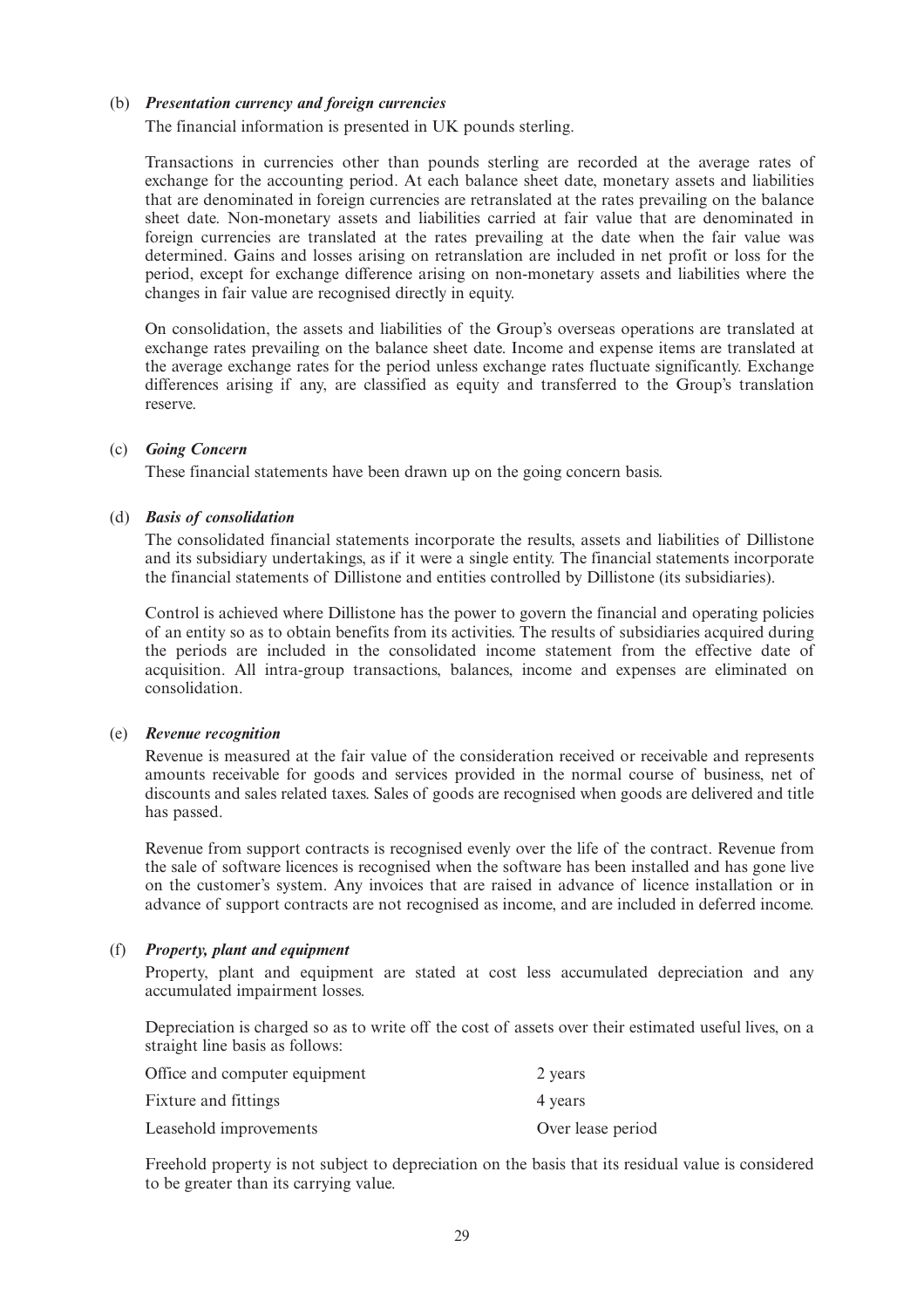The gain or loss arising on the disposal or retirement of an item of property, plant and equipment is determined as the difference between the sales proceeds and the carrying amount of the asset and is recognised in profit or loss.

### (g) *Inventories*

Inventories are stated at the lower of cost and net realisable value. Inventories relate to software licenses held for resale.

### (h) *Operating lease agreements*

Rentals applicable to operating leases where substantially all the benefits and risks remain with the lessor are charged against profits on a straight line basis over the period of the lease.

### (i) *Borrowing costs*

Borrowing costs are recognised in profit or loss in the period in which they are incurred.

### (j) *Cash and cash equivalents*

Dillistone considers short-term unrestricted highly liquid investments that are readily convertible into cash, purchased with maturities of three months or less to be cash equivalents.

### (k) *Trade receivables*

Trade receivables are recognised and carried at the original invoice amount. An estimate for doubtful amounts is made when collection of the full amount is no longer probable.

### (l) *Goodwill*

Goodwill arising on consolidation represents the excess of the cost of acquisition over the Group's interest in the fair value of the identifiable assets and liabilities of a subsidiary at the date of acquisition. Goodwill is recognised as an asset and reviewed for impairment at least annually. Any impairment is recognised immediately in profit or loss and is not subsequently reversed.

### (m) *Taxation*

The tax expense represents the sum of the tax currently payable and deferred tax.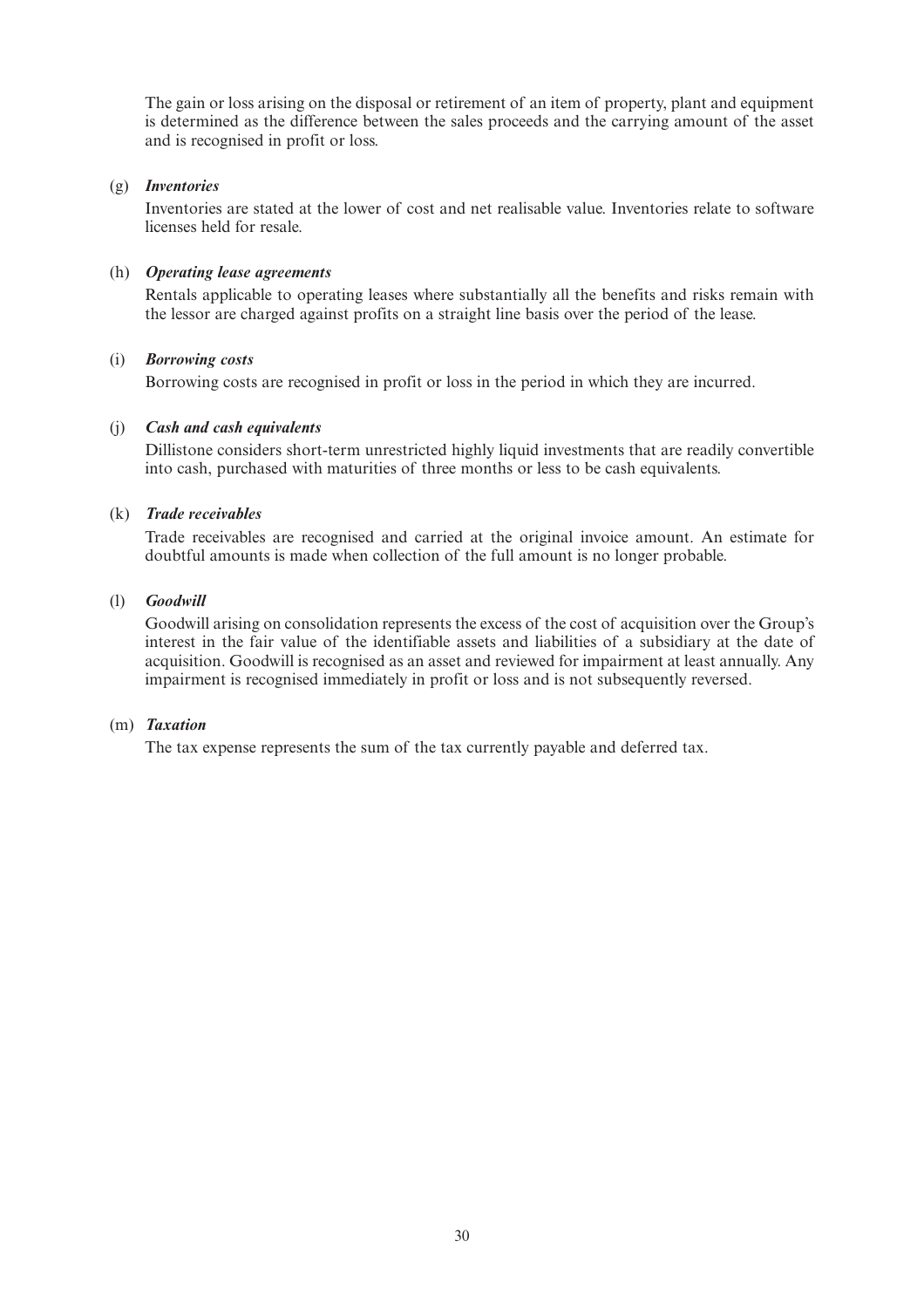### **4. REVENUE**

### *Geographical segments*

The following table provides an analysis of Dillistone's sales by geographic market.

|                            |             |            | 14 Month     |
|----------------------------|-------------|------------|--------------|
|                            |             | Year ended | period ended |
|                            | 31 December |            | 31 December  |
|                            | 2005        | 2004       | 2003         |
|                            | £           |            | £            |
| UK                         | 1,213,607   | 987,907    | 945,651      |
| Europe                     | 520,377     | 348,402    | 379,771      |
| <b>USA</b>                 | 460,499     | 277,065    | 281,554      |
| Australia and Asia Pacific | 321,018     | 211,523    | 154,663      |
| Africa                     | 14,812      |            |              |
|                            | 2,530,313   | 1,824,897  | 1,761,639    |

### *Business Segment*

The following table provides an analysis of Dillistone's sales by business segment.

|                      |           | Year ended<br>31 December | 14 Month<br>period ended<br>31 December |
|----------------------|-----------|---------------------------|-----------------------------------------|
|                      | 2005      | 2004                      | 2003<br>$f_{\cdot}$                     |
|                      | £         |                           |                                         |
| Recurring income     | 977,713   | 838,065                   | 745,002                                 |
| Non-recurring income | 1,552,600 | 986,832                   | 1,016,637                               |
|                      | 2,530,313 | 1,824,897                 | 1,761,639                               |

Recurring income includes all support services, and web hosting income. Non-recurring income includes sales of new licenses, and income derived from installing those licenses including training, installation, and data translation.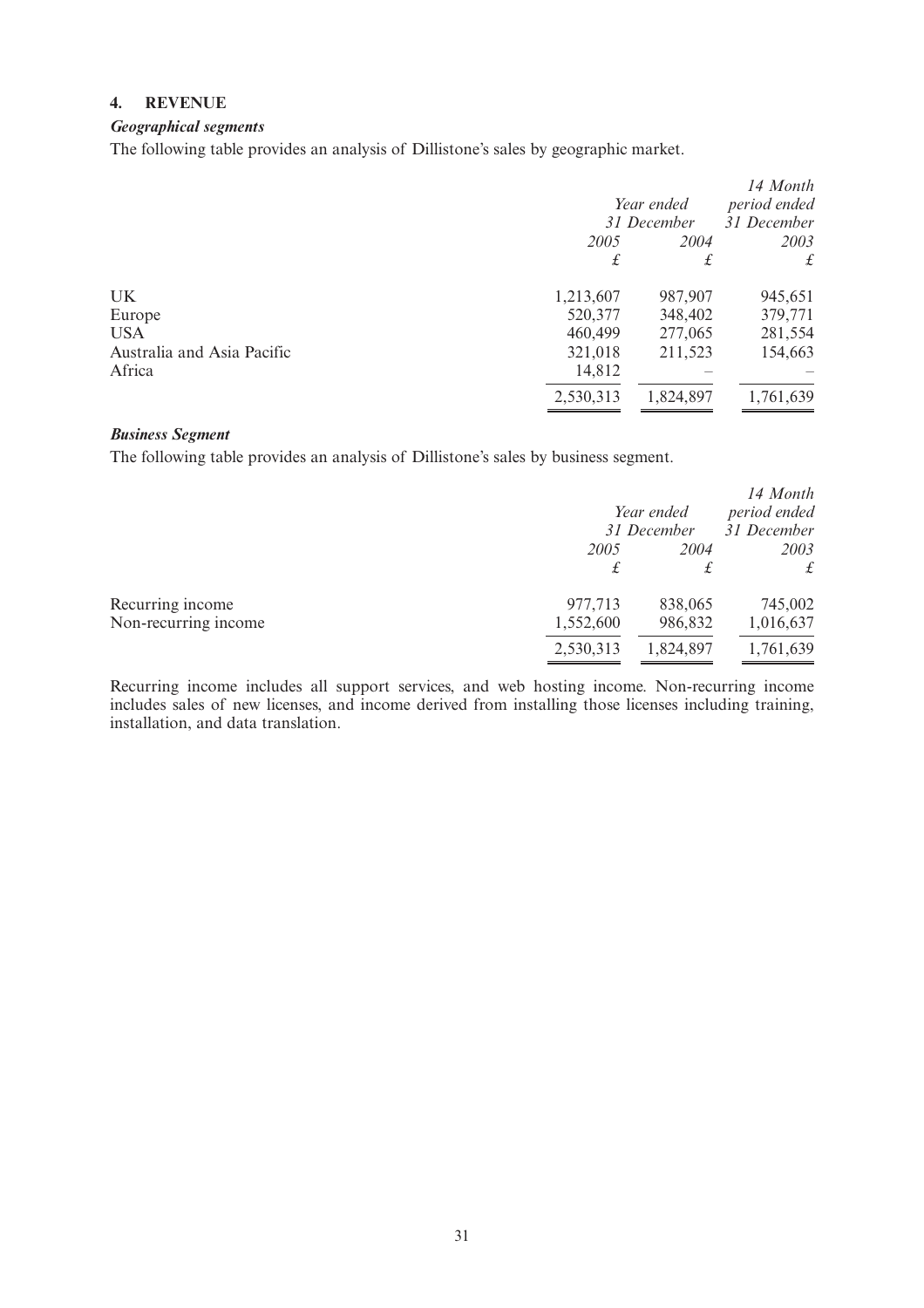### **5. SEGMENT INFORMATION**

### *Geographical segments information*

The following tables provide an analysis of Dillistone's result, assets, liabilities, and additions.

### **Result**

|                            |                        |         | 14 Month<br>period ended |
|----------------------------|------------------------|---------|--------------------------|
|                            | Year ended 31 December |         | 31 December              |
|                            | 2005                   | 2004    | 2003                     |
|                            | £                      | £       | £                        |
| UK                         | 227,137                | 7,683   | 5,451                    |
| Europe                     | 352,795                | 229,584 | 247,163                  |
| <b>USA</b>                 | 168,965                | 39,530  | 5,769                    |
| Australia and Asia Pacific | 131,982                | 120,600 | 86,454                   |
| Africa                     | 13,677                 |         |                          |
|                            | 894,555                | 397,397 | 344,837                  |
| Unallocated expenses       | 265,407                | 217,756 | 179,087                  |
| Profit from operations     | 629,148                | 179,641 | 165,750                  |

Unallocated expenses comprise directors' emoluments, foreign exchange losses on consolidation, and 25 per cent. of travel costs.

### **Assets**

|                               |                        |           | 14 Month     |
|-------------------------------|------------------------|-----------|--------------|
|                               |                        |           | period ended |
|                               | Year ended 31 December |           | 31 December  |
|                               | 2005                   | 2004      | 2003         |
|                               | £                      | £         | $\mathbf{f}$ |
| UK                            | 724,626                | 391,985   | 299,218      |
| Europe                        | 185,649                | 95,752    | 133,175      |
| <b>USA</b>                    | 239,252                | 274,679   | 164,912      |
| Australia and Asia Pacific    | 132,169                | 59,775    | 67,980       |
|                               | 1,281,696              | 822,191   | 665,285      |
| Unallocated assets – goodwill | 494,393                | 494,393   | 494,393      |
| <b>Total assets</b>           | 1,776,089              | 1,316,584 | 1,159,678    |

### **Liabilities**

|                            |                        |         | 14 Month<br>period ended |
|----------------------------|------------------------|---------|--------------------------|
|                            | Year ended 31 December |         | 31 December              |
|                            | 2005                   | 2004    | 2003                     |
|                            | £                      | £       | $f_{\mathcal{L}}$        |
| UK                         | 842,594                | 529,385 | 577,374                  |
| Europe                     | 130,636                | 134,182 | 109,797                  |
| <b>USA</b>                 | 186,840                | 146,698 | 112,579                  |
| Australia and Asia Pacific | 85,057                 | 60,312  | 43,792                   |
|                            | 1,245,127              | 870,577 | 843,542                  |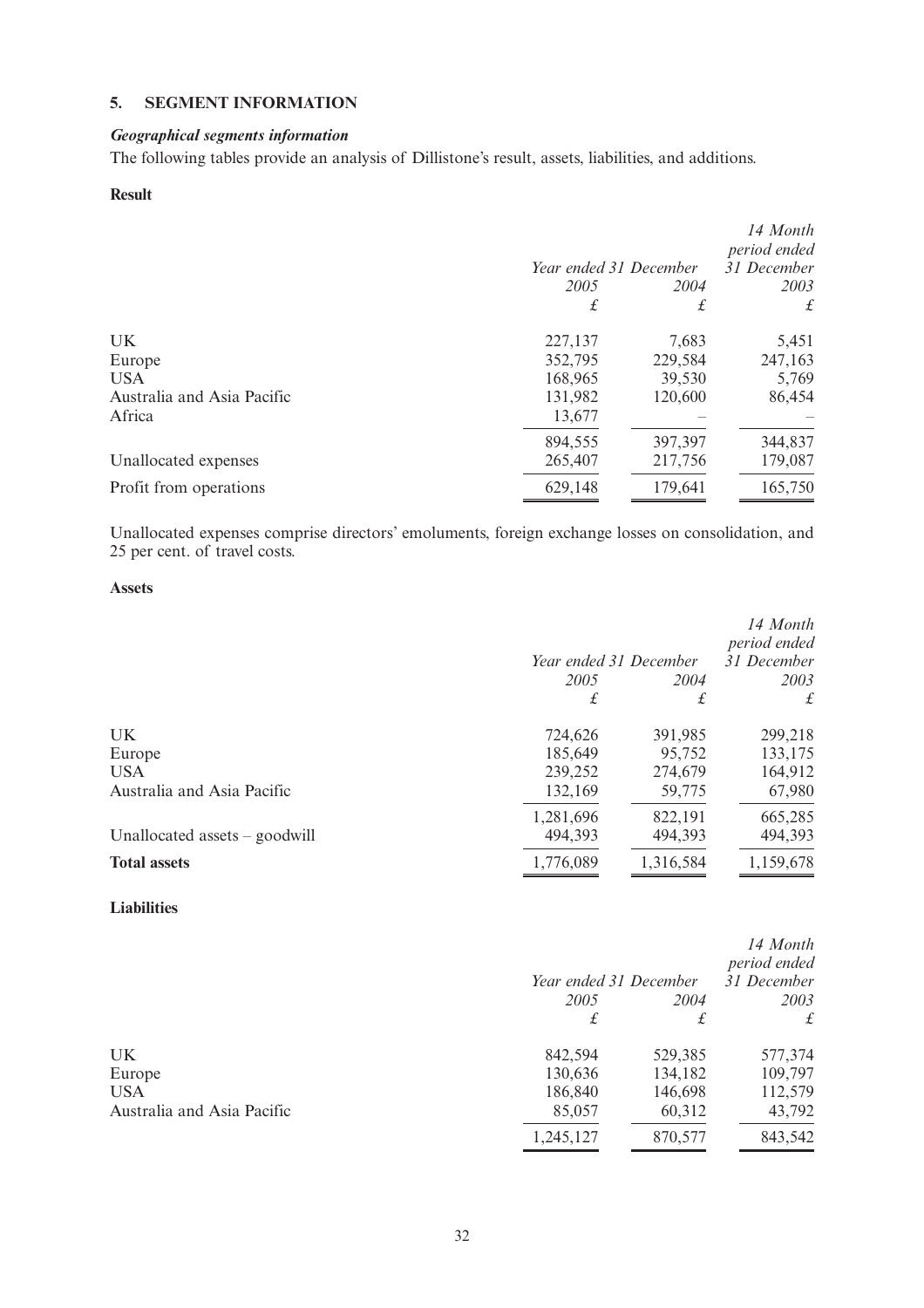### **Additions**

|                            |                        |        | 14 Month<br>period ended |
|----------------------------|------------------------|--------|--------------------------|
|                            | Year ended 31 December |        | 31 December              |
|                            | 2005                   | 2004   | 2003                     |
|                            | £                      | £      | £                        |
| UK.                        | 21,538                 | 15,675 | 17,501                   |
| Europe                     |                        |        |                          |
| <b>USA</b>                 |                        | 1,708  |                          |
| Australia and Asia Pacific | 224                    | 4,172  |                          |
|                            | 21,762                 | 21,555 | 17,501                   |

## **6. FINANCE COSTS**

|                     |       | Year ended 31 December | 14 Month<br>period ended<br>31 December |
|---------------------|-------|------------------------|-----------------------------------------|
|                     | 2005  | 2004                   | 2003                                    |
|                     |       | £                      |                                         |
| Interest payable    |       | (2,104)                | (13, 119)                               |
| Interest receivable | 2,699 | 113                    |                                         |
|                     | 2,699 | (1,991)                | (13, 112)                               |

### **7. TAX EXPENSE**

|                                          | Year ended 31 December |                   | 14 Month<br>period ended<br>31 December |
|------------------------------------------|------------------------|-------------------|-----------------------------------------|
|                                          | 2005                   | 2004              | 2003                                    |
| Current tax<br>Deferred tax              | 200,800<br>(1,024)     | 50,476<br>(1,128) | 43,855<br>(903)                         |
| Income tax expense for the year / period | 199,776                | 49,348            | 42,952                                  |

Factors affecting the tax charge for the year:

|                                                                          |                        |           | 14 Month<br>period ended |
|--------------------------------------------------------------------------|------------------------|-----------|--------------------------|
|                                                                          | Year ended 31 December |           | 31 December              |
|                                                                          | 2005<br>£              | 2004<br>£ | 2003<br>£                |
| Profit before tax                                                        | 631,847                | 177,650   | 154,982                  |
| Effective rate of taxation                                               | 29.47%                 | 21.86%    | 21.00%                   |
| Profit before tax multiplied by the effective rate of tax<br>Effects of: | 186,205                | 38,834    | 32,546                   |
| Consolidation adjustments                                                | 11,914                 | 4,209     | 2,066                    |
| Intercompany dividends                                                   | 9,500                  |           |                          |
| Non deductible expenses                                                  | 36                     | 2,720     | 5,007                    |
| Depreciation add back                                                    | 2,740                  | 3,354     | 3,786                    |
| Capital allowances                                                       | (4,854)                | (3,084)   | (4,112)                  |
| Adjustments to previous periods                                          | (4,741)                | 4,443     | 4,562                    |
| Current tax charge                                                       | 200,800                | 50,476    | 43,855                   |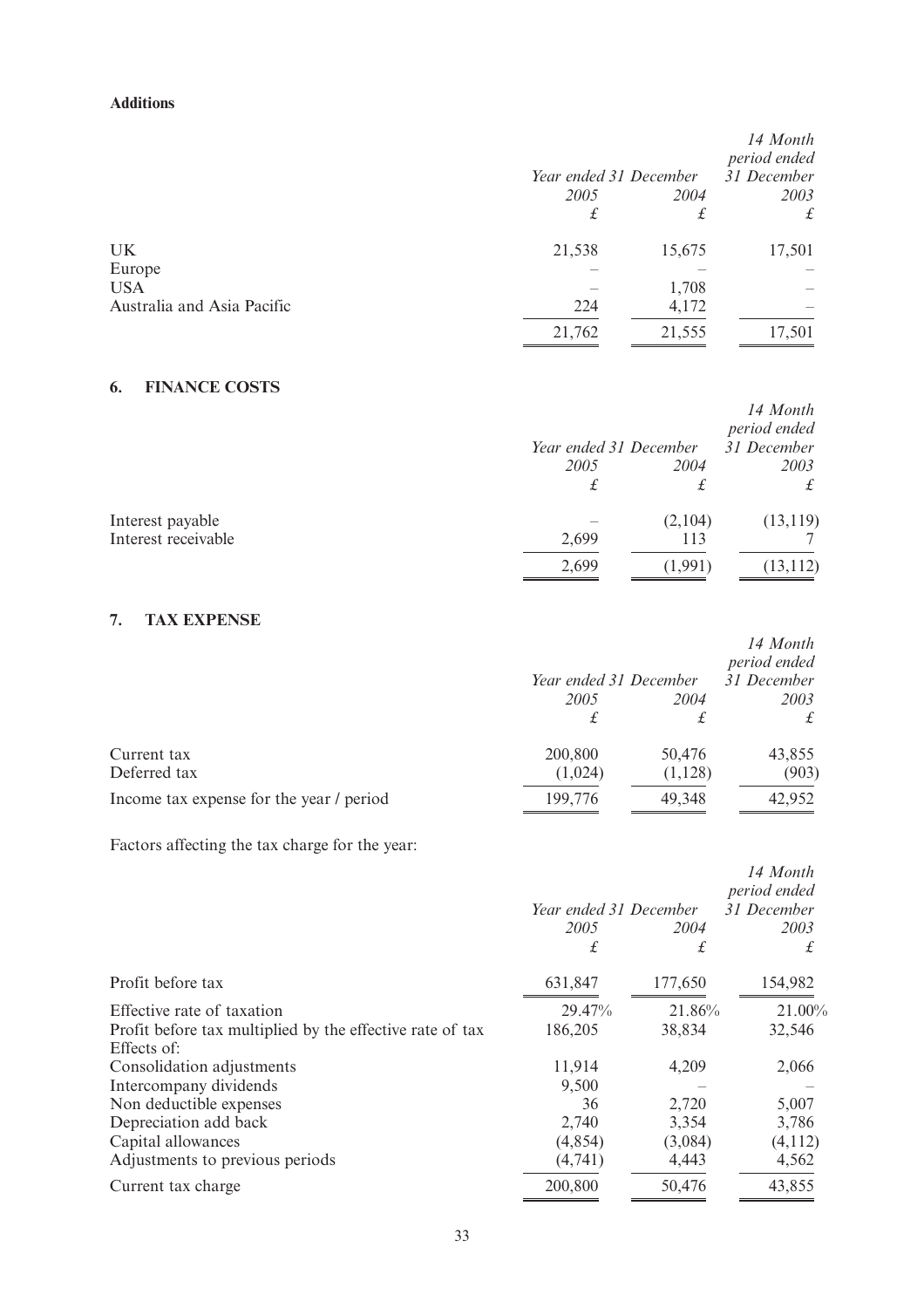### **8. PROFIT FROM OPERATIONS**

Profit from operations is stated after charging / (crediting):

|                                               |                        |         | 14 Month     |
|-----------------------------------------------|------------------------|---------|--------------|
|                                               |                        |         | period ended |
|                                               | Year ended 31 December |         | 31 December  |
|                                               | 2005                   | 2004    | 2003         |
|                                               | £                      | £       | £            |
| Depreciation of property, plant and equipment | 22,499                 | 32,469  | 34,019       |
| Net foreign exchange losses / (gains)         | 50,128                 | 3,471   | (470)        |
| Staff costs                                   | 963,798                | 993,691 | 1,023,773    |
| Auditors remuneration – for audit services    | 17,370                 | 15,537  | 11,219       |
| – for non-audit services                      | 14,450                 | 14,114  | 7,134        |
|                                               |                        |         |              |

### **9. STAFF COSTS**

The average number of employees (including creative directors) was:

|                          |         | Year ended 31 December | 14 Month<br>period ended<br>31 December |
|--------------------------|---------|------------------------|-----------------------------------------|
|                          | 2005    | 2004                   | 2003                                    |
| Operations<br>Management | 31<br>4 | 32                     | 28                                      |
| Employee numbers         | 35      |                        |                                         |

Their aggregate remuneration comprised:

|                       | Year ended 31 December |         | 14 Month<br>period ended<br>31 December |
|-----------------------|------------------------|---------|-----------------------------------------|
|                       | 2005                   | 2004    | 2003                                    |
|                       |                        | £       | £                                       |
| Wages and salaries    | 829,017                | 892,440 | 903,400                                 |
| Social security costs | 117,976                | 94,833  | 101,185                                 |
| Pension costs         | 16,805                 | 6,418   | 19,188                                  |
|                       | 963,798                | 993,691 | 1,023,773                               |

### **10. GOODWILL**

|                                        | Goodwill |
|----------------------------------------|----------|
|                                        |          |
| Cost at 31 October 2002                |          |
| Additions on acquisition of subsidiary | 494.393  |
| At 31 December 2003, 2004, 2005        | 494,393  |

Goodwill arose on the acquisition of Custom Business Systems Limited on 8 January 2003. In accordance with IAS 38 no amortisation has been charged against goodwill, a treatment which differs from the treatment in accordance with UK GAAP. Further details of this are disclosed in note 22.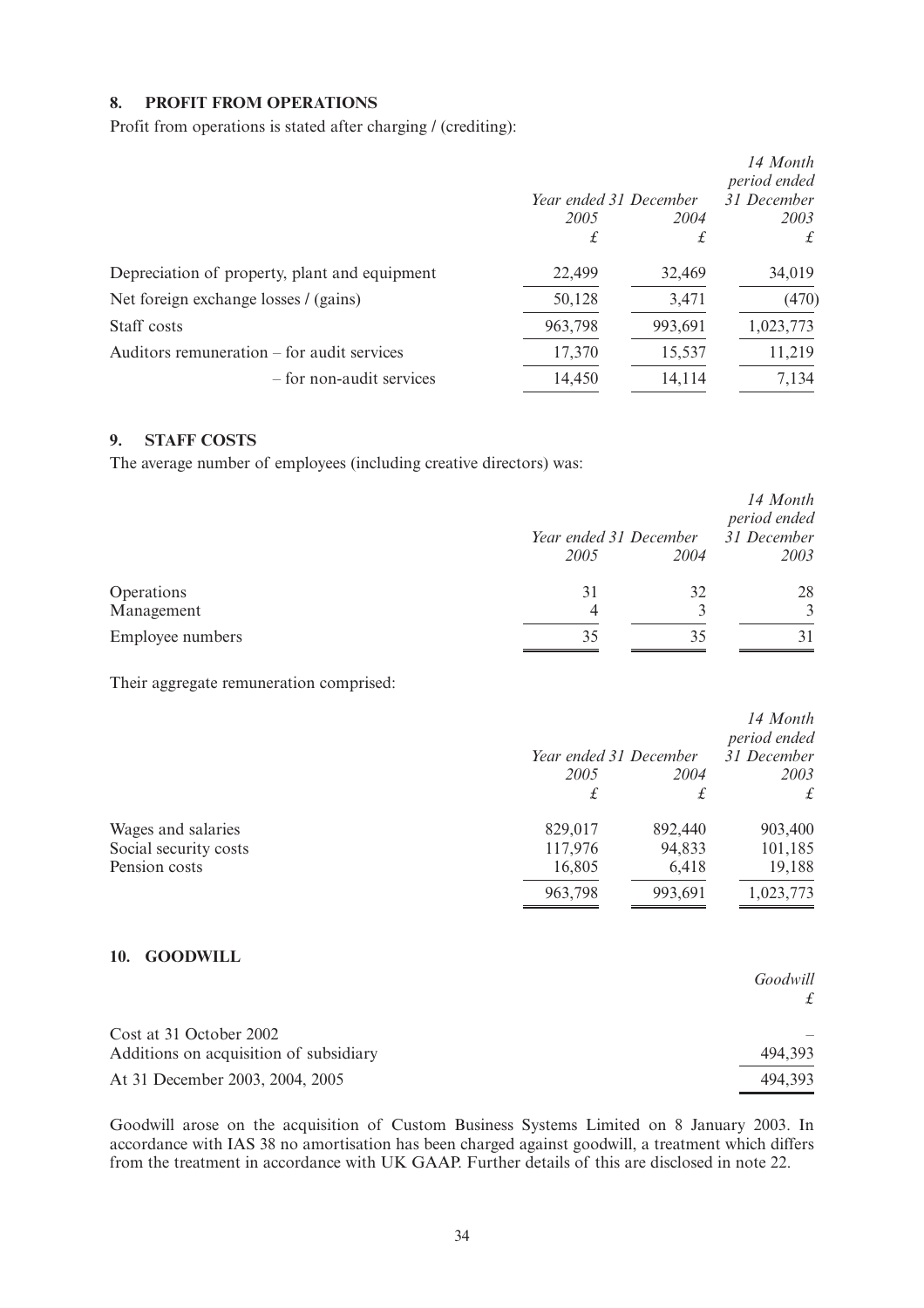## **11. PROPERTY, PLANT AND EQUIPMENT**

|                                                                              | Land and<br>buildings<br>£ | Office $\&$<br>computer<br>equipment<br>£ | Fixtures<br>and fittings<br>£ | <b>Total</b><br>£    |
|------------------------------------------------------------------------------|----------------------------|-------------------------------------------|-------------------------------|----------------------|
| Cost                                                                         |                            |                                           |                               |                      |
| At 31 October 2002                                                           |                            |                                           |                               |                      |
| On acquisition of subsidiary                                                 | 109,999                    | 197,434                                   | 23,100                        | 330,533              |
| Additions<br>Disposals                                                       | (76, 584)                  | 17,501                                    |                               | 17,501               |
| Foreign exchange gain/(loss)                                                 | 2,679                      | (9,340)<br>(2,880)                        | (1, 513)                      | (85, 924)<br>(1,714) |
| At 31 December 2003                                                          | 36,094                     | 202,715                                   |                               | 260,396              |
| Additions                                                                    |                            | 21,555                                    | 21,587                        | 21,555               |
| Disposals                                                                    |                            | (22, 406)                                 |                               | (22, 406)            |
| Foreign exchange gain/(loss)                                                 | (2,089)                    | (1,706)                                   | (472)                         | (4,267)              |
| At 31 December 2004                                                          | 34,005                     | 200,158                                   | 21,115                        | 255,278              |
| Additions                                                                    |                            | 21,762                                    |                               | 21,762               |
| Disposals                                                                    | (34,005)                   | (99,073)                                  |                               | (133,078)            |
| Foreign exchange gain/(loss)                                                 |                            | 135                                       |                               | 135                  |
| At 31 December 2005<br><b>Accumulated Depreciation</b><br>At 31 October 2002 |                            | 122,982                                   | 21,115                        | 144,097              |
| On acquisition of subsidiary                                                 | 4,800                      | 179,270                                   | 18,790                        | 202,860              |
| Charge for the period                                                        | 10,811                     | 19,648                                    | 3,560                         | 34,019               |
| Eliminated on disposal                                                       |                            | (9,069)                                   |                               | (9,069)              |
| Foreign exchange gain/(loss)                                                 | (829)                      | (3,178)                                   | (1, 513)                      | (5,520)              |
| At 31 December 2003                                                          | 14,782                     | 186,671                                   | 20,837                        | 222,290              |
| Charge for the year                                                          | 10,712                     | 21,007                                    | 750                           | 32,469               |
| Eliminated on disposal                                                       |                            | (22, 406)                                 |                               | (22, 406)            |
| Foreign exchange gain/(loss)                                                 | (321)                      | (1,500)                                   | (472)                         | (2,293)              |
| At 31 December 2004                                                          | 25,173                     | 183,772                                   | 21,115                        | 230,060              |
| Charge for the year                                                          | 9,806                      | 12,693                                    |                               | 22,499               |
| Eliminated on disposal<br>Foreign exchange gain/(loss)                       | (34,979)                   | (99,073)<br>245                           |                               | (134, 052)<br>245    |
|                                                                              |                            |                                           |                               |                      |
| At 31 December 2005                                                          |                            | 97,637                                    | 21,115                        | 118,752              |
| <b>Carrying Amount</b><br>At 31 December 2003                                | 21,312                     | 16,044                                    | 750                           | 38,106               |
| At 31 December 2004                                                          | 8,832                      | 16,386                                    |                               | 25,218               |
| At 31 December 2005                                                          |                            | 25,345                                    |                               | 25,345               |
|                                                                              |                            |                                           |                               |                      |

## **12. INVENTORIES**

|                     |        | As at 31 December |       |  |
|---------------------|--------|-------------------|-------|--|
|                     | 2005   | 2004              | 2003  |  |
|                     |        |                   | £     |  |
| Licences for resale | 32.414 | 29,184            | 6.720 |  |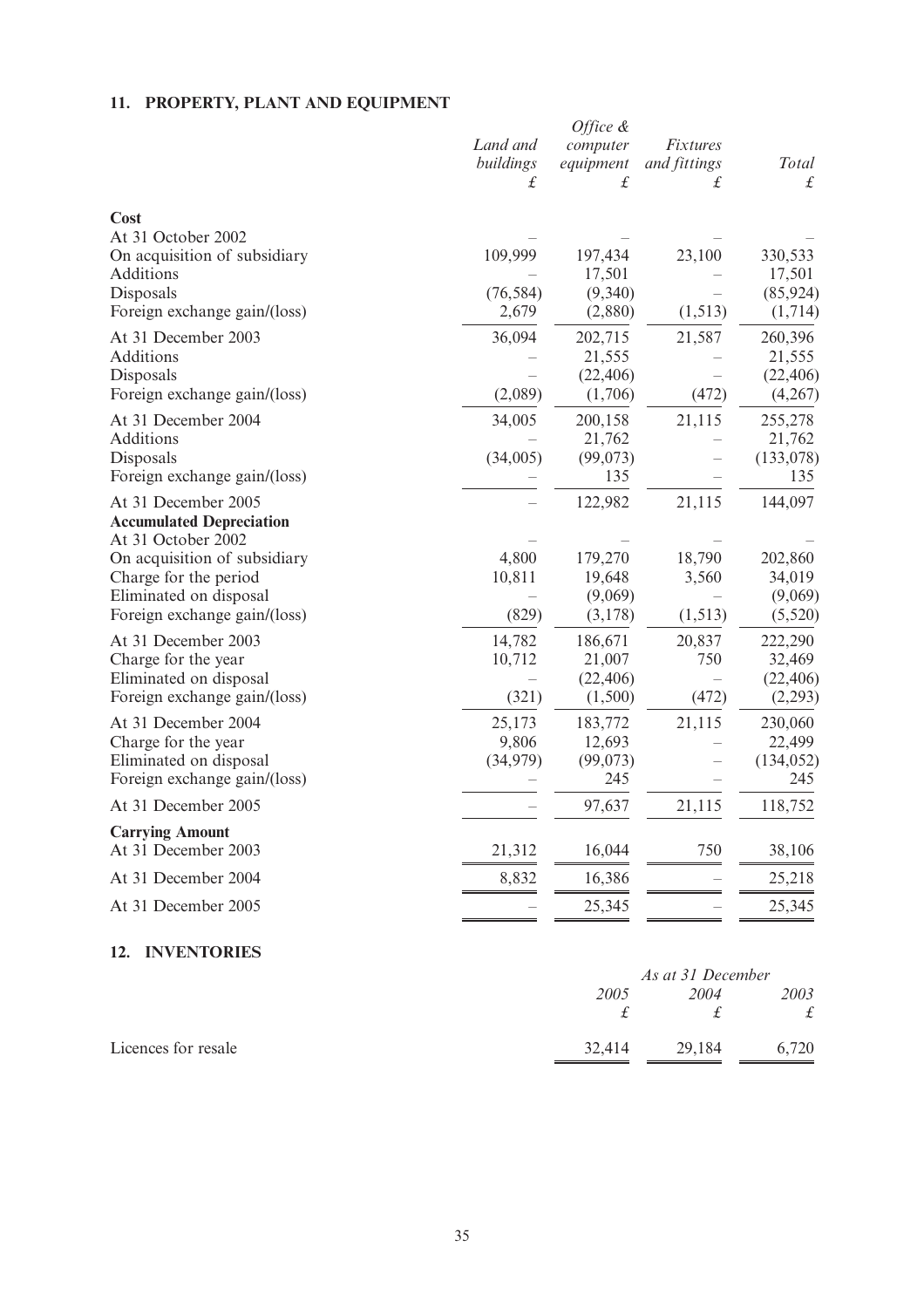### **13. TRADE AND OTHER RECEIVABLES**

|                                | As at 31 December |         |         |  |
|--------------------------------|-------------------|---------|---------|--|
|                                | 2005              |         | 2003    |  |
|                                | £                 |         | £       |  |
| Trade and other receivables    | 618,056           | 426,960 | 446,608 |  |
| Other current assets           | 26,014            | 150,371 | 6,454   |  |
| Receivables due after one year |                   | 19,090  | 20,603  |  |
| Prepayments and accrued income | 64.117            | 47,243  | 31,140  |  |
|                                | 708,187           | 643,664 | 504,805 |  |

The directors consider that the carrying amount of trade and other receivables approximates their fair value. No interest is charged on trade receivables for the first 30 days from the date of the invoice. Thereafter, interest is charged on the outstanding balance.

Receivables due in greater than one year related to property rent deposits.

### **14. TRADE AND OTHER PAYABLES**

|                           | As at 31 December |         |         |  |
|---------------------------|-------------------|---------|---------|--|
|                           | 2005              | 2004    | 2003    |  |
|                           | £                 | £       | £       |  |
| Bank loans and overdrafts |                   |         | 72,235  |  |
| Trade and other payables  | 84,517            | 109,791 | 98,855  |  |
| Other payables            | 49,378            | 9,078   | 11,951  |  |
| Taxation                  | 162,122           | 34,707  | 48,857  |  |
| <b>VAT</b>                | 67,863            | 43,904  | 55,712  |  |
| Deferred income           | 849,254           | 651,919 | 543,831 |  |
| Accruals                  | 31,993            | 21,178  | 12,101  |  |
|                           | 1,245,127         | 870,577 | 843,542 |  |

Trade payables and accruals comprise amounts outstanding for trade purchases and ongoing costs. The directors consider that the carrying amount of trade payables approximates their fair value.

### **15. SHARE CAPITAL**

Total share capital is £105,000 representing 105,000 £1 ordinary shares.

### **16. CAPITAL RESERVES**

The movement on capital reserves is shown in the consolidated statement of changes in equity.

### **17. OPERATING LEASE ARRANGEMENTS**

At 31 December 2005 the group had annual commitments under non-cancellable operating leases as follows:

|                            |        | Land and<br><b>Buildings</b> |           |
|----------------------------|--------|------------------------------|-----------|
|                            | 2005   | 2004                         | 2003      |
|                            |        |                              | $\pounds$ |
| Expiry date:               |        |                              |           |
| Between two and five years | 11.742 | 75,197                       | 76,508    |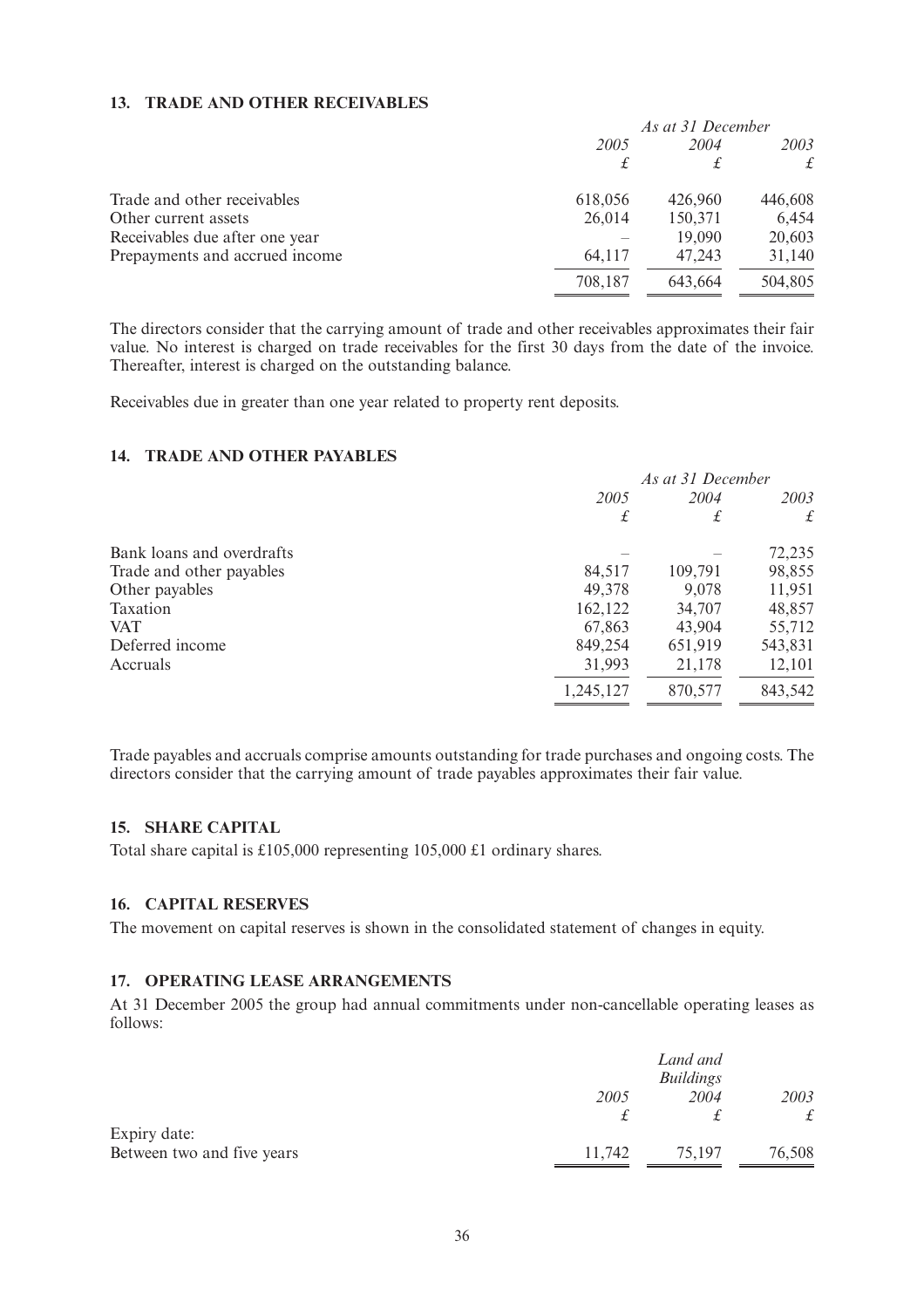### **18. CONTINGENT LIABILITIES**

Dillistone has no significant contingent liabilities at 31 December 2005.

### **19. EVENTS AFTER THE BALANCE SHEET DATE**

During the post balance sheet period, the company re-registered as a public limited company, adopted new Articles of Association, and reorganised the group capital structure such that the intermediate holding company, Custom Business Systems Limited, was eliminated from the group structure.

During the post balance sheet period, steps were taken to enter a new lease arrangement for the London premises of Dillistone Systems Limited. The costs of the move are expected to be in the region of £140,000.

An employee share option scheme was established to enable the company to grant tax approved and non-tax approved options. On the 3rd May 2006 a total of 7,010 options were granted to 39 employees at an exercise price of £8 per share.

### **20. RELATED PARTY TRANSACTIONS**

### *Ultimate controlling party*

The ultimate controlling parties, by way of their significant holding of shares in Dillistone, are:

|              | <b>Ordinary Shares</b> |
|--------------|------------------------|
| R Howard     | 25%                    |
| J Starr      | 25%                    |
| J McLaughlin | $21.4\%$               |

Transactions between Dillistone and its subsidiaries, which are related parties of Dillistone, have been eliminated on consolidation.

### *Remuneration of key personnel*

The remuneration of the directors, who are the key management personnel of Dillistone, is set out below in aggregate for each of the categories specified in IAS 24 Related Party Disclosures.

|                              | Year ended 31 December |         | 14 Month<br>period ended<br>31 December |
|------------------------------|------------------------|---------|-----------------------------------------|
|                              | 2005                   | 2004    | 2003                                    |
|                              |                        | £       | $\mathbf{f}$                            |
| Short-term employee benefits | 190,542                | 175,323 | 153,328                                 |
| Post-employment benefits     | 1,620                  | 1,620   | 900                                     |
|                              | 192,162                | 176,943 | 154,228                                 |

#### *Other related party transactions*

In order to secure the future of Dillistone Systems (US) Inc during the period August 2004 to January 2005, Dillistone Systems (US) Inc occupied premises rented from Dillistone LLP, a US partnership in which the Shareholders of Dillistone Group Limited held a material interest. During that period the total rent payable under the rental agreement was £1,240 (2004: £6,170).

Dillistone Systems (US) Inc loaned US\$220,541 to Dillistone LLP during the year ended 31 December 2004 as additional support for the purchase of the property. The loan was interest free. A balance of US\$Nil (2004: US\$220,541) remained outstanding at the year end. The loan was repaid in full in February 2005 when Dillistone Systems (US) Inc moved to alternative accommodation.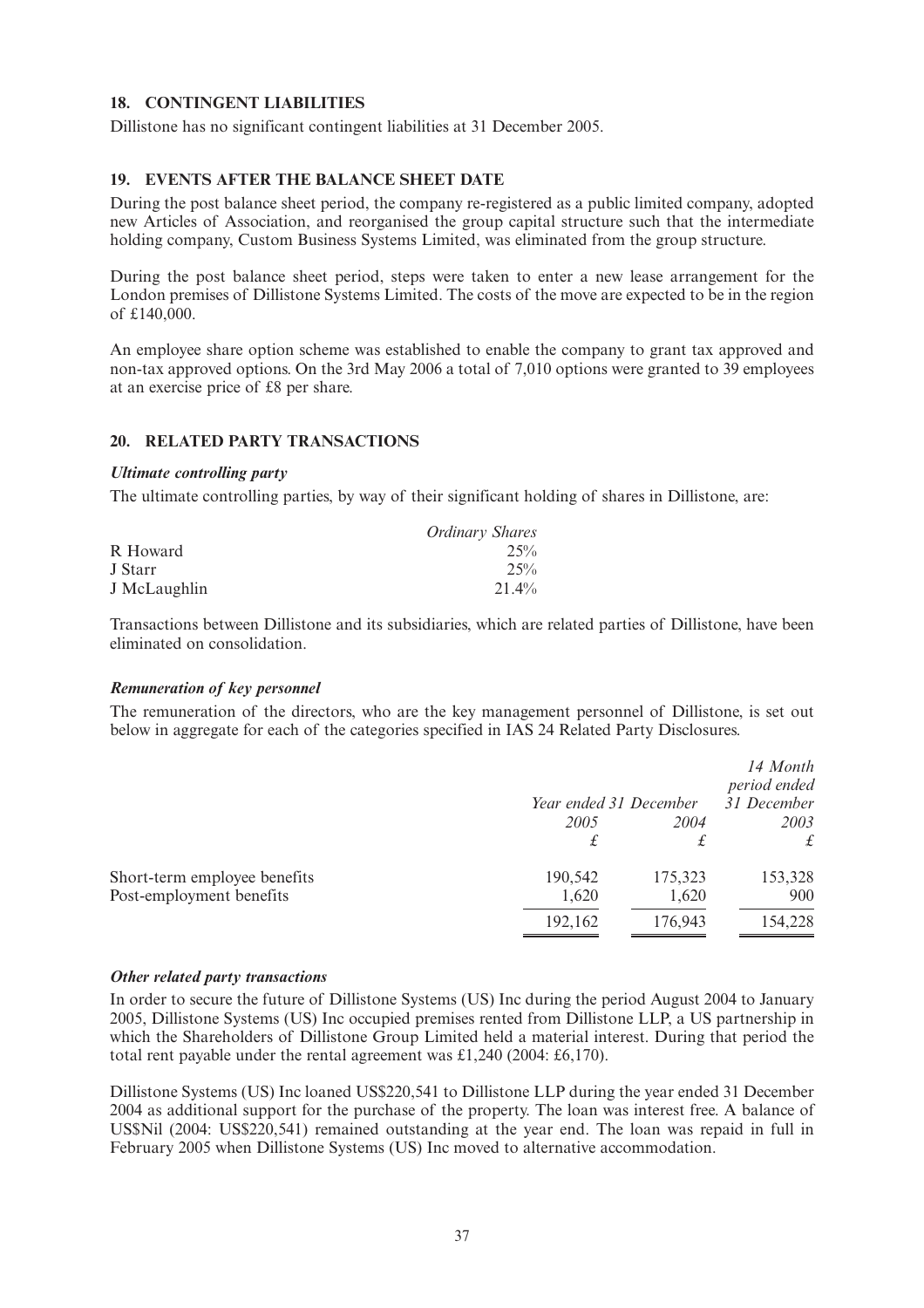During the relevant periods certain related individuals, who were employees of Dillistone, were reimbursed expenses relating to their roles within Dillistone. These expenses related to the performance of their duties and no financial benefit was obtained by the employees.

### **21. SUBSIDIARIES**

Details of Dillistone's subsidiaries at 31 December 2005 are as follows:

|                                               |                                              | Proportion                  |                                  |                                                   |
|-----------------------------------------------|----------------------------------------------|-----------------------------|----------------------------------|---------------------------------------------------|
| Name of subsidiary                            | Place of<br>incorporation<br>or registration | οf<br>ownership<br>interest | Proportion<br>of voting<br>power | Principal activity                                |
| <b>Custom Business Systems Ltd</b>            | UK                                           | $100\%$                     | $100\%$                          | Holding company<br>(non-trading)                  |
| Dillistone Systems Ltd                        | UK                                           | $100\%$                     | $100\%$                          | Software selling<br>& related support<br>services |
| Dillistone Systems (US) Inc                   | <b>USA</b>                                   | $100\%$                     | $100\%$                          | Software selling<br>& related support<br>services |
| Dillistone Systems (Australia)<br>Pty Limited | Australia                                    | 100%                        | $100\%$                          | Software selling<br>& related support<br>services |

All of the above entities are limited liability companies and ownership interest is gained via the holding of ordinary shares which have voting rights attached.

### **22. RECONCILIATION OF RESULTS PREPARED UNDER INTERNATIONAL ACCOUNTING STANDARDS TO RESULTS PREVIOUSLY REPORTED**

In the presented financial information, Dillistone has adopted all of the Standards and Interpretations issued by the International Accounting Standards Board (IASB) and the International Financial Reporting Interpretations Committee (IFRIC) of the IASB ("International Accounting Standards") current at 30 June 2005 that are relevant to its operations.

Previously Dillistone had prepared unaudited financial information under Accounting Standards applicable in the UK, USA or Australia. The adoption of these new and revised International Standards and Interpretations has resulted in changes to Dillistone's accounting policies that have affected the amounts reported for the current or prior years.

The following summary shows the key reconciling items between the financial information under International Accounting Standards and as previously reported: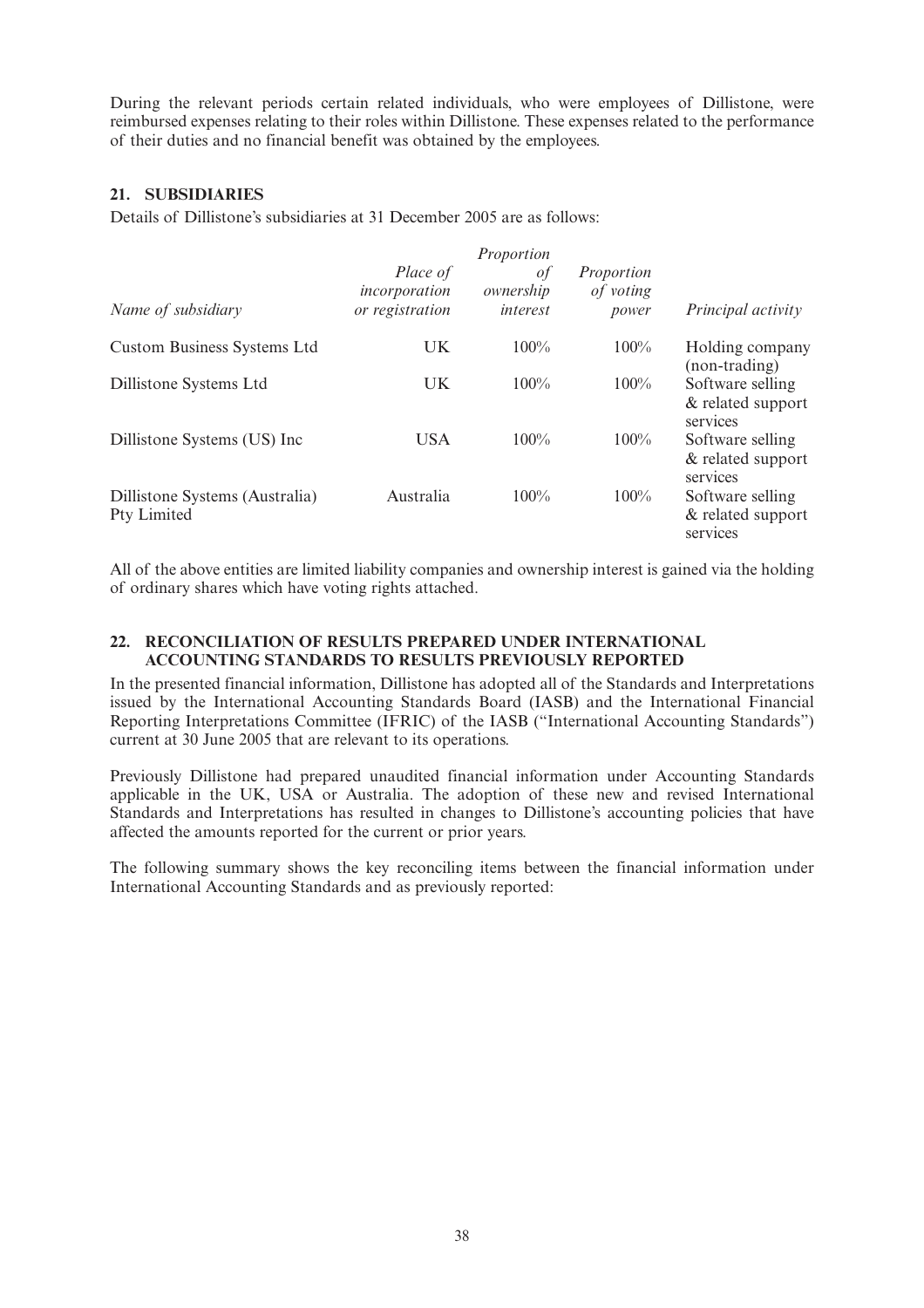|                                                                                    |                        |           | 14 Month<br>period ended |
|------------------------------------------------------------------------------------|------------------------|-----------|--------------------------|
|                                                                                    | Year ended 31 December |           | 31 December              |
|                                                                                    | 2005                   | 2004      | 2003                     |
|                                                                                    | £                      | £         | £                        |
| Profit for the period under                                                        |                        |           |                          |
| <b>International Accounting Standards</b>                                          | 432,071                | 128,302   | 112,030                  |
| Reconciling items:                                                                 |                        |           |                          |
| Adjustment 1                                                                       |                        | (743)     |                          |
| Adjustment 2                                                                       | (24, 720)              | (24, 720) | (24, 720)                |
| Consolidated profit for the period under                                           |                        |           |                          |
| local accounting standards                                                         | 407,351                | 102,839   | 87,310                   |
| Adjustment 3                                                                       | 5,208                  | 11,578    | 12,555                   |
| Adjustment 4                                                                       | (19,614)               | 9,807     | 9,807                    |
| Consolidated profit for the period before<br>adjustments for compliance with local |                        |           |                          |
| accounting standards                                                               | 392,945                | 124,224   | 109,672                  |

### **Summary of adjustments**

### *Adjustment 1 – Borrowing costs*

Under IFRS Dillistone's borrowing costs are treated as an expense in the period in which they are incurred, regardless of how the borrowings have been applied. In the previously reported financial statements these borrowing costs had been capitalised as Intangible Assets and were being amortised over the life of the loan. The revision to treatment has resulted in an impact on Dillistone's reported profits for the relevant years.

### *Adjustment 2 – Goodwill*

Under IFRS goodwill is stated at cost and subjected to annual impairments reviews. In previously reported financial statements goodwill was written off over its estimated useful economic life. The revision to treatment has resulted in an impact on Dillistone's reported profits for the relevant years.

### *Adjustment 3 – Revenue recognition*

Under IFRS and UK GAAP license revenue is recognised on completion of the installation of the licence. In previous periods the group companies recognised license revenue as amounts were invoiced. The adjustment is necessary in order to be compliant with IFRS and UK GAAP.

### *Adjustment 4 – Depreciation of leasehold improvements*

Under IFRS and US GAAP leasehold improvements are depreciated over the remaining lease period. In the previously reported accounts for Dillistone Systems (US) Inc this had not been the case. The adjustment is necessary in order to be compliant with IFRS and US GAAP.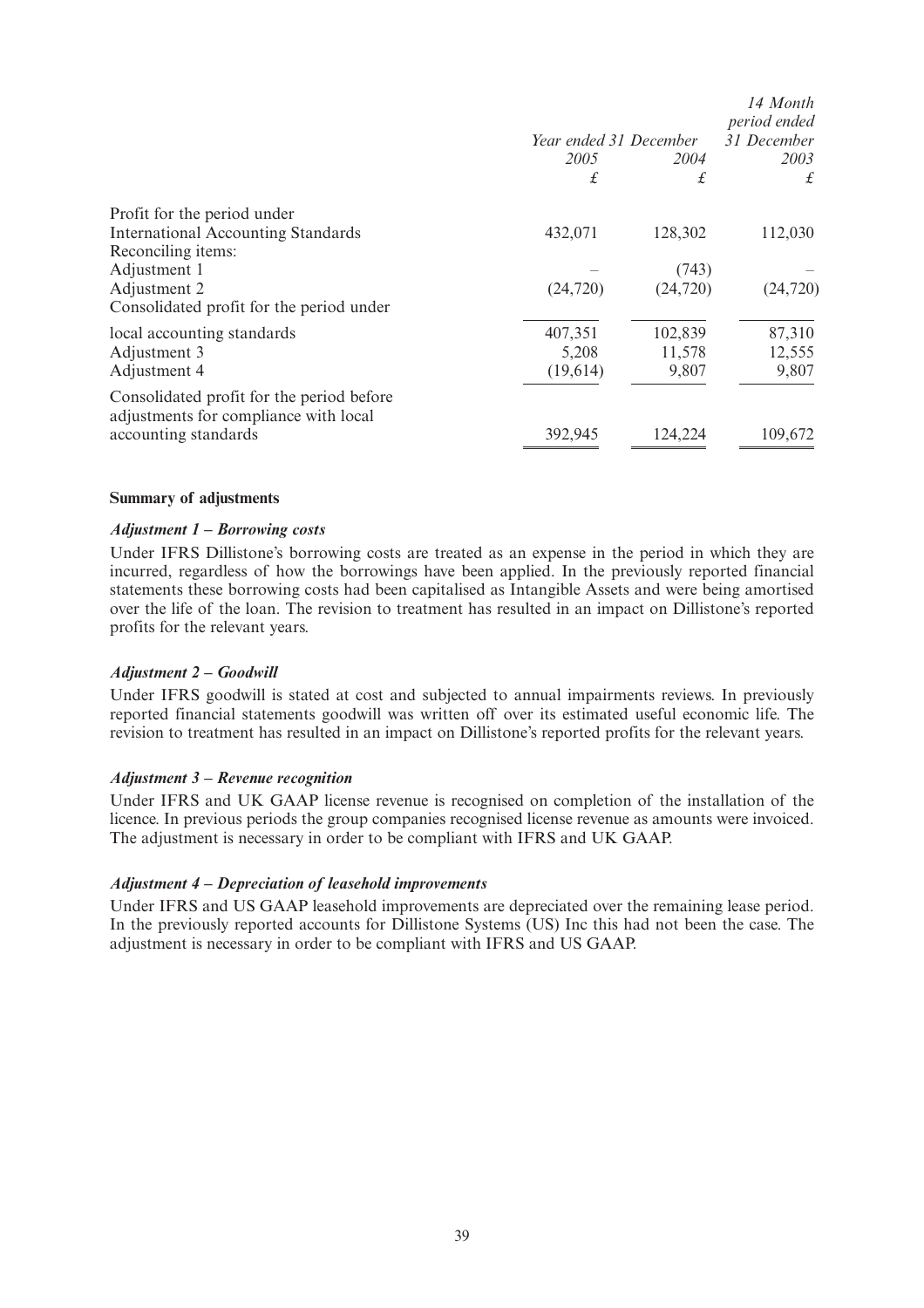#### **PART IV**

### **ADDITIONAL INFORMATION**

#### **1. The Company**

- 1.1 The Company was incorporated and registered as a private limited company in England and Wales under the Act on 31 October 2002 with the name Quayshelfco 967 Limited and with registered number 04578125. On 30 January 2003 the Company changed its name to Dillistone Group Limited. On 7 June 2006, the Company was re-registered as a public company with the name Dillistone Group Plc.
- 1.2 The Company is a public limited company and accordingly the liability of its members is limited. The Company and its activities and operations are principally regulated by the Act and the regulations made under that Act.
- 1.3 The head and registered office of the Company is at Calvert House, 5 Calvert Avenue, London E2 7JP. The telephone number of the Company is +44 (0) 20 7749 6100.

#### **2. Share capital and loan capital**

- 2.1 The share capital history of the Company is as follows:
	- (a) the Company was incorporated with an authorised share capital of 1,000 ordinary shares of £1 each and one ordinary share of £1 was subscribed for and allotted to the subscriber to the Memorandum of Association of the Company, which was then transferred to James McLaughlin;
	- (b) by a resolution passed on 6 December 2002:
		- (i) the authorised share capital of the Company was increased to  $\text{\pounds}69,500$  by the creation of 68,500 ordinary shares of £1 each; and
		- (ii) the Directors were generally and unconditionally authorised pursuant to section 80 of the Act to allot relevant securities (as defined in that section of that Act) up to an aggregate nominal amount of £69,499, such authority to expire on 6 December 2007;
	- (c) on 6 December 2002 the Company issued an aggregate of 69,499 ordinary shares of £1 each for cash at par;
	- (d) by a resolution passed on 8 January 2003:
		- (i) the authorised share capital of the Company was increased to  $\text{\pounds}105,000$  by the creation of 35,500 ordinary shares of £1 each; and
		- (ii) the Directors were generally and unconditionally authorised pursuant to section 80 of the Act to allot relevant securities (as defined in that section of that Act) up to an aggregate nominal amount of £35,500, such authority to expire on 8 January 2008;
	- (e) on 8 January 2003 the Company issued an aggregate of 35,500 ordinary shares of £1 each for cash at a premium of £7 per share; and
	- (f) by a written resolution of the Company dated 6 June 2006:
		- (i) each ordinary share of £1 each in the capital of the Company was sub-divided into 20 Ordinary Shares;
		- (ii) the authorised share capital of the Company was increased to £500,000 by the creation of 7,900,000 Ordinary Shares; and
		- (iii) a bonus issue of Ordinary Shares was made, with 31 Ordinary Shares being allotted to each shareholder for every 21 Ordinary Shares then held by them.
- 2.2 Pursuant to a written resolution of the Company dated 6 June 2006, the Directors are generally and unconditionally authorised pursuant to section 80 of the Act to allot relevant securities (as defined in that section) up to an aggregate nominal amount equivalent to the authorised and unissued share capital of the Company, such authority to be limited to the allotment of:
	- (a) 200,000 Ordinary Shares pursuant to the Placing;
	- (b) 344,179 Ordinary Shares in respect of options granted under the Share Option Schemes;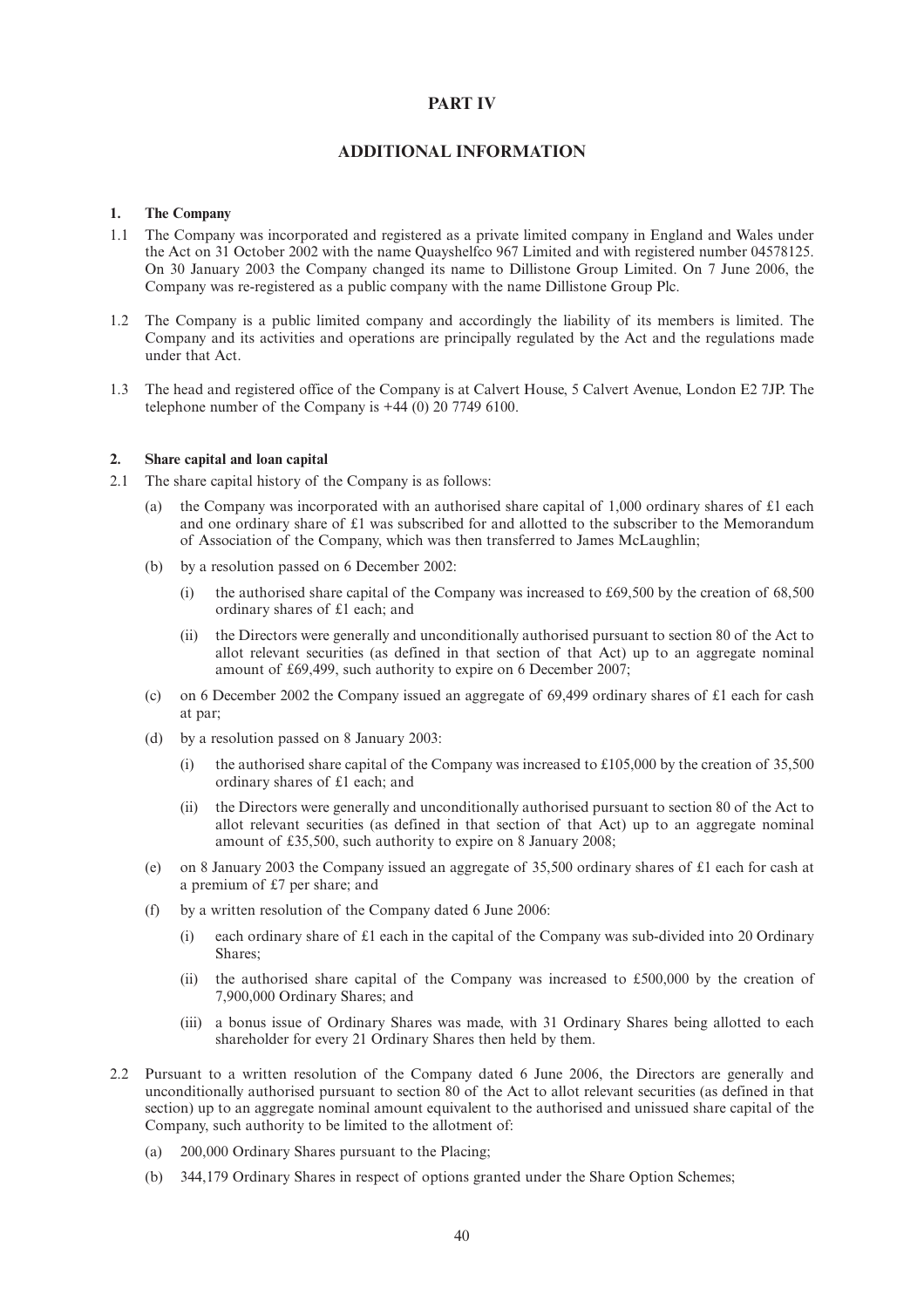(c) relevant securities other than pursuant to sub-paragraphs (a) and (b) above, having an aggregate nominal value equal to £90,000, representing approximately one third in nominal value of the ordinary share capital of the Company in issue immediately following the Placing,

such authority to expire at the conclusion of the next Annual General Meeting of the Company, except that the Directors can during the period make offers or arrangements which could or might require the allotment of relevant securities after the expiry of such period.

- 2.3 Pursuant to a written resolution of the Company dated 6 June 2006, the Directors are empowered pursuant to section 95(1) of the Act to allot equity securities (as defined in section 94(2) of the Act) of the Company for cash pursuant to the authority of the Directors under section 80 of the Act conferred by paragraph 2.2 above for the duration of such authority, and/or where such an allotment constitutes an allotment of equity securities by virtue of section 94(3A) of the Act, as if the provisions of section 89(1) of the Act did not apply to such allotment provided that this power shall be limited to:
	- (a) the allotment of equity securities which fall within sub-paragraphs (a) and (b) of paragraph 2.2 above;
	- (b) the allotment of equity securities in connection with an invitation or offer of equity securities to the holders of ordinary shares in the capital of the Company (excluding any shares held by the Company as treasury shares (as defined in section 162A(3) of the Act)) on a fixed record date in proportion (as nearly as practicable) to their respective holdings of such shares or in accordance with the rights attached to such shares (but subject to such exclusions or other arrangements as the Directors may deem necessary or expedient in relation to fractional entitlements or as a result of legal or practical problems under the laws of, or the requirements of any regulatory body or any stock exchange in, any territory or otherwise howsoever); and
	- (c) the allotment (other than pursuant to the power referred to in sub-paragraphs (a) and (b) (inclusive) above) of equity securities up to an aggregate nominal value equal to  $\pounds$ 13,500, representing approximately five per cent. in nominal value of the ordinary share capital of the Company in issue immediately following the Placing,

and the Company may, prior to the expiry of such power, make any offer or agreement which requires or might require equity securities to be allotted after the expiry of such period.

2.4 As at 31 December 2005, being the latest date to which audited accounts for the Company have been prepared, the authorised and issued share capital of the Company, of which all of the issued shares were fully paid up, was as follows:

|               | Authorised |                       |               | Issued   |
|---------------|------------|-----------------------|---------------|----------|
| <i>Number</i> | Amount     |                       | <i>Number</i> | Amount   |
| 105,000       | £105,000   | ordinary shares of £1 | 105,000       | £105,000 |

2.5 The following table shows the authorised and issued share capital of the Company as it is expected to be immediately before and immediately following the Placing and Admission:

#### **Before the Placing and Admission**

|               | Authorised |                        |           | <i>Issued</i> |
|---------------|------------|------------------------|-----------|---------------|
| <i>Number</i> | Amount     |                        | Number    | Amount        |
| 10,000,000    | £500,000   | <b>Ordinary Shares</b> | 5.200,000 | £260,000      |

#### **After the Placing and Admission**

| <i>Authorised</i> |          |                        | <i>Issued</i> |          |
|-------------------|----------|------------------------|---------------|----------|
| Number            | Amount   |                        | Number        | Amount   |
| 10,000,000        | £500,000 | <b>Ordinary Shares</b> | 5.400,000     | £270,000 |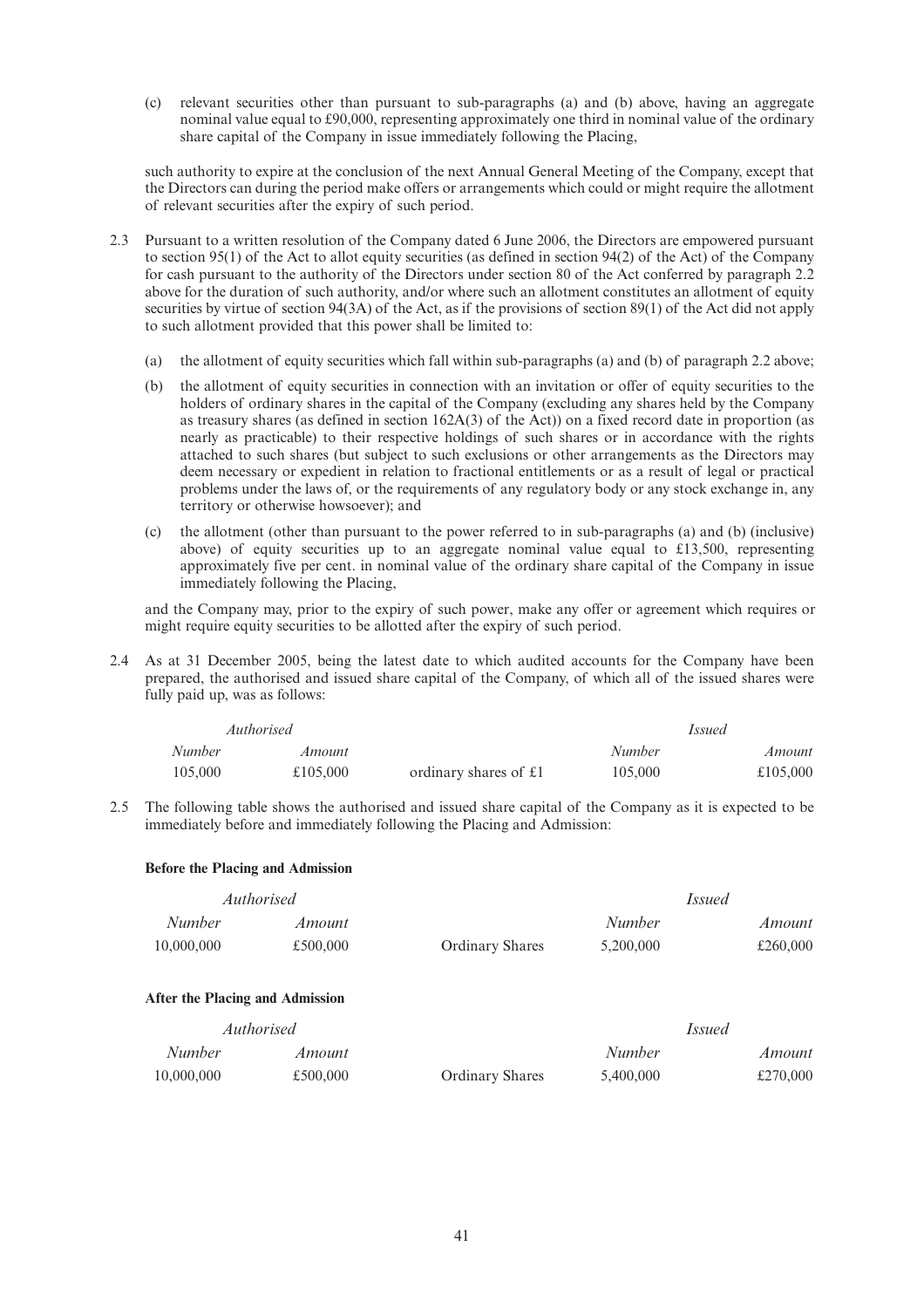2.6 Details of the total number of options (all granted for nil consideration) under the Share Option Scheme outstanding as at 13 June 2006 (being the latest practicable date prior to the publication of this document) are as follows:

| <b>Unapproved Options:</b> |                                           |                                                   |                         |
|----------------------------|-------------------------------------------|---------------------------------------------------|-------------------------|
| Date of grant              | Number of Ordinary<br>Shares under option | <i>Exercise price</i><br>per Ordinary Share $(p)$ | Normal exercise period  |
| 3 May 2006                 | 114.397                                   | 16.154                                            | 3 May 2009 - 3 May 2016 |
|                            |                                           |                                                   |                         |
| <b>EMI</b> Options:        |                                           |                                                   |                         |
| Date of grant              | Number of Ordinary<br>Shares under option | <i>Exercise price</i><br>per Ordinary Share $(p)$ | <i>Exercise period</i>  |
| 3 May 2006                 | 229,782                                   | 16.154                                            | 3 May 2009 – 3 May 2016 |

- 2.7 Of the balance of the authorised but unissued share capital of the Company immediately following Admission, amounting to 4,600,000 Ordinary Shares:
	- (a) 1,800,000 Ordinary Shares will remain unissued and unreserved, which the Directors will be authorised to allot pursuant to the authority referred to in paragraph 2.2 above;
	- (b) 344,179 Ordinary Shares will be reserved for issue in respect of options granted under the Share Option Schemes; and
	- (c) 2,455,821 Ordinary Shares will remain unissued and unreserved which the Directors will not be authorised to allot.
- 2.8 The provisions of section 89(1) of the Act (to the extent not disapplied pursuant to section 95 of the Act) confer on the Shareholders certain rights of pre-emption in respect of the allotment of equity securities (as defined in section 94(2) of the Act) which are, or are to be, paid up in cash and apply to the authorised but unissued equity share capital of the Company. These provisions have been disapplied to the extent referred to in paragraph 2.3 above.
- 2.9 Save as mentioned in this paragraph 2:
	- (a) no unissued share or loan capital of the Company or any of its subsidiaries is under option or is agreed conditionally or unconditionally to be put under option;
	- (b) there are no shares in the capital of the Company currently in issue with a fixed date on which entitlement to a dividend arises and there are no arrangements in force whereby future dividends are waived or agreed to be waived;
	- (c) there are no outstanding convertible securities issued by the Company; and
	- (d) no share capital or loan capital of the Company or any of its subsidiaries (other than intra-group issues by wholly-owned subsidiaries) is in issue and no such issue is proposed.
- 2.10 None of the Ordinary Shares has been sold or made available to the public in conjunction with the application for Admission.
- 2.11 Save as disclosed in this document, no commission, discounts, brokerages or other specific terms have been granted by the Company in connection with the issue or sale of any of its share or loan capital.
- 2.12 The Ordinary Shares are in registered form and capable of being held in uncertificated form. Application has been made to CRESTCo for the Ordinary Shares to be enabled for dealings through CREST as a participating security. No temporary documents of title will be issued. It is expected that definitive share certificates will be posted to those Shareholders who have requested the issue of Ordinary Shares in certificated form by 22 June 2006. The ISIN for the Ordinary Shares is GB00B13QQB40.
- 2.13 The Placing Price of 125 pence per Ordinary Share represents a premium of 120 pence over the nominal value of 5 pence per Ordinary Share and is payable in full on Admission under the terms of the Placing.

#### **3. Subsidiary undertakings**

3.1 The Company is the holding company of the Group.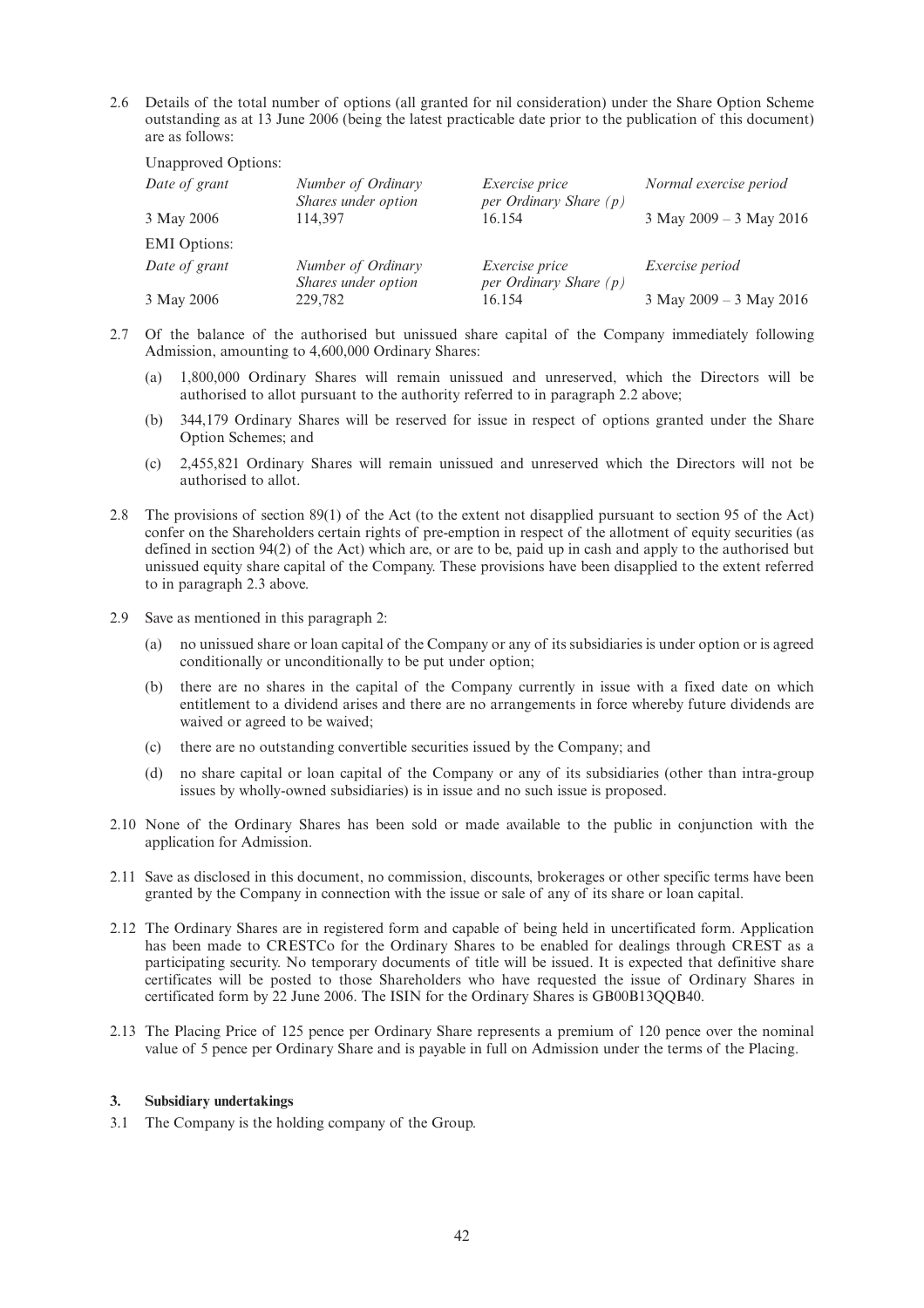3.2 The Company currently has the following significant trading subsidiaries, all of which are wholly owned and carry on the same business, being the development and supply of software to the recruitment sector:

| Name                      | Registration<br>number | Place of<br>incorporation |
|---------------------------|------------------------|---------------------------|
| Dillistone Systems        | 02043300               | England and               |
| Limited                   |                        | Wales                     |
| Dillistone Systems        | CAN 085730810          | Australia                 |
| (Australia) Pty Limited   |                        |                           |
| <b>Dillistone Systems</b> | 0100780518             | New York*                 |
| (US) Inc                  |                        | USA                       |

\* Dillistone Systems (US) Limited is currently incorporated under the laws of New Jersey, USA.

3.3 On 6 June 2006, Custom Business Systems Limited (registration number 02434159), a non-trading wholly owned subsidiary of the Company, transferred the entire issued share capitals of Dillistone Systems Limited and Dillistone Systems (US) Inc to the Company by way of a dividend in specie. Following these transfers, Custom Business Systems Limited continues to be a non-trading subsidiary and the Directors intend to apply for its dissolution in due course.

#### **4. Summary of the Memorandum and Articles of Association of the Company**

#### 4.1 *Memorandum of Association*

The Memorandum of Association of the Company provides that the principal objects of the Company are, *inter alia*, to carry on business as a general commercial company. The objects of the Company are set out in full in clause 4 of the Memorandum of Association.

#### 4.2 *Articles of Association*

The Articles, which were adopted, conditional on Admission, by a written resolution of the Company dated 6 June 2006, contain, *inter alia*, provisions to the following effect:

- (a) *Rights attaching to Ordinary Shares*
	- (i) Voting rights

Subject to the provisions of the Act and to any rights or restrictions as to voting attached to any class of shares, at any general meeting on a show of hands every member who (being an individual) is present in person or (being a corporation) is present by a duly authorised representative has one vote, and on a poll every member present in person or by proxy or (being a corporation) by a duly authorised representative has one vote for each share of which he is the holder. A member of the Company shall not be entitled, in respect of any share held by him, to vote (either personally or by proxy) at any general meeting of the Company unless all amounts payable by him in respect of that share in the Company have been paid or credited as having been paid;

#### (ii) Dividends

Subject to the provisions of the Act and of the Articles and to any special rights attaching to any shares, the Company may by ordinary resolution declare dividends, but no such dividends shall exceed the amount recommended by the Board. All dividends shall be apportioned and paid *pro rata* according to the amounts paid up or credited as paid up (otherwise than in advance of calls) on the shares during any portion or portions of the period in respect of which the dividend is paid. Interim dividends may be paid provided that they appear to the Board to be justified by the profits available for distribution and the financial position of the Company. Unless otherwise provided by the rights attached to any share, no dividends in respect of a share shall bear interest. The Board may, with the prior authority of an ordinary resolution of the Company, offer the holders of ordinary shares the right to elect to receive ordinary shares credited as fully paid instead of cash in respect of all or part of any dividend. Any dividend unclaimed after a period of 12 years from the date on which the dividend became due for payment shall be forfeited and shall revert to the Company.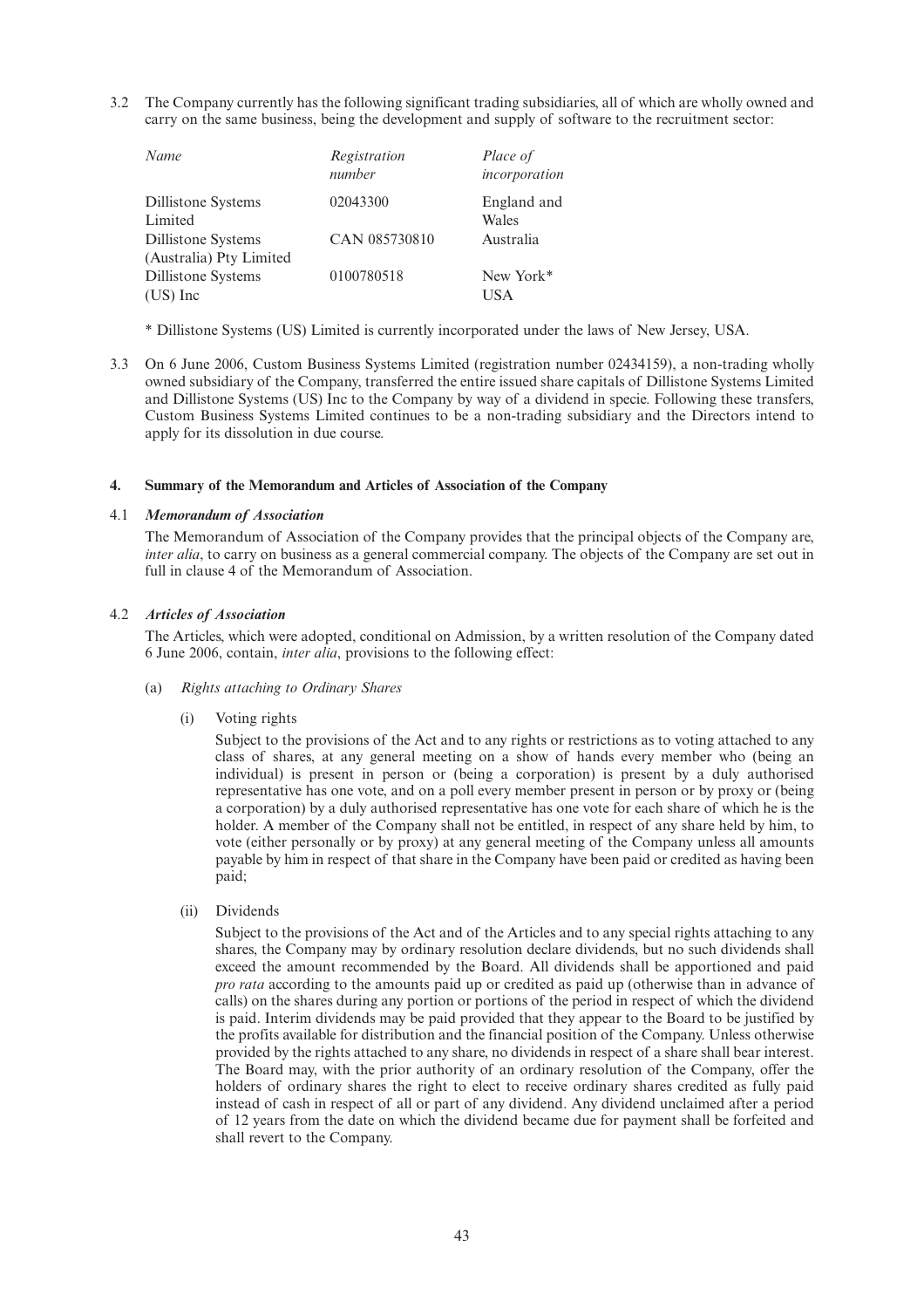(iii) Return of capital

On a winding-up of the Company, the surplus of assets available for distribution shall be divided among the members in proportion to the amounts paid up on their respective shares at the commencement of the winding-up or, with the sanction of an extraordinary resolution of the Company, be divided amongst the members in specie in such manner as shall be determined by the liquidator.

#### (b) *Transfer of shares*

Save in the case of shares which have become participating securities for the purposes of the CREST Regulations, title to which may be transferred by means of a relevant system such as CREST without a written instrument, all transfers of shares must be effected by an instrument of transfer in writing in any usual form or in any other form approved by the Board. The instrument of transfer shall be executed by or on behalf of the transferor and, except in the case of fully paid shares, by or on behalf of the transferee. The Board may, in its absolute discretion and without giving any reason, refuse to register any transfer of certificated shares unless:

- (i) it is in respect of a share which is fully paid up;
- (ii) it is in respect of a share on which the Company has no lien;
- (iii) it is in respect of only one class of share;
- (iv) it is in favour of a single transferee or not more than four joint transferees;
- (v) it is duly stamped (if required); and
- (vi) it is lodged at the registered office together with the relevant share certificate(s) and such other evidence as the Board may reasonably require to show the right of the transferor to make the transfer,

provided that the Board may not exercise such discretion in such a way as to prevent dealing from taking place on an open and proper basis.

The Board may, in its absolute discretion and without giving any reason, refuse to register the transfer of an uncertificated share which is in favour of more than four persons jointly or in any other circumstances permitted by the CREST Regulations (subject to any relevant requirements of the London Stock Exchange).

If the Board refuses to register a transfer it must, within two months after the date on which the transfer was lodged with the Company, send notice of the refusal to the transferee.

The registration of transfers may be suspended by the Board for any period (not exceeding 30 days) in any year.

(c) *Disclosure of interests in shares*

Part VI of the Act governs the circumstances in which a person may be required to disclose his interests in the share capital of the Company. *Inter alia*, this requires a person who is interested in three per cent or more of the Company's issued ordinary share capital to notify his interest to the Company (and, above that level, any change in such interest equal to one per cent or more). In addition, the City Code on Takeovers and Mergers and the Rules Governing Substantial Acquisitions of Shares published by the Panel on Takeovers and Mergers contain further provisions pursuant to which a person may be required to disclose his interests in the share capital of the Company.

Pursuant to the Articles, if a member, or any other person appearing to be interested in shares held by that member, has been issued with a notice pursuant to section 212 of the Act and has failed in relation to any shares (the "default shares") to give the Company the information thereby required within the prescribed period from the date of the notice, the following sanctions shall apply:

- (i) the member shall not be entitled in respect of the default shares to be present or to vote (either in person or by representative or proxy) at any general meeting or at any separate meeting of the holders of any class of shares or on any poll or to exercise any other right conferred by membership in relation to any such meeting or poll; and
- (ii) where the default shares represent at least 0.25 per cent in nominal value of their class:
	- (A) any dividend or other money payable in respect of the shares shall be withheld by the Company which shall not have any obligation to pay interest on it and the member shall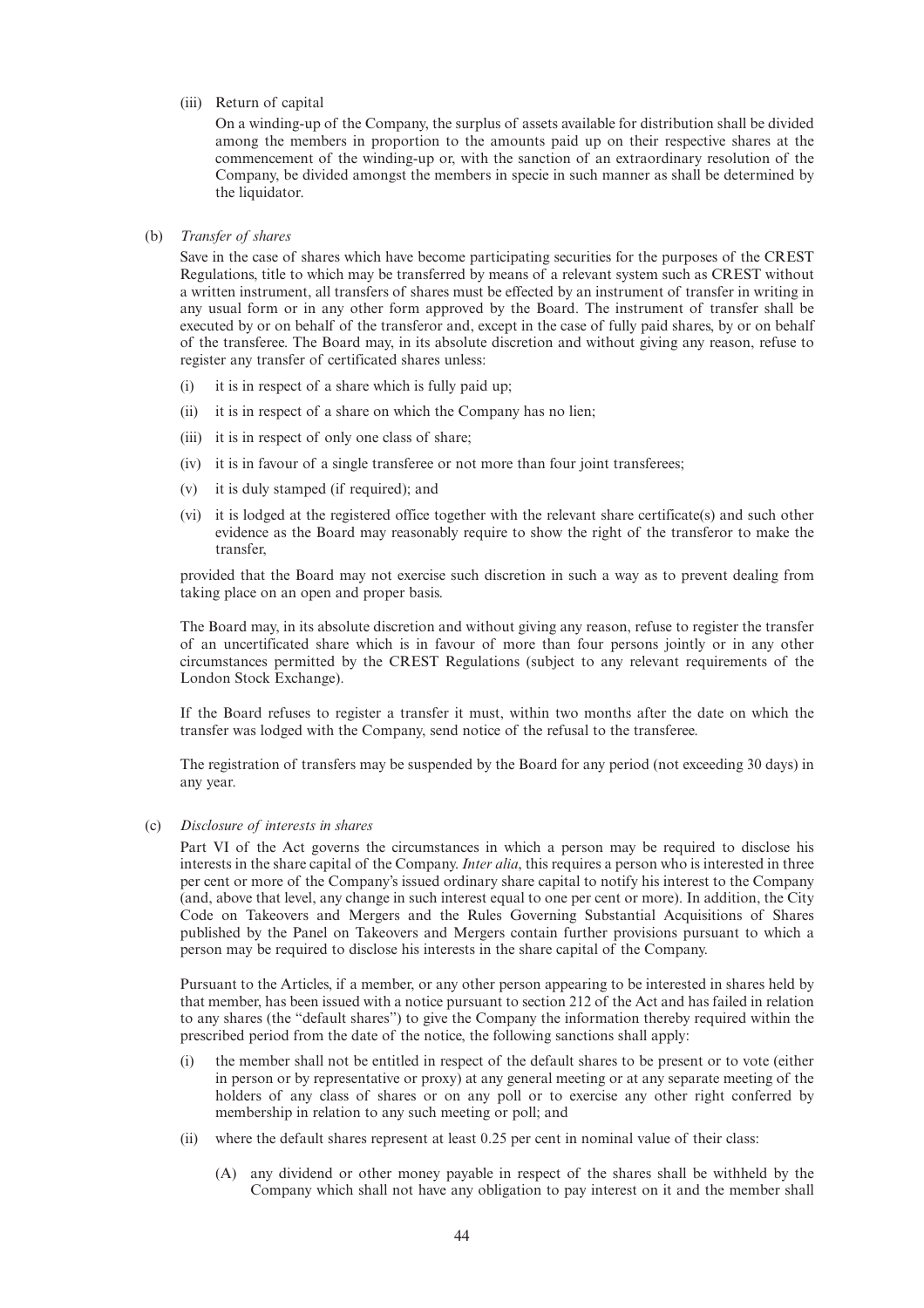not be entitled to elect in the case of a scrip dividend to receive shares instead of that dividend; and

- (B) no transfer, other than an approved transfer as defined in the Articles pursuant to a takeover offer of the Company or a bona fide sale to an unconnected third party, of any shares held by the member shall be registered unless:
	- the member is not himself in default as regards supplying the information required; and
	- the member proves to the satisfaction of the Board that no person in default as regards supplying such information is interested in any of the shares which are the subject of the transfer.

The above sanctions shall also apply to any shares in the Company issued in respect of the default shares (whether on capitalisation, a rights issue or otherwise).

#### (d) *Changes in share capital*

The Company may alter its share capital as follows:

- (i) it may by ordinary resolution increase its share capital, consolidate and divide all or any of its share capital into shares of larger amounts, cancel any shares which have not been taken or agreed to be taken by any person and sub-divide its shares or any of them into shares of smaller amounts;
- (ii) subject to any consent required by law and to any rights for the time being attached to any shares, it may by special resolution reduce its share capital, any capital redemption reserve, any share premium account or other undistributable reserve in any manner; and
- (iii) subject to the provisions of the Act and to any rights for the time being attached to any shares, it may with the sanction of a special resolution enter into any contract for the purchase of its own shares.
- (e) *Variation of rights*

Subject to the provisions of the Act and of the Articles, the special rights attached to any class of share in the Company may be varied or abrogated either with the consent in writing of the holders of not less than three quarters in nominal value of the issued shares of the class or with the sanction of an extraordinary resolution passed at a separate general meeting of the holders of the shares of the class (but not otherwise) and may be so varied or abrogated whilst the Company is a going concern or while the Company is or is about to be in liquidation. The quorum for such separate general meeting of the holders of the shares of the class shall be at least two persons holding or representing by proxy at least one-third of the nominal amount paid up on the issued shares of the relevant class.

(f) *General meetings*

Pursuant to the Act, an annual general meeting is required to be held every year at such time and place as may be determined by the Board. No more than 15 months may elapse between the holding of any two successive annual general meetings. The Board may convene an extraordinary general meeting whenever it thinks fit. Extraordinary general meetings may also be convened on the requisition of members pursuant to the Act.

Pursuant to the Act, 21 clear days' notice of every annual general meeting and of every extraordinary general meeting at which it is proposed to pass a special resolution and 14 clear days' notice of every other extraordinary general meeting is required to be given. The accidental omission to give notice to, or the non-receipt of such notice by, any person entitled to receive notice of the meeting will not invalidate any resolution passed or proceeding at any such meeting.

No business may be transacted at any general meeting unless the requisite quorum is present when the meeting proceeds to business. Two persons entitled to attend and vote on the business to be transacted, each being a member present in person or a proxy for a member or a duly authorised representative of a corporation which is a member, constitutes a quorum.

With the consent of any meeting at which a quorum is present the chairman may adjourn the meeting. Notice of adjournment or of the business to be transacted at the adjourned meeting is not required unless the meeting is adjourned for 30 days or more. No business may be transacted at any adjourned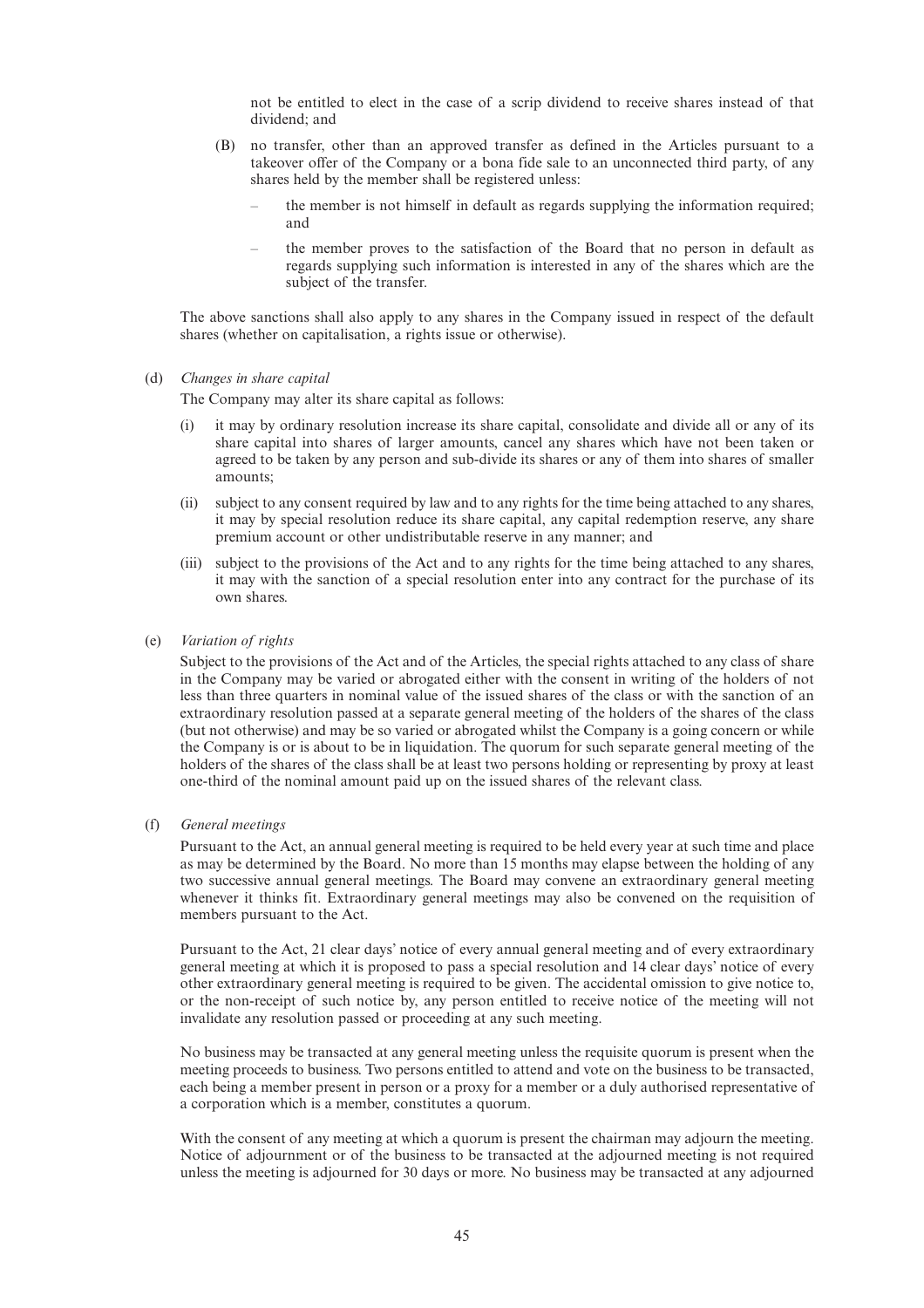meeting other than the business which might have been transacted at the meeting from which the adjournment took place.

(g) *Directors' interests in contracts*

Subject to the provisions of the Act and of the Articles and provided that he has disclosed to the Board the nature and extent of any interest of his, a director of the Company, notwithstanding his office:

- (i) may be party to or otherwise interested in any transaction or arrangement with the Company or in which the Company is otherwise interested;
- (ii) may hold any other office or place of profit under the Company and may act in a professional capacity for the Company;
- (iii) may be a member of, a director or other officer of, or employed by, or a party to any transaction or arrangement with, or otherwise interested in, any body corporate promoted by or promoting the Company or in which the Company is otherwise interested; and
- (iv) shall not, by reason of his office, be liable to account to the Company for any benefit which he derives from any such office, employment, transaction or arrangement or from any interest in any such body corporate and no such transaction or arrangement shall be avoided on the ground of any such interest or benefit,

provided that no director of the Company or firm in which he is interested may act as auditor to any member of the group.

Save as provided below, a Director shall not vote on, or be counted in the quorum in relation to, any resolution of the Board or any committee of the Board in respect of any contract, arrangement, transaction or any proposal whatsoever in which he has any material interest or duty which conflicts with the interests of the Company. A Director shall be entitled to vote (and be counted in the quorum) in respect of any resolution at such meeting if his duty or interest arises only because the resolution relates to one of the following matters:

- (i) the giving to him of any guarantee, security or indemnity in respect of money lent or obligations incurred by him at the request of or for the benefit of the Company or any of its subsidiary undertakings;
- (ii) the giving to a third party of any guarantee, security or indemnity in respect of a debt or obligation of the Company or any of its subsidiary undertakings for which he himself has assumed responsibility in whole or in part, either alone or jointly with others, under a guarantee or indemnity or by the giving of security;
- (iii) where the Company or any of its subsidiary undertakings is offering securities in which offer the Director is or may be entitled to participate as a holder of securities or in the underwriting or sub-underwriting of which the Director is to participate;
- (iv) relating to another company in which he and any persons connected with him do not to his knowledge hold an interest in shares (as that term is used in sections 198 to 211 of the Act) representing one per cent or more of either any class of the equity share capital, or the voting rights, in such company;
- (v) relating to an arrangement for the benefit of the employees of the Company or any of its subsidiary undertakings which does not award him any privilege or benefit not generally awarded to the employees to whom such arrangement relates; or
- (vi) concerning insurance which the Company proposes to maintain or purchase for the benefit of Directors or for the benefit of persons including Directors.

A Director may not vote or be counted in the quorum on any resolution of the Board or committee of the Board concerning his own appointment as the holder of any office or place of profit with the Company or any company in which the Company is interested (including fixing or varying the terms of such appointment or its termination).

Where proposals are under consideration concerning the appointments (including fixing or varying the terms of the appointment) of two or more Directors, such proposals may be divided and a separate resolution considered in relation to each Director. In each case, each such Director (if not otherwise debarred from voting) is entitled to vote (and be counted in the quorum) in respect of each resolution except that resolution concerning his own appointment.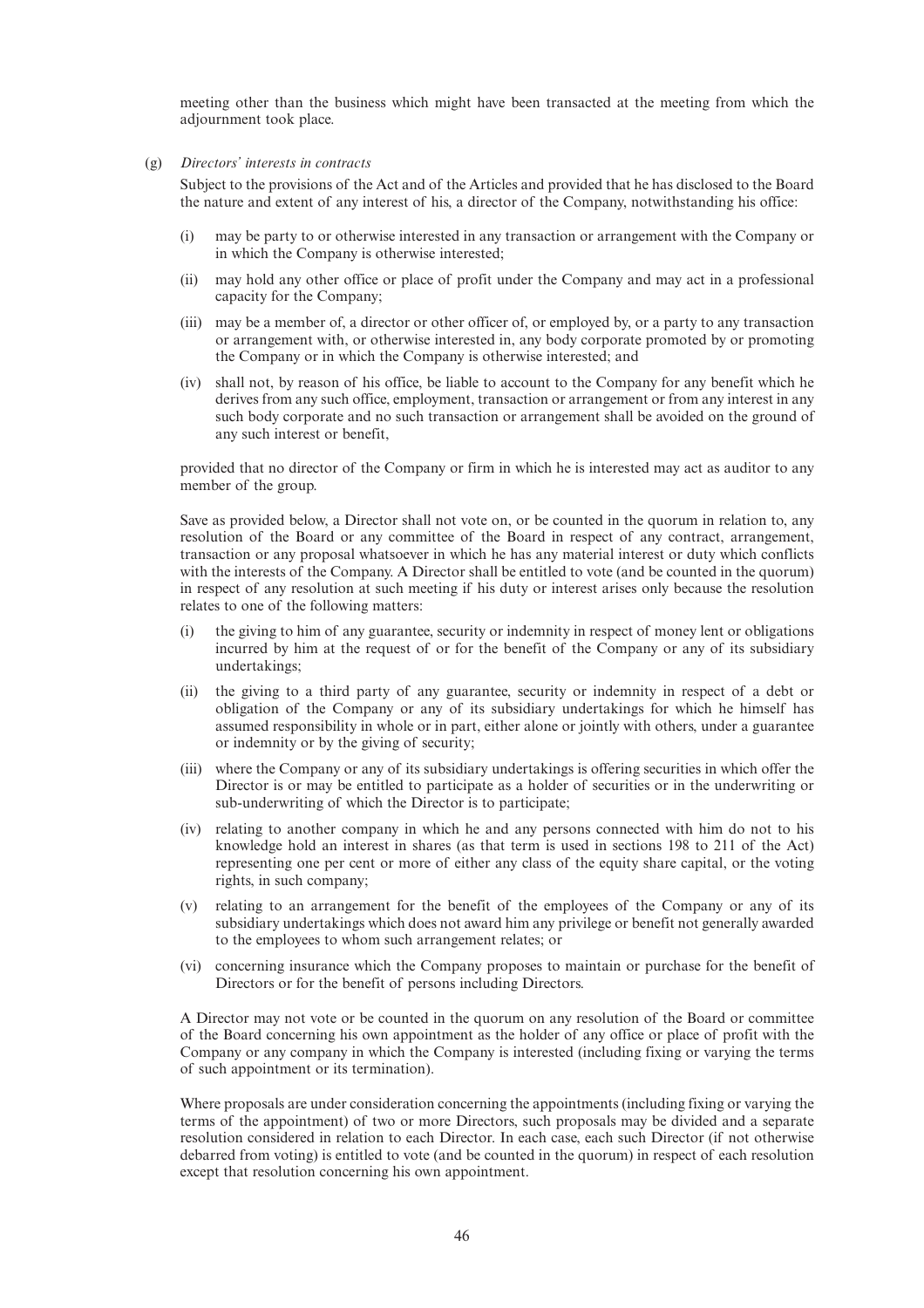#### (h) *Directors*

The aggregate fees which the Directors shall be entitled to receive for their services in the office of director shall not exceed £125,000 per annum, or such other sum as may from time to time be determined by an ordinary resolution of the Company. Such sum (unless otherwise directed by the resolution of the Company by which it is approved) shall be divided among the Directors in such proportions and in such manner as the Board may determine or, in default of such determination, equally.

All of the Directors are entitled to be repaid all reasonable travelling, hotel and other expenses properly incurred by them in or about the performance of their duties as Directors. If by arrangement with the Board any Director performs any special duties or services outside his ordinary duties as a Director and not in his capacity as a holder of employment or executive office, he may be paid such reasonable additional remuneration which may be by a lump sum or by way of salary, commission, participation in profits or otherwise as the Board may determine.

No Director is to retire from office pursuant to section 293 of the Act by reason of the fact that he has attained the age of 70 or any other age and section 293 of the Act does not apply to the Company.

#### (i) *Pensions and benefits*

The Board may exercise all the powers of the Company to provide pensions or other retirement or superannuation benefits and to provide death or disability benefits or other allowances or gratuities (by insurance or otherwise) for any person who is or who has at any time been a director of the Company (and for any member of his family including a spouse or former spouse or any person who is or was dependent on him). For this purpose the Board may establish, maintain, subscribe and contribute to any scheme, trust or fund and pay premiums.

#### (j) *Borrowing powers*

The Board may exercise all the powers of the Company to borrow money and to mortgage or charge all or any of its undertakings, property, assets (present or future) and uncalled capital and, subject to the provisions of the Act, to issue debentures and other securities whether outright or as collateral security for any debt, liability or obligation of the Company or any third party. The aggregate principal amount for the time being outstanding in respect of monies borrowed or secured by the Company and its subsidiaries (exclusive of intra-group borrowings and after deducting cash deposited) shall not at any time, without the previous sanction of an ordinary resolution of the Company, exceed the greater of £4 million or an amount equal to 2.5 times the aggregate of:

- (i) the amount paid up (or credited as paid up) on the issued share capital of the Company; and
- (ii) the amount outstanding to the credit of the capital and revenue reserves of the Company and its subsidiaries (including any share premium account, capital redemption reserve fund and credit or debit balance on any other reserve) after adding thereto or deducting therefrom any credit or debit balance on the profit and loss account,

all as shown in the then latest published audited consolidated balance sheet of the Company and its subsidiaries but after adjustments as set out in the Articles.

#### **5. Directors and employees**

- 5.1 The Directors and each of their respective functions are set out in Part I of this document.
- 5.2 The business address of the Directors is Calvert House, 5 Calvert Avenue, London E2 7JP.
- 5.3 Details of the length of service of each of the Directors to date in his current office are set out below:

| Name             | Age | Commencement date in office |
|------------------|-----|-----------------------------|
| James McLaughlin | 50  | 6 December 2002             |
| Jason Starr      | 34  | 6 December 2002             |
| Rory Howard      | 38  | 6 December 2002             |
| Alex James       | 33  | 14 February 2006            |
| Mike Love        | 58  | 31 May 2006                 |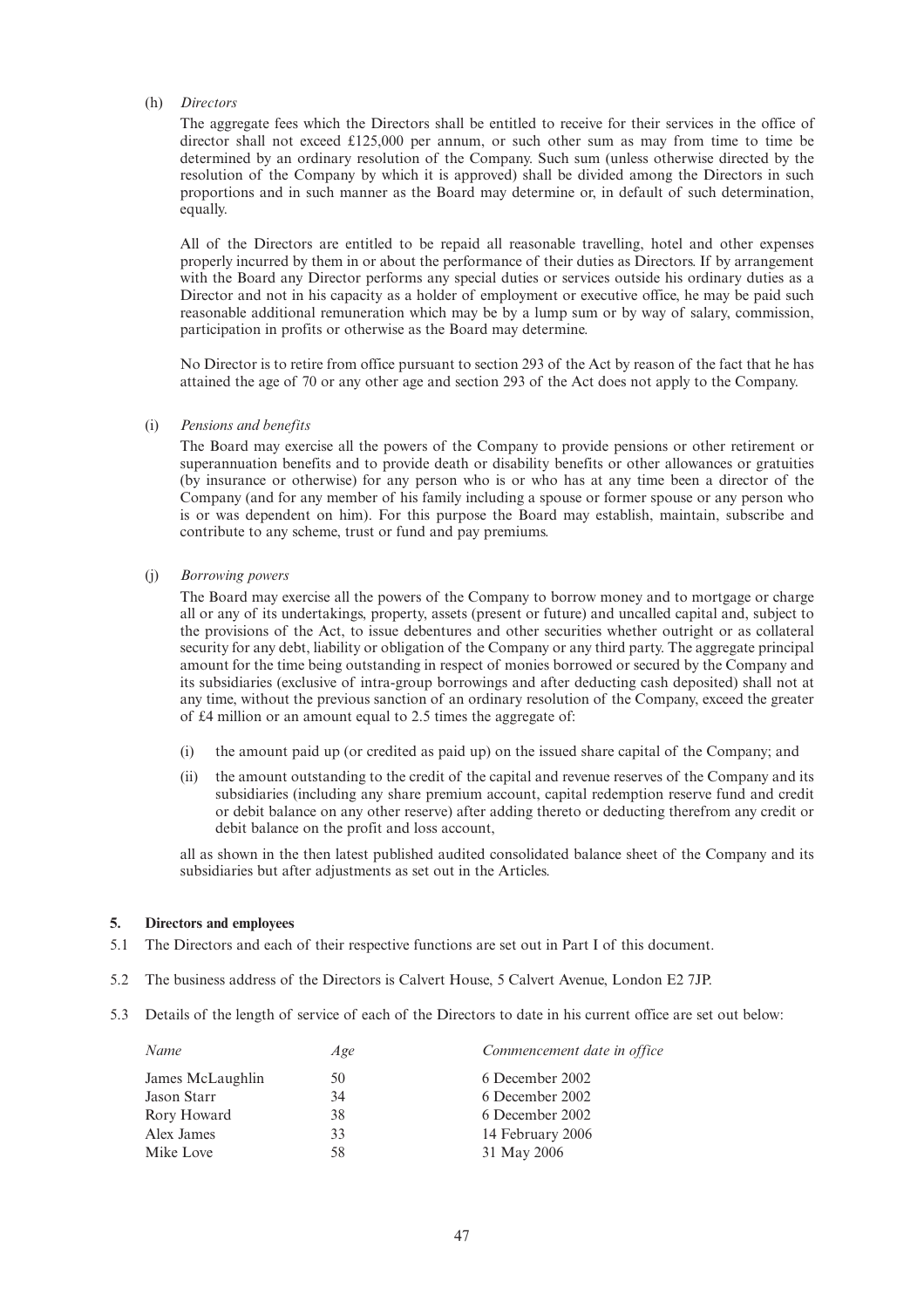5.4 Details of any directorship that is or was in the last five years held by each of the Directors, and any partnership of which each of the Directors is or was in the last five years a member, in addition to their directorships of the Company and its subsidiary undertakings, are set out below:

| Name                | Current directorships and<br>partnerships                                                                                                                                                                                                        | Previous directorships and<br>partnerships                                                                      |
|---------------------|--------------------------------------------------------------------------------------------------------------------------------------------------------------------------------------------------------------------------------------------------|-----------------------------------------------------------------------------------------------------------------|
| James<br>McLaughlin | Ministry of Cake Ltd (Appointed<br>16/08/2005)<br>Gul International Limited (Appointed<br>18/11/2005)                                                                                                                                            | Ceuta Healthcare Limited<br>(Appointed 09/12/1996<br>Resigned 03/12/2001)                                       |
|                     | J & SL McLaughlin Ltd                                                                                                                                                                                                                            | Connaught plc<br>(Appointed 04/06/1998<br>Resigned 30/10/2002)                                                  |
|                     |                                                                                                                                                                                                                                                  | <b>VLSI</b> International Holdings<br>Limited (Appointed<br>29/09/2000 Resigned<br>30/03/2004)                  |
|                     |                                                                                                                                                                                                                                                  | The Bristol Society of<br>Model and Experimental<br>Engineers<br>(Appointed 06/02/2002)<br>Resigned 02/02/2005) |
|                     |                                                                                                                                                                                                                                                  | Connaught Incubations<br>Limited<br>(Appointed 23/05/2000                                                       |
| Jason Starr         | None                                                                                                                                                                                                                                             | Resigned 01/04/2005)<br>None                                                                                    |
| Rory Howard         | None                                                                                                                                                                                                                                             | None                                                                                                            |
| Alex James          | None                                                                                                                                                                                                                                             | None                                                                                                            |
| Mike Love           | WP2 Limited (Appointed 23/01/2004)<br>Scisys Limited (Appointed 02/04/2002)<br>Surface Technology Systems PLC<br>(Appointed 13/11/2000)<br>CodaScisys PLC (Appointed 08/09/1997)<br>ClearStream Technologies Group plc<br>(Appointed 04/10/2004) | None                                                                                                            |

- 5.5 At the date of this document none of the Directors named in this document:
	- (a) has any unspent convictions in relation to indictable offences;
	- (b) has been declared bankrupt or has entered into an individual voluntary arrangement;
	- (c) was a director of any company at the time of or within the 12 months preceding any receivership, compulsory liquidation, creditors' voluntary liquidation, administration, company voluntary arrangement or any composition or arrangement with its creditors generally or any class of its creditors with which such company was concerned;
	- (d) was a partner in a partnership at the time of or within the 12 months preceding a compulsory liquidation, administration or partnership voluntary arrangement of such partnership;
	- (e) has had his assets the subject of any receivership or was a partner in a partnership at the time of or within the 12 months preceding any assets thereof being the subject of a receivership; or
	- (f) has been the subject of any public criticisms by any statutory or regulatory authority (including any recognised professional body) nor has ever been disqualified by a court from acting as a director of a company or from acting in the management or conduct of the affairs of any company.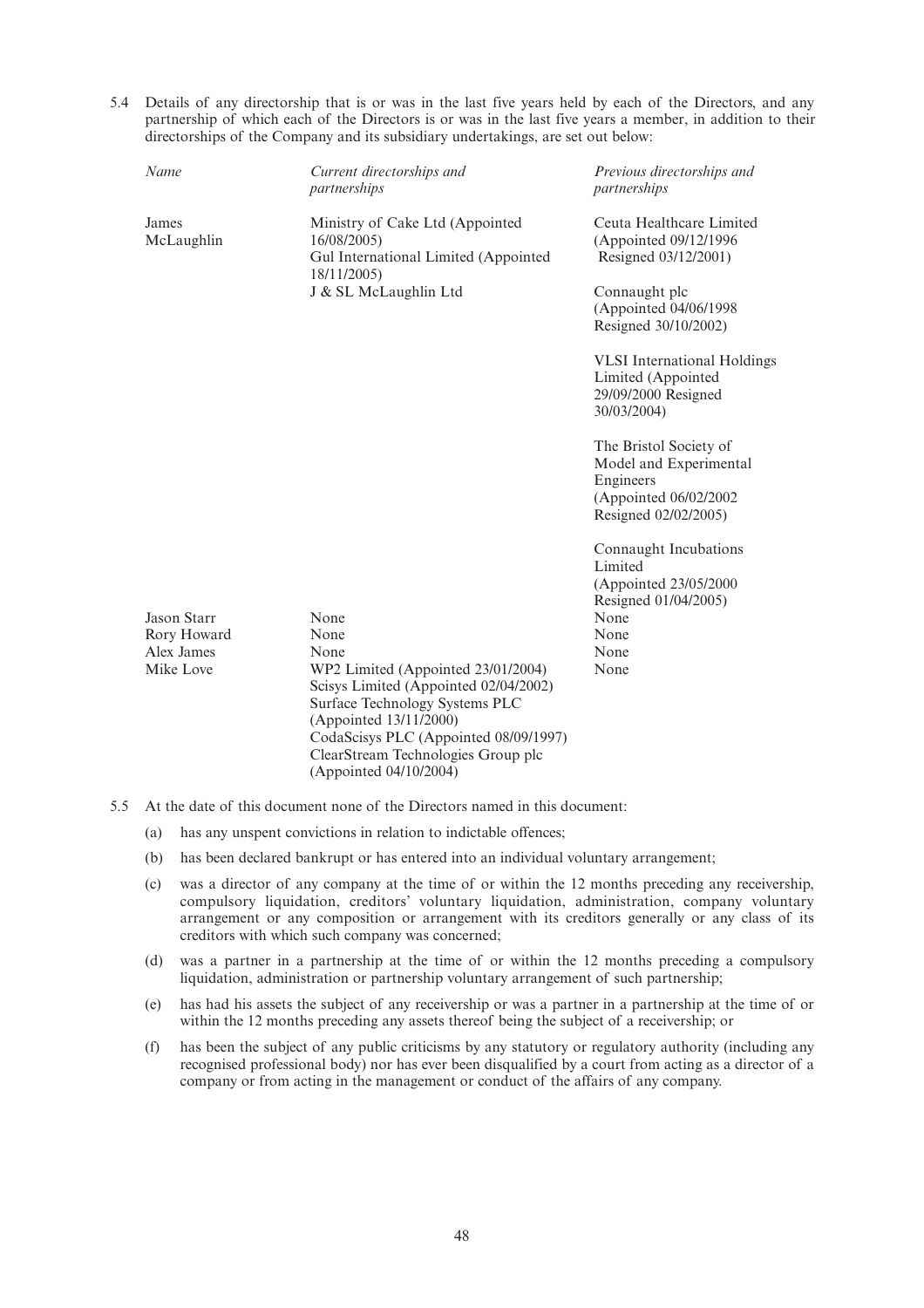5.6 Details of the number of the Group's employees (including creative directors, as referred to in note 9 of Part III) for each of the three financial years ended 31 October 2005 are as follows:

| Financial year ended | Average number of employees |
|----------------------|-----------------------------|
| 31 December 2003     | 31                          |
| 31 December 2004     | 35                          |
| 31 December 2005     | 35                          |
|                      |                             |

5.7 As at 31 December 2005, the employees of the Group were employed as follows:

| 31 |
|----|
| 35 |
|    |

#### **6. Directors' and other interests**

6.1 The interests of the Directors (including the interests of persons connected with them which would, if the connected person were a Director, be required to be disclosed, and the existence of which is known to, or could with reasonable diligence be ascertained by that Director within the meaning of section 346 of the Act) in the issued share capital of the Company which are required to be notified by each Director to the Company pursuant to section 324 or 328 of the Act or are required to be entered in the register of Directors' interests referred to in section 325 of the Act (all of which, save where stated otherwise in the notes below, are beneficial interests) as at the date of this document (on the basis that the share capital reorganisation referred to in paragraph 2.1(f) had taken place) and as they are expected to be immediately following Admission are/will be as follows:

| Director         | Number of<br>Ordinary Shares<br>Shares (as at<br>the date of this<br><i>document</i> ) | Percentage of<br><i>issued Ordinary</i><br>Shares (as at<br><i>date of this</i><br><i>document</i> ) | Number of<br>Ordinary Shares<br>immediatelv'<br>following<br><i>Admission</i> ) | Percentage of<br><i>issued Ordinary</i><br><b>Shares</b><br>immediately)<br>following<br><i>Admission</i> ) |
|------------------|----------------------------------------------------------------------------------------|------------------------------------------------------------------------------------------------------|---------------------------------------------------------------------------------|-------------------------------------------------------------------------------------------------------------|
| James McLaughlin | 1,114,284                                                                              | 21.4                                                                                                 | 1,045,712                                                                       | 19.4                                                                                                        |
| Jason Starr      | 1,300,000                                                                              | 25                                                                                                   | 1,220,000                                                                       | 22.6                                                                                                        |
| Rory Howard      | 1,300,000                                                                              | 25                                                                                                   | 1,220,000                                                                       | 22.6                                                                                                        |
| Alex James       | Nil                                                                                    | <b>Nil</b>                                                                                           | Nil                                                                             | Nil                                                                                                         |
| Mike Love        | Nil                                                                                    | Nil                                                                                                  | Nil                                                                             | Nil                                                                                                         |

6.2 The table below sets out the name and the nature of any position, office or other material relationship that each Vendor Shareholder has had with the Company or any of its predecessors or affiliates in the last three years, and the number of Ordinary Shares proposed to be sold by each Vendor Shareholder under the Placing. The business address for each Vendor Shareholder is c/o Dillistone Group Limited, Calvert House, 5 Calvert Avenue, London E2 7JP.

| Vendor Shareholder | Relationship                  | Number of Ordinary Shares to<br>be sold under the Placing |
|--------------------|-------------------------------|-----------------------------------------------------------|
| Jim McLaughlin     | Director and Founder Investor | 68,572                                                    |
| Jason Starr        | Director and investor         | 80,000                                                    |
| Rory Howard        | Director and investor         | 80,000                                                    |
| Martin Hill        | Founder Investor              | 22,857                                                    |
| Robert Howells     | Founder Investor              | 22,857                                                    |
| Mike Bryan         | Founder Investor              | 22,857                                                    |
| Giles Fearnley     | Founder Investor              | 22,857                                                    |

Following the Placing and Admission, each of Martin Hill, Robert Howells, Mike Bryan and Giles Fearnley will hold 348,572 Ordinary Shares, representing approximately 6.5 per cent. each of the issued share capital of the Company.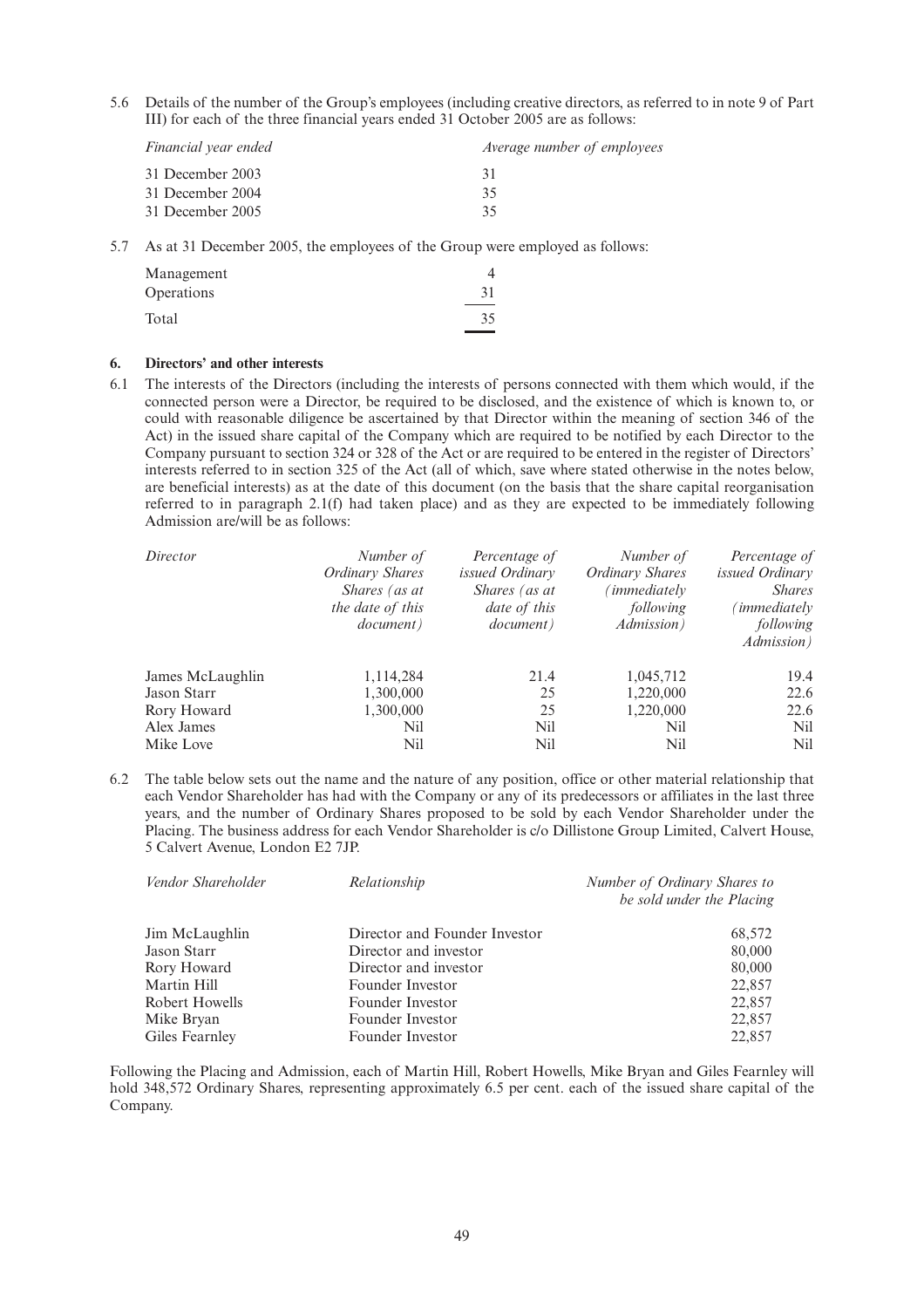6.3 Details of the total number of options granted to the Directors under the Share Option Schemes outstanding as at 13 June 2006 (being the latest practicable date prior to the publication of this document) are as follows:

| Name       | Date of<br>grant | <i>Exercise price</i><br>per Ordinary<br>Share $(p)$ | Number of<br><b>Ordinary Shares</b><br>under Option | Exercise<br>period             |
|------------|------------------|------------------------------------------------------|-----------------------------------------------------|--------------------------------|
| Alex James | 3 May 2006       | 16.154                                               | 37,143                                              | 3 May 2009<br>to 3 May<br>2016 |

- 6.4 Save as disclosed above, none of the Directors nor any member of his immediate family nor any person connected with him (within the meaning of section 346 of the Act) holds or is beneficially or nonbeneficially interested, directly or indirectly, in any shares or options to subscribe for, or securities convertible into, shares of the Company or any of its subsidiary undertakings.
- 6.5 Save as disclosed above, there are no persons, so far as the Company is aware, who are or will be immediately following Admission interested, directly or indirectly, in three per cent. or more of the Company's issued share capital, nor, so far as the Company is aware, are there any persons who at the date of this document or immediately following Admission, directly or indirectly, jointly or severally, exercise or could exercise control over the Company.
- 6.6 Save as disclosed in this document, there are no arrangements known to the Company, the operation of which may at a subsequent date result in a change in control of the Company.
- 6.7 The Company's share capital consists of one class of ordinary shares with equal voting rights (subject to the Articles). No major Shareholder of the Company has any different voting rights from the other Shareholders.
- 6.8 Save as disclosed in this document, no Director is or has been interested in any transactions which are or were unusual in their nature or conditions or significant to the business of the Company or the Group during the current or immediately preceding financial year or which were effected during any earlier financial year and remain in any respect outstanding or unperformed.
- 6.9 There are no outstanding loans or guarantees provided by the Company or the Group or to or for the benefit of any of the Directors.
- 6.10 Save as disclosed in this document, there have been no related party transactions of the kind set out in the Standards adopted according to the Regulation (EC) No 1606/2002 that the Company has entered into since 1 January 2003.
- 6.11 No Director nor any member of his immediate family nor any person connected with him (within the meaning of section 346 of the Act) has a Related Financial Product (as defined in the AIM Rules) referenced to Ordinary Shares.
- 6.12 None of the Directors are acting in concert for the purposes of The Takeover Code.

#### **7. Directors' remuneration and service agreements**

7.1 Dillistone has four Executive Directors and their basic details are set out below:

| Name            | Position                                   | Annual Salary $(f)$ |
|-----------------|--------------------------------------------|---------------------|
| Jim McLaughlin  | Executive Chairman and<br>Finance Director | 36,324              |
| Jason Starr     | <b>Managing Director</b>                   | 96,533              |
| Rory Howard     | <b>Operations Director</b>                 | 87,500              |
| Alexander James | Projects Director                          | 75,000              |

7.2 Dillistone has entered into Service Agreements with all four Executive Directors (the "Executive Service Agreements").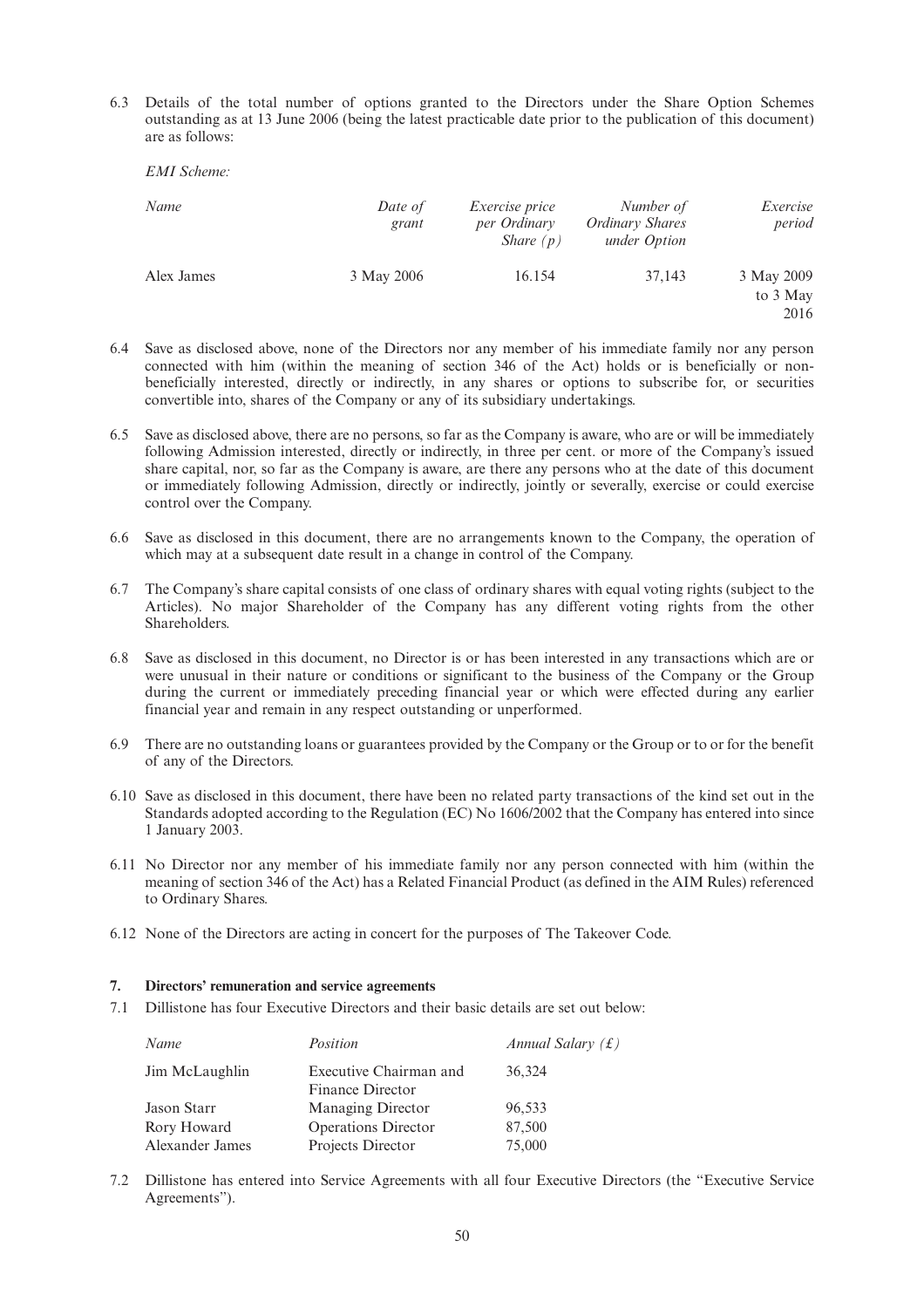- (a) The Executive Service Agreements are terminable, in the case of each Executive Director, on not less than 12 months' written notice by either party. James McLaughlin is required to provide his services to the Company for a minimum of 7.5 hours per week. The other Executive Directors work full time for the Company.
- (b) Under the terms of the Executive Service Agreements the Company may, at its sole discretion, pay any of the Executive Directors a bonus of such amount as the Board may determine in respect of each complete financial year during which the employment of that Director subsists. In respect of Alex James and Jason Starr, Dillistone also contributes an agreed amount into a personal pension scheme of their choice, of £75 per month. Rory Howard receives a cash contribution of £60 per month towards his pension arrangements. Jim McLaughlin receives no contribution.
- (c) The basic salaries and bonuses payable to the Executive Directors are subject to annual review by the Remuneration Committee.
- (d) Each Executive Director is subject to certain non-competition and non-solicitation covenants for a period of six months and 12 months respectively following the termination of his employment.
- (e) The Executive Service Agreements are governed by English law.
- 7.3 Pursuant to the terms of a letter of engagement with the Company dated 31 May 2006, Mike Love has agreed to serve as a Non-Executive Director for an annual fee not exceeding £22,000 (exclusive of VAT). This appointment is for a fixed term of three years but will terminate automatically if Mr Love is removed from office by a resolution of the Shareholders or is not re-elected to office.
- 7.4 Save as disclosed in this document, there are no service agreements or agreements for the provision of services existing or proposed between the Directors and the Company or the Group.
- 7.5 In the financial year ended 31 December 2005 (being the last completed financial year of the Company), the aggregate remuneration paid, including pension contributions and benefits in kind granted to the Directors, was £172,112.
- 7.6 On the basis of the arrangements in force at the date of this document, it is estimated that the aggregate remuneration payable including pension contributions and benefits in kind granted to the Directors for the year ending 31 December 2006 (being the current financial year of the Company) will be £321,450.

#### **8. The Share Option Scheme**

#### **The Dillistone Group Limited Share Option Scheme**

The Scheme provides for the grant of tax approved enterprise management incentive share options ("EMI") and non-tax approved share options ("Unapproved Options"). The Scheme has been used for the grant of options prior to Admission. Following Admission the Scheme will be operated by the remuneration committee of the Company on the same terms.

The following is a summary of the principal features of the Scheme:

#### *Eligibility*

Any employee of the Company or of its qualifying subsidiaries who works 25 hours per week (or, if less, 75% of his or her working time) and who does not hold a material interest in the Company is eligible for the grant of EMI options. Those employees who do not fulfil these requirements will be eligible for the grant of unapproved options.

#### *Grant of options*

The Board has absolute discretion to grant options to selected eligible employees. Following Admission options may only be granted within the period of 42 days following announcement of the Company's annual or interim results, or subject to the code, at any other time if the Board consider exceptional circumstances exist. No consideration will be payable for the grant of an option. Options will be personal to participants and, except on the death of a participant, will not be transferable.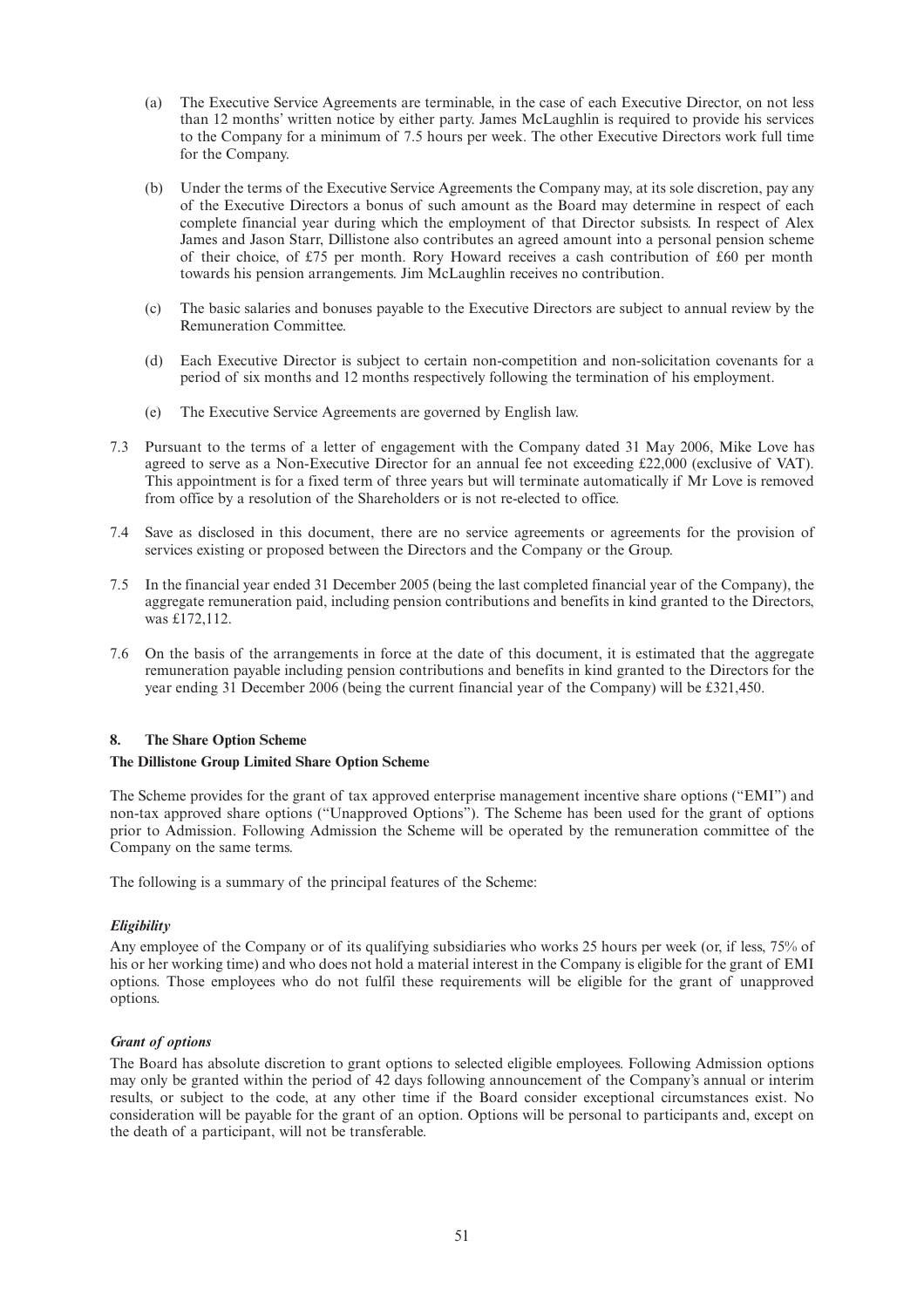#### *Exercise price*

The exercise price is determined by the Board, but shall not be less than the higher of the nominal value of a share and the market value of a share on the grant date. Following Admission, market value shall be that agreed with Shares Valuation HMRC in the case of EMI options and the middle market quotation of a share on AIM for the three business days prior to grant in the case of unapproved options.

#### *Individual limits*

The market value of shares under any options granted pursuant to the Scheme within a twelve month period must not exceed two times the participant's annual salary. In circumstances considered exceptional by the Board, this limit may be exceeded in relation to a particular participant subject to an overall maximum of three times annual salary. There is an additional limit on the market value of shares subject to EMI options (calculated at the date of grant) granted under the Scheme and under any approved company share option scheme, of £100,000 per eligible employee.

#### *Limit on share capital*

There is a limit on the grant of options to subscribe for shares under the Scheme and any other scheme adopted by the Company of 10% of the issued ordinary share capital of the Company (measured at the date of grant) in any rolling ten year period.

The market value of shares granted pursuant to unexercised EMI options under the Scheme cannot exceed £3 million. The value of the shares is taken at the date of grant.

#### *Exercise and lapse of options*

The date and any conditions of exercise of the options are set out in the individual participant's option agreement. Options will normally become exercisable on the third anniversary of the date of their grant. Unexercised options lapse on the tenth anniversary of the date of grant.

In the event an option holder dies, to the extent that the option has become exercisable, the option holder's personal representatives may exercise the option within 12 months of the date of death. Unexercised options will lapse on the date of death, unless the Board exercises its discretion to allow exercise within the period of twelve months from the date of death.

In the event of cessation of employment, options lapse on the date of cessation unless the Board in its absolute discretion determines that all or some of the option may be exercised within a period notified to the option holder.

The options of any participant who is adjudicated bankrupt will lapse immediately.

#### *Performance targets*

The exercise of options may be subject to the satisfaction of performance conditions as determined by the Board at the time of grant.

#### *Adjustments*

In the event of any variation of the ordinary share capital of the Company, or the implementation of a demerger or payment of a dividend in specie, the number of shares under option and the exercise price may be adjusted by the Board in such manner as it deems to be fair and reasonable.

#### *Change of control*

In the event of a change of control, all unexercised options may be exercised immediately before or within a period following the change of control as notified by the Board. The Scheme allows options to be exchanged for options to acquire shares in the acquiring company with the option holder's consent, subject to certain conditions, and in the case of EMI options, the provisions of the EMI legislation.

On a demerger, dividend *in specie* or other such transaction which the Board determines will materially affect the value of the options, the Board may again permit the early exercise of such options as it determines.

#### *Rights attaching to shares*

If shares are to be allotted and issued to participants pursuant to the exercise of any option, the Company shall apply for such shares to be admitted to AIM. Such shares will rank *pari passu* with all other issued shares of the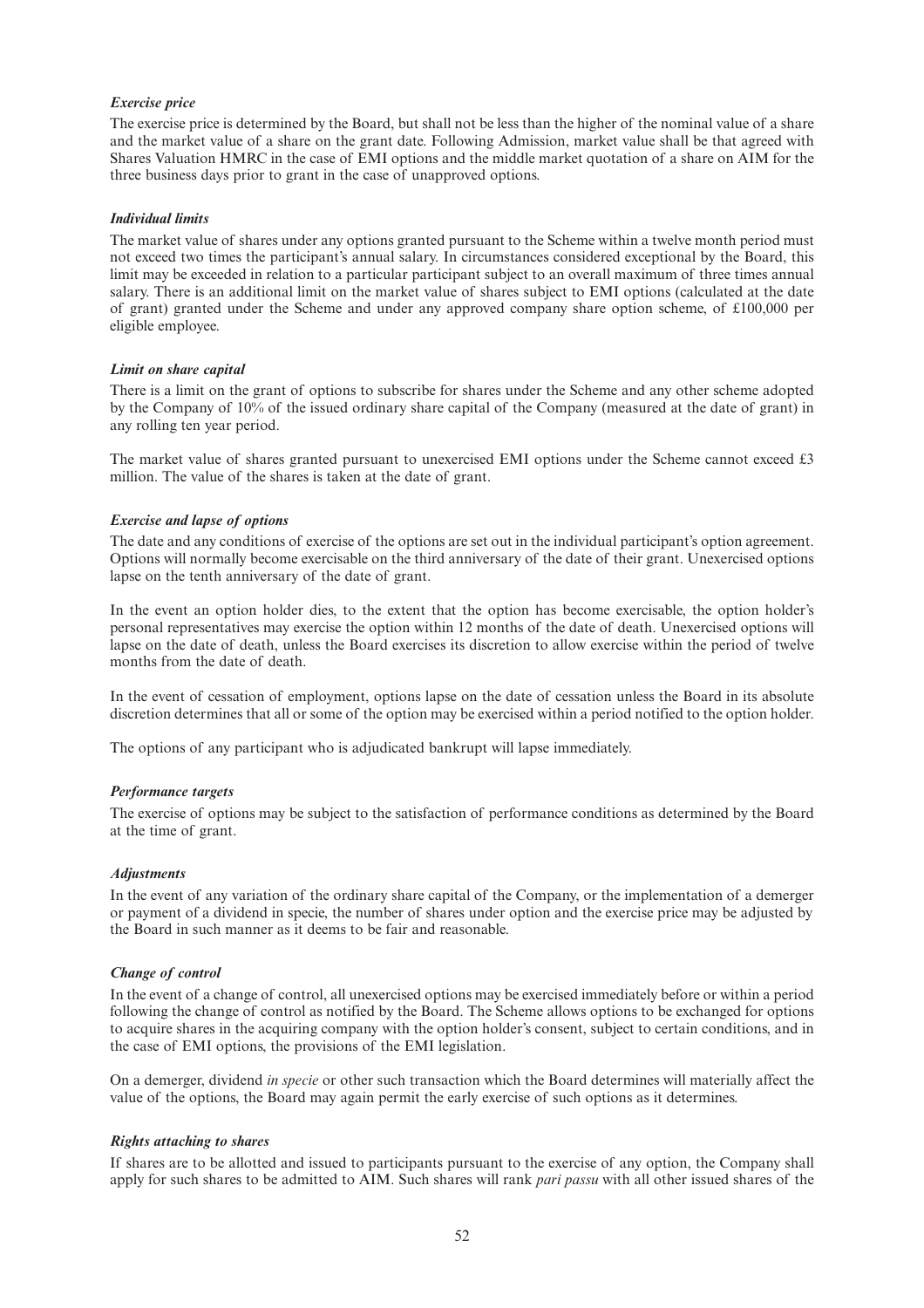Company except for any rights determined by reference to a date preceding the date on which the option is exercised.

#### *Amendments and general*

The Board may amend the Scheme at any time provided that no such amendment shall affect the accrued rights of participants without their consent.

No amendment to the material advantage of participants to the provisions relating to eligibility, share capital, maximum entitlement, the basis of determining a participant's entitlement or any adjustment to it can be made without the prior approval of shareholders in general meeting. Amendments to take account of legislation, to benefit administration of the Scheme or to obtain or maintain favourable tax, exchange control or regulatory treatment of the Scheme may be made without the approval of the Company in general meeting, provided they do not affect the basic principles of the Scheme.

The rules of the Scheme contain provisions to ensure compliance with the requirements for making deductions under the PAYE system in respect of employee Class 1 national insurance contributions (or their equivalent in any foreign jurisdiction). The rules also provide for employer Class 1 national insurance contributions to be paid by the participant if the Board requires.

Benefits under the Scheme will not be pensionable.

#### **9. Taxation**

The following information is intended only as a general guide to the position under current United Kingdom law and HMRC practice as at the date of this document for shareholders who are the beneficial owners of Ordinary Shares, resident or ordinarily resident in the United Kingdom for tax purposes and who hold their Ordinary Shares as an investment and is not a substitute for the investors obtaining professional advice before buying shares. Its applicability will depend upon the particular circumstances of individual shareholders. The summary is not exhaustive and does not generally consider tax reliefs or exemptions.

#### (a) *United Kingdom Residents*

#### (i) *Taxation on chargeable gains*

If a Shareholder disposes of all or any of the Ordinary Shares acquired under the Placing he or she may, depending on the Shareholder's particular circumstances, incur a liability to taxation on chargeable gains. Individuals, personal representatives and trustees may be entitled to taper relief. Companies which hold shares as investments may be entitled to an indexation allowance to reduce the gain chargeable.

#### (ii) *Stamp Duty and Stamp Duty Reserve Tax*

Except in relation to certain categories of person, including market makers, brokers, dealers and persons connected with depository arrangements or clearance services, where special rules apply, no stamp duty or stamp duty reserve tax will be payable on the issue of the Placing Shares.

The transfer or sale of Ordinary Shares will normally be subject to ad valorem stamp duty (rounded up to the nearest  $£5$ ) at the rate of one-half of one per cent. of the consideration paid. However, if an unconditional agreement to transfer such shares is not completed by a duly stamped transfer, stamp duty reserve tax will be payable, normally at the rate of one-half of one per cent. of the consideration paid.

#### (iii) *Taxation of dividends and distributions*

Under current United Kingdom tax legislation, no withholding tax will be deducted from dividends paid by the Company.

An individual Shareholder who is resident in the United Kingdom for tax purposes and who receives a dividend will be entitled to a tax credit in respect of the dividend and will be taxable on the aggregate of the net dividend received and the tax credit (such aggregate being the "gross dividend"). The value of the tax credit is currently one ninth of the net dividend (or 10 per cent. of the "gross dividend"). The gross dividend is treated as the top slice of such individual's income. An individual so resident who is not liable to income tax in respect of the gross dividend will not be able to claim repayment of the tax credit from HMRC.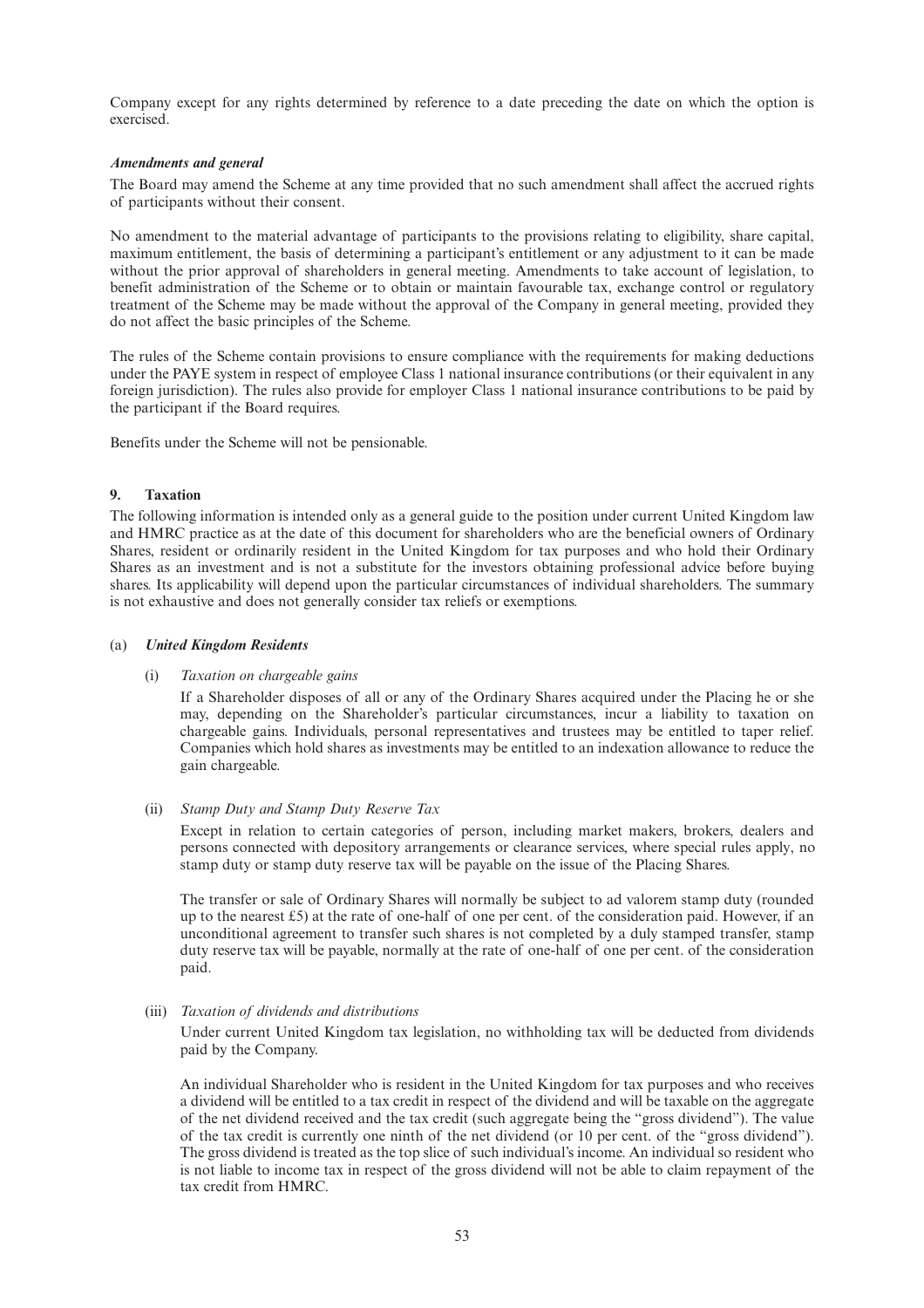In the case of an individual so resident who is not liable to income tax at a rate greater than the basic rate, the tax credit will discharge his liability to income tax in respect of the gross dividend and there will be no further tax to pay and no right to claim any repayment of the tax credit from HMRC. In the case of an individual so resident who is liable to income tax at the higher rate on dividends (currently 32.5 per cent.) the tax credit will be set against his tax liability in respect of the gross dividend and, accordingly, he will have to pay additional tax at the rate of 22.5 per cent. of the gross dividend, to the extent that the gross dividend falls above the threshold for higher rate income tax.

Subject to certain exceptions a shareholder which is a company resident in the United Kingdom for tax purposes will not be liable to United Kingdom corporation tax on any dividend received from the Company.

Trustees of discretionary trusts and of trusts where dividend income is accumulated are liable to tax at the rate of 32.5 per cent. of the gross dividend receipt. The tax credit of 10 per cent. will be set against the trustee's tax liability in respect of the gross dividend and accordingly the trustees will have to pay additional tax at the rate of 22.5 per cent. of the gross dividend. This is a complex area and trustees of such trusts should consult their own tax adviser.

#### (b) *Non-United Kingdom Residents*

Subject to certain exemptions for individuals who are Commonwealth citizens, citizens of the Republic of Ireland, residents of the Isle of Man or the Channel Islands, nationals of states which are part of the European Economic Area and certain others, the right of a Shareholder who is not a resident in the UK (for tax purposes) to claim any part of the tax credit will depend upon the existence and terms of any double taxation treaty between the UK and the country in which that person is resident. The tax credit is one ninth of the cash dividend paid. Persons who are not resident in the UK should consult their own tax advisers concerning their liabilities (in the UK and any other country) on dividends received, whether they are entitled to claim any part of the tax credit and if so, the procedure for doing so, and whether any double taxation relief is due in any country in which they are subject to tax.

Any person who is in any doubt as to his or her tax position or who is subject to tax in a jurisdiction other than the United Kingdom should consult an appropriate professional adviser.

The Company assumes no responsibility for the withholding of any taxes or dividends at source.

### **10. EIS tax relief**

#### (a) *Introduction*

The following information provides an outline only of the EIS. It is strongly recommended that potential investors obtain independent advice from a professional adviser to take into account the effect of the legislation in the context of their particular personal circumstances.

The Company has applied for provisional approval from HMRC that the Ordinary Shares to be issued under the proposed Placing will be eligible and that its proposed activities would be regarded as a qualifying activity for these purposes. HM Revenue & Customs has confirmed that relief should be available after the issue of relevant certificates and upon a claim being made by a qualifying individual. This assurance has been provided without the sight of any drafts of this document.

Neither the Company nor its advisers give any warranties or undertakings that EIS relief will be available or that, if given, such relief will not be withdrawn.

Circumstances may arise where the Directors believe that the interests of the Company are not best served by acting in a way which preserves the relief. In such circumstances the Company cannot undertake to conduct its activities in such a way as to preserve any such relief.

The tax legislation in respect of the EIS income tax and EIS deferral relief is found in sections 289 – 312 Income and Corporation Taxes Act 1988 and schedule 5B Taxation of Capital Gains Act 1992. The following is a summary of the more common conditions and should not be construed as comprehensive.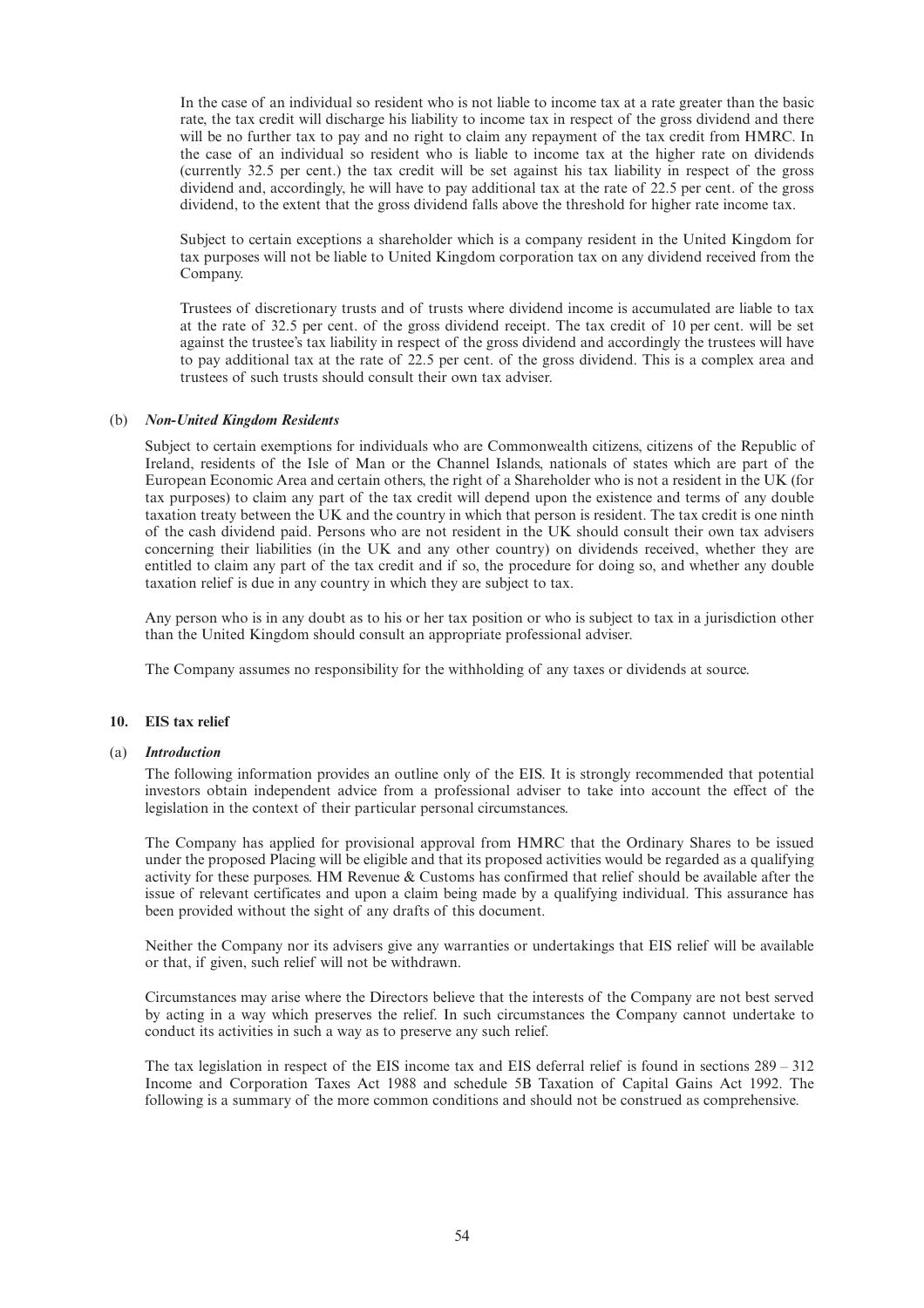#### (b) *EIS Relief*

Income tax relief, CGT deferral relief, CGT exemption relief and loss relief may all be available to investors under the EIS legislation. EIS Relief can be claimed only by a "qualifying investor" (see below) who subscribes for new "eligible shares" (see below) issued by a "qualifying company" (see below).

#### (i) *Income tax relief*

Individuals who qualify may deduct an amount that is equal to tax at the lower rate of income tax on the amounts subscribed for qualifying shares in qualifying companies from their total liability to income tax for the tax year in which the shares are issued. EIS Relief is obtained at a rate of up to 20 per cent. The maximum investment is £400,000 per tax year. Spouses are entitled to a maximum of £400,000 each. The minimum amount subscribed must be at least £500.

For income tax purposes (but not CGT deferral, see below), the individual does not need to be a UK resident. However, income tax relief is only available where an investor has a UK income tax liability. The amount of income tax relief cannot exceed an individual's tax liability before other reliefs given by way of discharge of tax. Relief is normally given in the tax year in which the individual invests.

#### (ii) *CGT exemption*

To the extent that EIS income tax relief is given and not withdrawn, any capital gain accruing to an individual on the first disposal of the shares issued three or more years after the date of issue (or, if later, three or more years after the anniversary of the date trading commences) is not chargeable to CGT. The exemption does not extend to any gain deferred by CGT deferral (see above).

(iii) *Loss relief*

Where an investor incurs a loss on the first disposal of their shares, the loss calculated after deducting EIS income tax relief from the base cost usually may be set against either chargeable gains or taxable income at the election of the investor.

#### (c) *"Qualifying Investor" for EIS Income Tax Relief purposes*

An individual must not be, nor have been within the previous two years prior to the date of issue of the shares, connected with the Company, or become connected with it within the next three years (or, if later, within the three years following the date of commencement of trading), if he is to retain the tax reliefs. The main rules relating to "connection" are that:

- (i) neither the individual nor his associates may be an employee, partner or paid director of the Company (subject to (iii) below) or of its subsidiaries. An unpaid director is not disqualified if he is reimbursed travelling or subsistence expenses which would otherwise be allowable for taxation;
- (ii) neither the individual nor his associates may control the Company or possess more than 30 per cent. of the issued ordinary share or loan capital or voting powers in the Company or rights carrying entitlements to 30 per cent. of the assets available for distribution to equity holders; and
- (iii) an individual may become a paid director of the Company provided at the time he subscribes for eligible shares he was not, and had not previously been, otherwise connected with the Company nor with the trade carried on by the Company by reference to (i) or (ii) above. Any remuneration paid to a director must be reasonable.

There is also various anti-avoidance legislation, in particular the value received rules. Under these, EIS income tax relief may be reduced or withdrawn where the investor receives any value from the Company. Relief to the investor may also be withdrawn where other shareholders of the Company are repaid capital or receive value from the Company.

### (d) *Qualifying Company*

For a period of three years following the issue of the shares (or, if later, three years following the date of commencement of the trade), the Company must only:

- (i) carry on a qualifying trade; and/or
- (ii) be the parent company of a group which exists wholly, or substantially wholly for the purposes of carrying on qualifying trades; and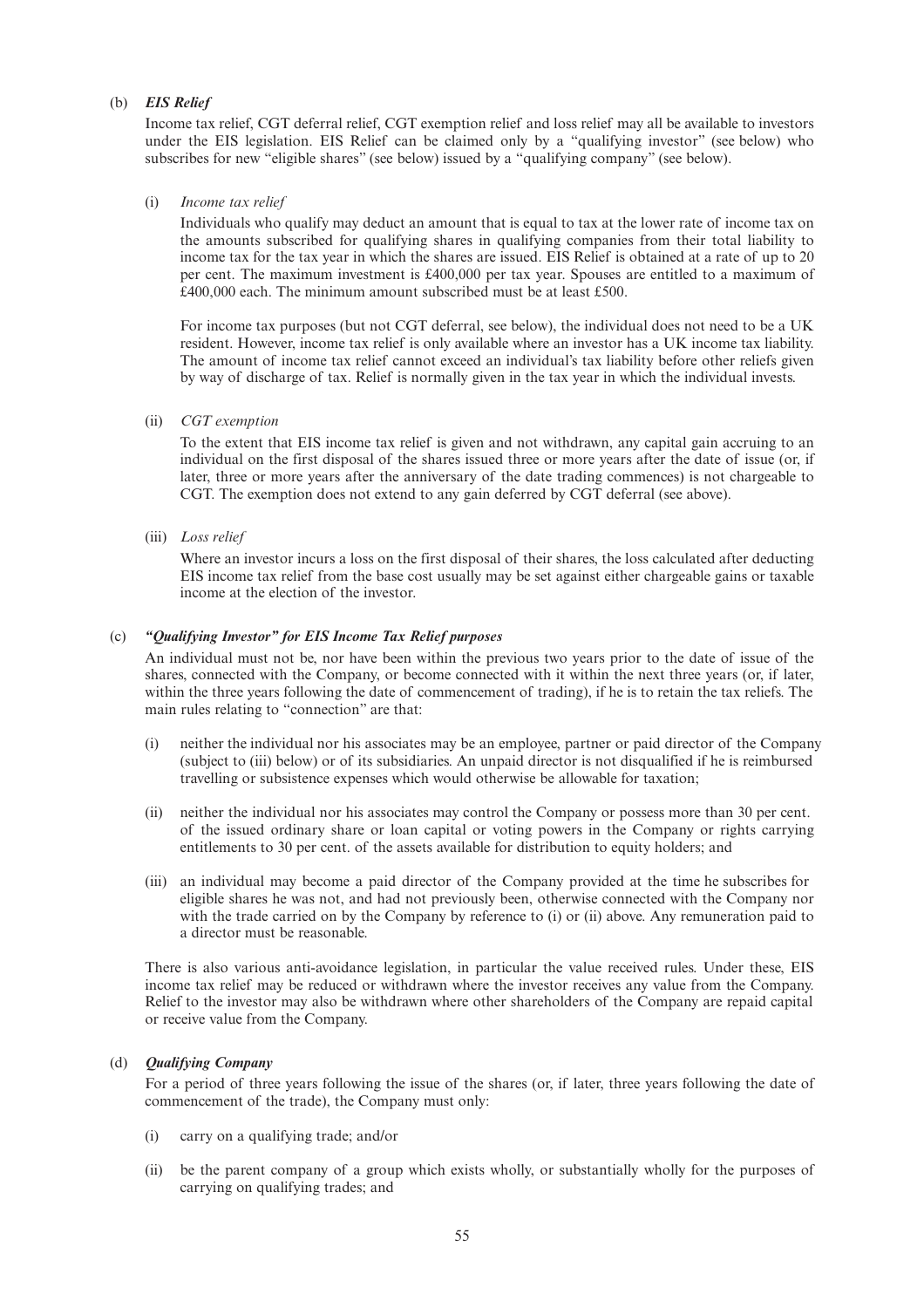(iii) not be disqualified by anti-avoidance rules.

At least 80 per cent. of the money raised by the issue of qualifying shares must be employed wholly for the purpose of a qualifying business activity within 12 months of the date of the issue of the shares or, if later, the commencement of trade and the balance within 24 months of the date of issue (or commencement of trade, if later).

To be qualifying, the shares of the company must not be quoted on a recognised Stock Exchange at the time the eligible shares are issued and no arrangements must exist at that time for the Company to become quoted.

#### (e) *Eligible shares*

Eligible EIS shares are new ordinary shares which, throughout the period of 3 years beginning with the date on which they are issued or, if later, the date of commencement of the trade, carry no present or future preferential right to dividends or to the Company's assets on its winding up and carry no present or future right to be redeemed.

#### (f) *Provisional approval*

The Company has received from HMRC provisional approval that the Company will be carrying on a qualifying trade and that the shares to be issued will be "eligible shares". Provisional approval, once given, is indicative but is not binding on HMRC. The position could also be affected by acts or omissions of the Company during the 3 year period from the date of issue of the shares (or, if later, the date of commencement of the trade).

### (g) *Claims*

Investors claim income tax relief by submitting a tax relief certificate (Form EIS 3) issued to them by the Company to the Inspector of Taxes dealing with their own tax affairs. The claims for relief must be made no later than 5 years after the 31 January following the end of the tax year in which the shares are issued.

#### (h) *Carry back of Relief*

For shares subscribed on or after 6 April and before 6 October, up to one half of the investment (up to £50,000) may be effectively carried back to the previous tax year if the relevant claim is made.

#### (i) *Withdrawal of EIS Relief*

If the conditions for EIS Relief relating to a company cease to be satisfied during the period of three years from the date of issue of the shares (or, if later, three years from the date of commencement of trade), the relief will be withdrawn. EIS Relief will also be wholly or partly withdrawn if, for example, the claimant receives significant value from the Company (other than dividends) or disposes of the shares within three years of the date of issue (or, if later, within three years of the date of commencement of the trade). EIS Relief will also be lost if an investor takes out a loan under special terms connected in any way with the shares.

#### (j) *CGT deferral*

CGT deferral enables investors to defer capital gains by reinvesting in qualifying investments. Provided a capital gain realised on any asset is reinvested in new "eligible shares" of a "qualifying company" within 3 years of the disposal giving rise to the gain or not more than 1 year prior to a disposal giving rise to a gain, assessment to tax on the gain arising may be deferred until the qualifying investment is sold or (if within 3 years from subscription, or commencement of trade, if later) otherwise ceases to qualify. At this point, the deferred gain would come back into charge, without the benefit of any additional taper relief.

The legislation, conditions and anti-avoidance rules for deferral relief are broadly similar to those for EIS income tax relief outlined above, but there are some differences.

#### **11. Material contracts**

The following contracts (not being contracts entered into in the ordinary course of business) have been entered into by members of the Group (i) within the period of two years immediately preceding the date of this document and which are, or may be, material or (ii) which contain any provision under which any member of the Group has an obligation or entitlement to the Group as at the date of this document: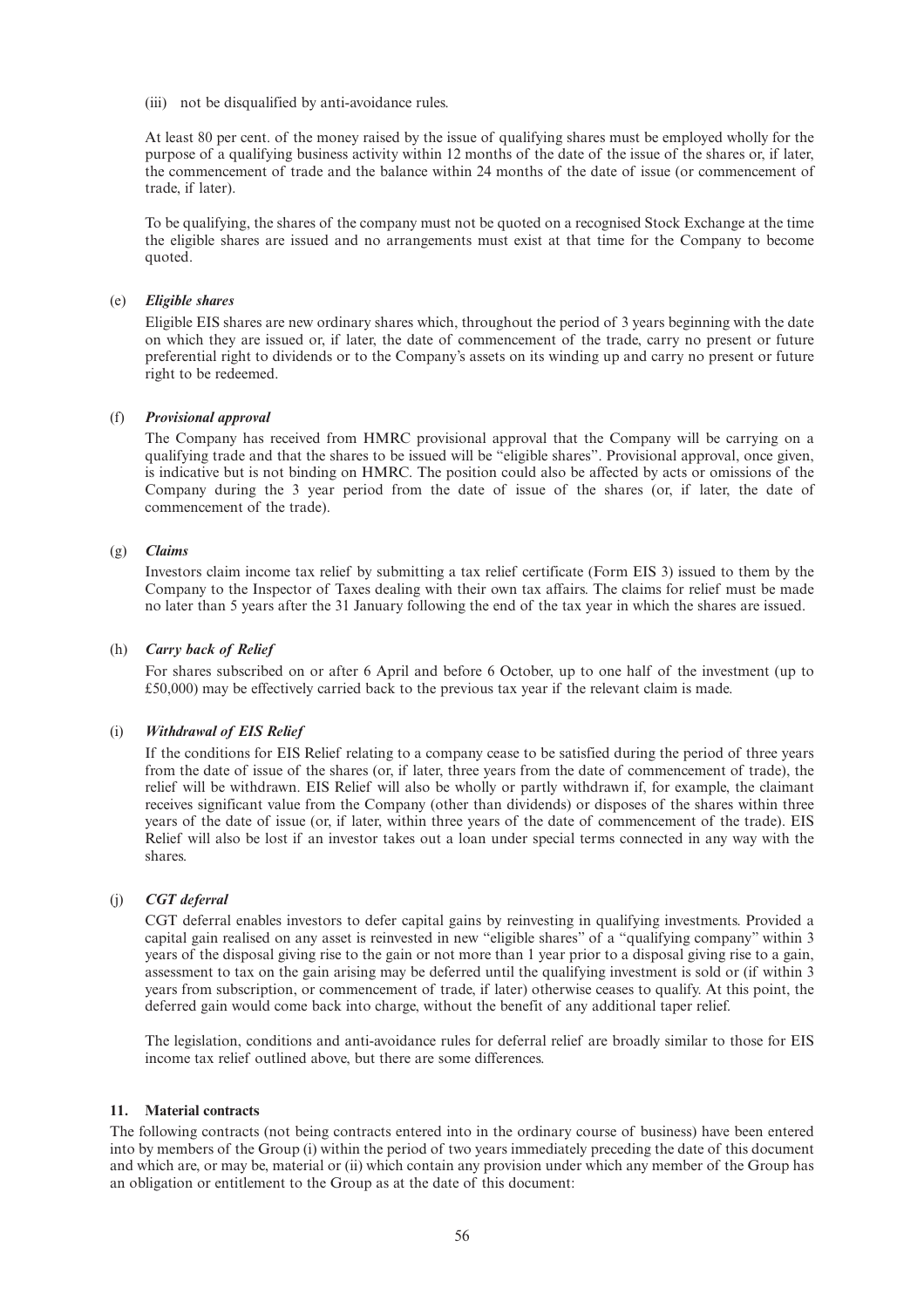(a) A placing agreement dated 14 June 2006 and made between (1) the Company (2) the Directors (3) the other Founder Investors and (4) Rowan Dartington pursuant to which Rowan Dartington has agreed, subject to certain conditions, to act as agent for the Company and the Founder Investors and to use its reasonable endeavours to procure purchasers for the Sale Shares at the Placing Price and placees to subscribe for the New Ordinary Shares at the Placing Price.

The Placing Agreement is conditional upon, *inter alia*, Admission occurring on or before 8.00 a.m. on 15 June 2006 (or such later date as the Company and Rowan Dartington may agree, being not later than 30 June 2006). The Placing Agreement contains warranties from the Company and the Directors in favour of Rowan Dartington in relation to, *inter alia*, the accuracy of the information in this document and other matters relating to the Group and its business. The Placing Agreement also contains certain limited warranties given by the other Founder Investors to Rowan Dartington. In addition, the Company has agreed to indemnify Rowan Dartington in respect of certain liabilities it may incur in respect of the Placing. Rowan Dartington has the right to terminate the Placing Agreement in certain circumstances prior to Admission, in particular, in the event of a material breach of the warranties.

Under the Placing Agreement and subject to it becoming unconditional and not being terminated in accordance with its terms, the Company has agreed to pay Rowan Dartington a corporate finance fee of £47,500 and a commission of up to five per cent. on the value at the Placing Price of the Placing Shares and the Sale Shares together with any applicable VAT.

The Company has agreed to pay all of Rowan Dartington's costs and expenses (including any applicable VAT) of the Placing.

The Founder Investors have agreed not to dispose of any interest in Ordinary Shares held by them or persons connected with them until the first anniversary of Admission. For the following 12 month period, those persons have agreed not to dispose of any interest in Ordinary Shares held by them unless, broadly, such disposals can be effected in accordance with Rowan Dartington's reasonable requirements so as to ensure an orderly market in the Ordinary Shares.

(b) A nominated adviser and broker agreement dated 14 June 2006 and made between (1) the Company (2) the Directors and (3) Rowan Dartington pursuant to which the Company has appointed Rowan Dartington to act as nominated adviser and broker to the Company for the purposes of the AIM Rules. The Company has agreed to pay Rowan Dartington a fee of £16,000 plus VAT per annum for its services as nominated adviser and broker under this agreement. The agreement contains certain undertakings, warranties and indemnities given by the Company and the Directors to Rowan Dartington. The agreement is terminable upon not less than three months' prior written notice by either the Company or Rowan Dartington.

#### **12. Working capital**

In the opinion of the Directors having made due and careful enquiry, taking into account the bank and other facilities available to the Group and the net proceeds of the Placing, the working capital available to the Group will be sufficient for its present requirements, that is for at least the next 12 months from the date of Admission.

#### **13. Litigation**

No member of the Group is or has been involved in any governmental, legal or arbitration proceedings which may have or have had during the 12 months preceding the date of this document, a significant effect on the financial position or profitability of the Company and/or the Group nor, so far as the Company is aware, are any such proceedings pending or threatened.

#### **14. Consents**

- 14.1 Rowan Dartington & Co. Limited of Colston Tower, Colston Street, Bristol BS1 4RD is authorised and regulated in the United Kingdom by the Financial Services Authority. Rowan Dartington has given and has not withdrawn its written consent to the issue of this document with the inclusion of its name and the references to it in the form and context in which they appear.
- 14.2 Saffery Champness, Chartered Accountants and registered auditors, of Lion House, Red Lion Street, London WC1R 4GB, have given and have not withdrawn their written consent to the issue of this document with the inclusion of their name and their report in Part III of this document and the references to such report and their name, in the form and context in which they appear.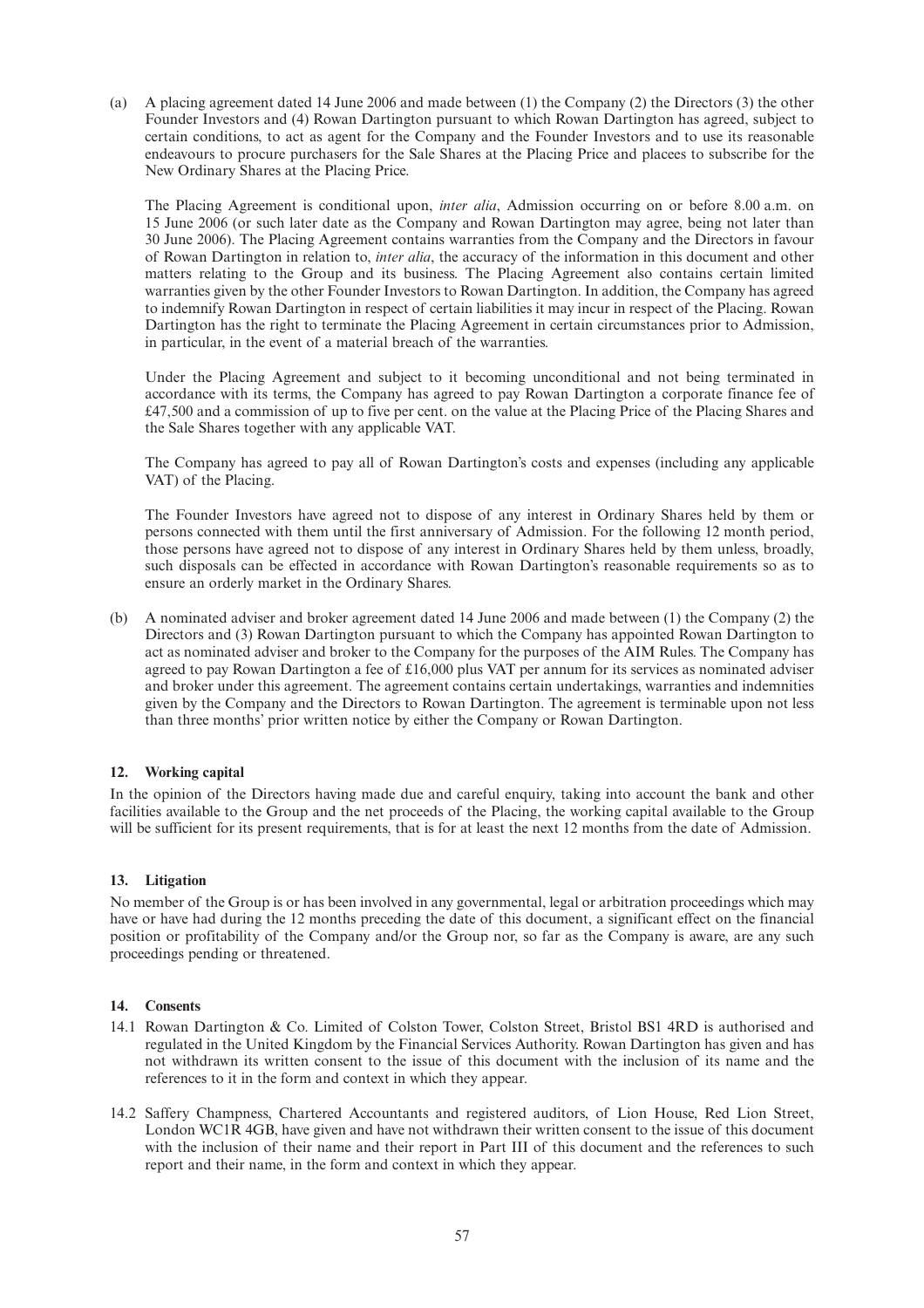#### **15. General**

- 15.1 Save as described in the paragraph headed "Current trading and prospects" in Part I of this document, there has been no significant change in the financial or trading position of the Company since 31 December 2005, being the end of the period to which the latest audited consolidated accounts of the Company relate.
- 15.2 The net proceeds of the Placing are expected to be approximately £21,000 net of expenses of the Placing which are estimated at £229,000, excluding VAT, and are payable by the Company.
- 15.3 Save as disclosed in this document, no person (excluding professional advisers otherwise disclosed in this document and trade suppliers) has received, directly or indirectly, within the 12 months preceding the date of this document or entered into contractual arrangements to receive, directly or indirectly, from the Company on or after Admission:
	- (a) fees totalling £10,000 or more;
	- (b) securities where these have a value of £10,000 or more calculated by reference to the Placing Price; or
	- (c) any other benefit with a value of £10,000 or more at the date of Admission.
- 15.4 Information in this document which has been sourced from third parties has been accurately reproduced and, so far as the Company is able to ascertain from information published by that third party, no facts have been omitted which would render the reproduced information inaccurate or misleading.
- 15.5 Save as disclosed in this document, the Directors are unaware of any exceptional factors which have influenced the Company's activities.
- 15.6 Save as disclosed in this document, the Directors are unaware of any environmental issues that may affect the Group's utilisation of its tangible fixed assets.
- 15.7 Save as disclosed in this document, the Directors are unaware of any trends, uncertainties, demands, commitments or events that are reasonably likely to have a material effect on the Company's prospects for the current financial year.
- 15.8 Save as disclosed in this document, there are no investments in progress and there are no future investments on which the Directors have already made firm commitments which are significant to the Group.
- 15.9 Save as disclosed in this document, the Directors believe that the Company is not dependent on patents or licences, industrial, commercial or financial contracts or new manufacturing processes which are material to the Company's business or profitability.
- 15.10 The Company will be subject to the provisions of the City Code, including the rules regarding mandatory takeover offers set out in the City Code. Under Rule 9 of the City Code, when (i) a person acquires shares which, when taken together with shares already held by him or persons acting in concert with him (as defined in the City Code), carry 30 per cent. or more of the voting rights of a company subject to the City Code or (ii) any person who, together with persons acting in concert with him, holds not less than 30 per cent. but not more than 50 per cent. of the voting rights of a company subject to the City Code, and such person, or any person acting in concert with him, acquires additional shares which increases his percentage of the voting rights in the company, then, in either case, that person, together with the persons acting in concert with him, is normally required to make a general offer in cash, at the highest price paid by him or any person acting in concert with him for shares in the company within the preceding 12 months, for all of the remaining equity share capital of the company.
- 15.11 The Ordinary Shares will also be subject to the compulsory acquisition procedures set out in sections 428 to 430F (inclusive) of the Act. Under section 429 of the Act, where an offeror makes a takeover offer (within the meaning of Part XIIIA of the Act) and receives valid acceptances in respect of, or acquires, more than 90 per cent. of the shares to which the offer relates, that offeror is entitled to compulsorily acquire the shares of any holder who has not accepted the offer on the terms of such offer.
- 15.12 Since 31 October 2002, there has been no takeover offer (within the meaning of Part XIIIA of the Act) for any Ordinary Shares.
- 15.13 The current accounting reference period of the Company will end on 31 December 2006.